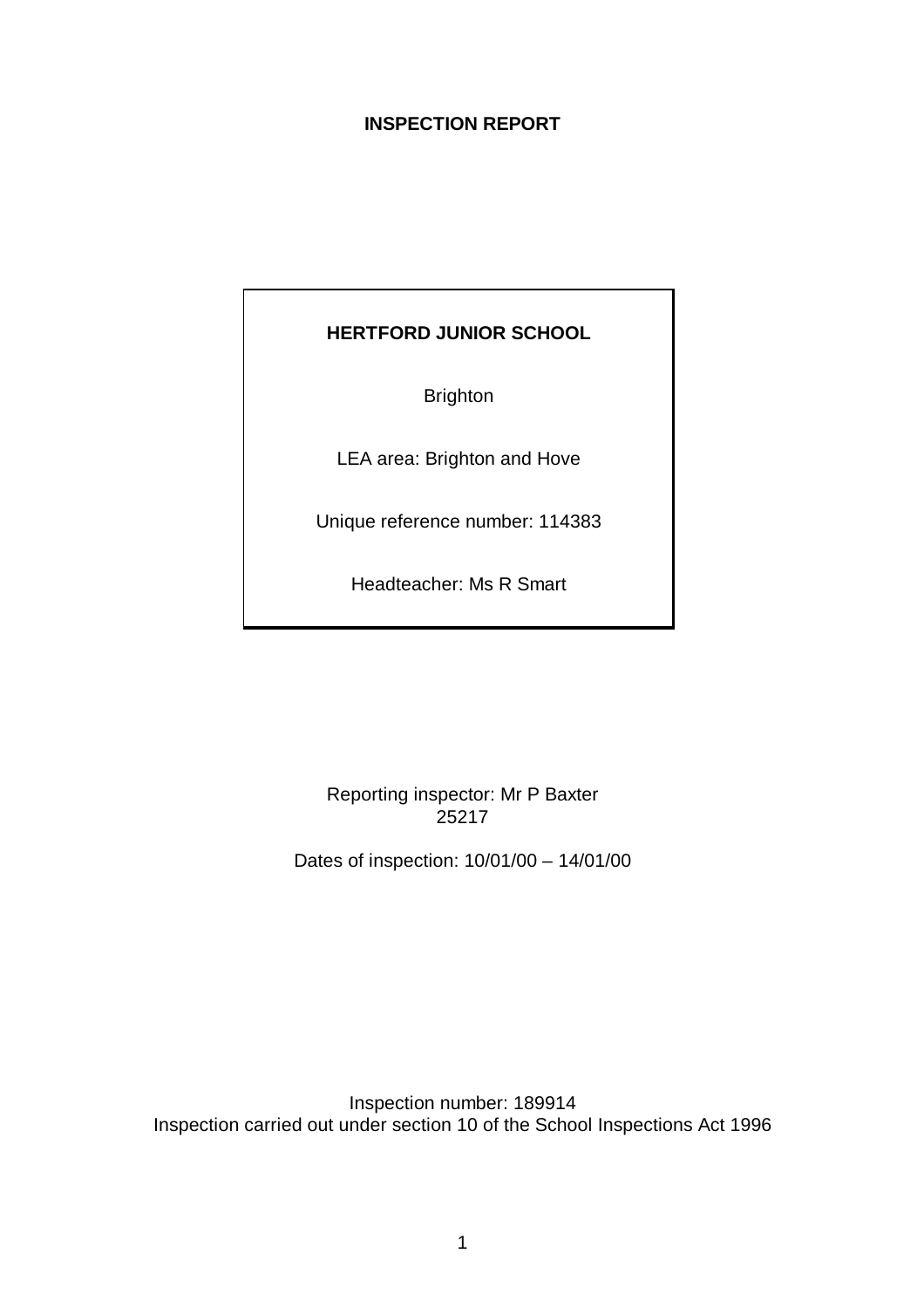## © Crown copyright 2000

This report may be reproduced in whole or in part for non-commercial educational purposes, provided that all extracts quoted are reproduced verbatim without adaptation and on condition that the source and date thereof are stated.

Further copies of this report are obtainable from the school. Under the School Inspections Act 1996, the school must provide a copy of this report and/or its summary free of charge to certain categories of people. A charge not exceeding the full cost of reproduction may be made for any other copies supplied.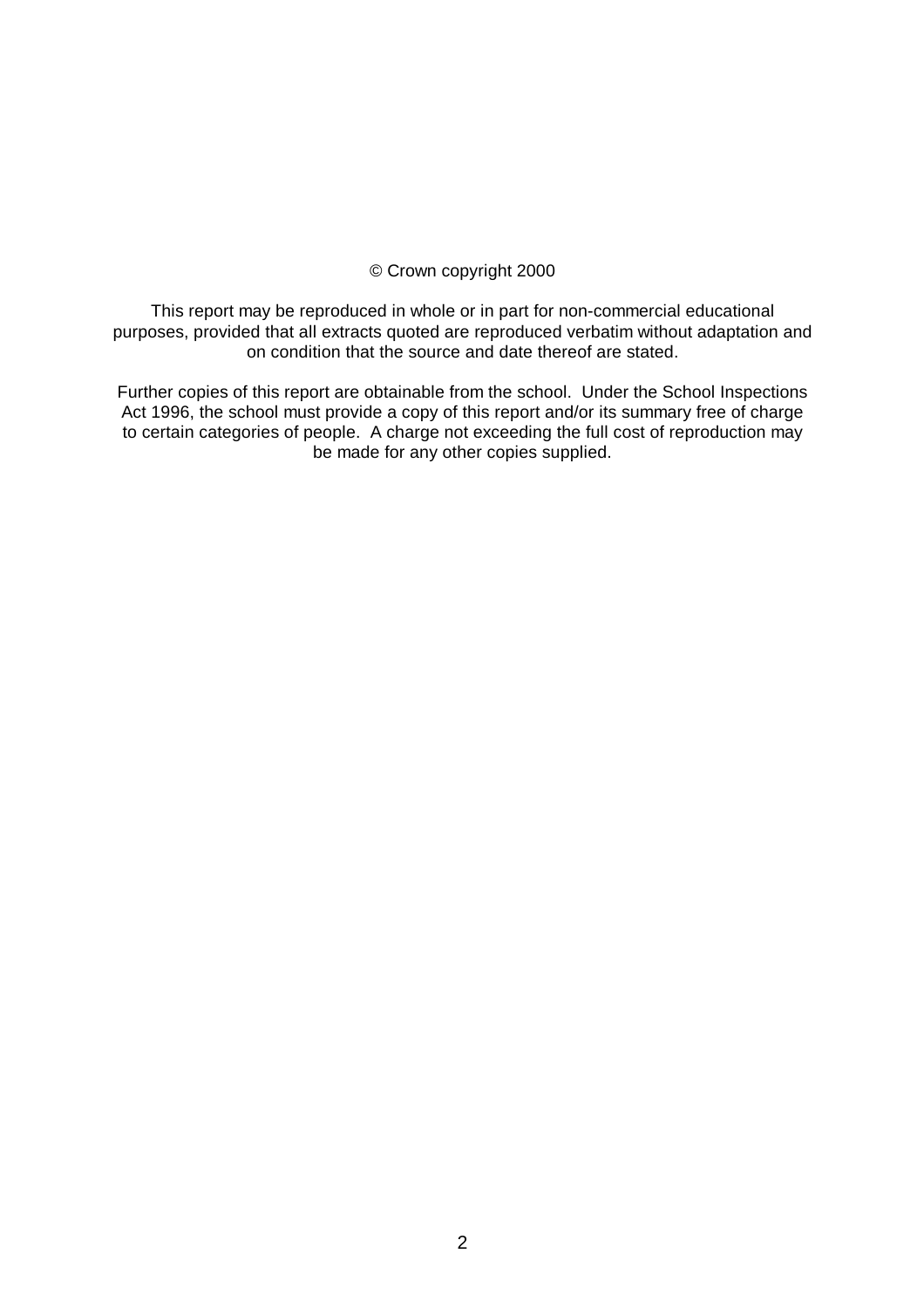# **INFORMATION ABOUT THE SCHOOL**

- Type of school: Junior School
- School category: Community
- Age range of pupils: 7-11
- Gender of pupils: Mixed
- School address: Lynchet Close **Brighton** Postcode: BN1 7FP Telephone number: 01273 557341 Fax number: 01273 330919
- Appropriate authority: The Governing Body
- Name of chair of governors: Mrs M Wright
- Date of previous inspection: October 1996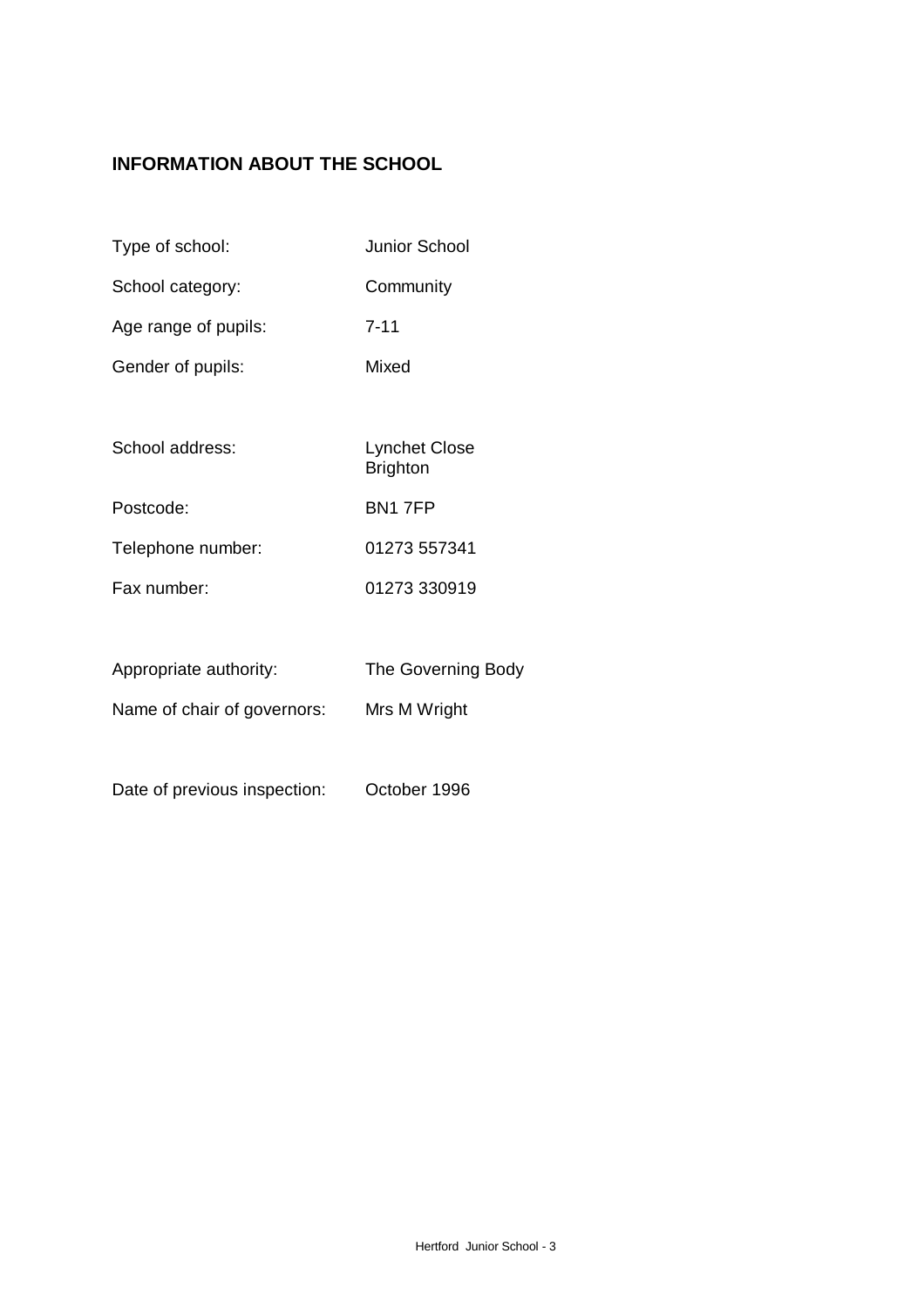| <b>Team members</b> |                      | <b>Subject</b><br>responsibilities         | <b>Aspect</b><br>responsibilities                                   |  |
|---------------------|----------------------|--------------------------------------------|---------------------------------------------------------------------|--|
| <b>Paul Baxter</b>  | Registered inspector | HI<br>GG                                   | The school's results<br>and achievements                            |  |
|                     |                      | <b>SC</b>                                  | How well is the school<br>led and managed?                          |  |
|                     |                      | PE<br>English as an additional<br>language | What should the<br>school do to improve<br>further?                 |  |
|                     |                      |                                            | Other specified<br>features                                         |  |
| Kenneth Parsons     | Lay Inspector        |                                            | Pupils' attitudes,<br>values and personal<br>development            |  |
|                     |                      |                                            | How well does the<br>school care for its<br>pupils?                 |  |
|                     |                      |                                            | How well does the<br>school work in<br>partnership with<br>parents? |  |
| Anne Hogbin         | Team inspector       | DT                                         | How good are the                                                    |  |
|                     |                      | <b>AR</b>                                  | curricular and other<br>opportunities offered                       |  |
|                     |                      | IT                                         | to pupils?                                                          |  |
|                     |                      | <b>MA</b>                                  |                                                                     |  |
|                     |                      | Special Educational<br>needs               |                                                                     |  |
| Michael Renouf      | Team inspector       | <b>RE</b>                                  | How well are pupils'                                                |  |
|                     |                      | <b>MU</b>                                  | taught?                                                             |  |
|                     |                      | <b>EN</b>                                  |                                                                     |  |
|                     |                      | <b>Equal Opportunities</b>                 |                                                                     |  |

# **INFORMATION ABOUT THE INSPECTION TEAM**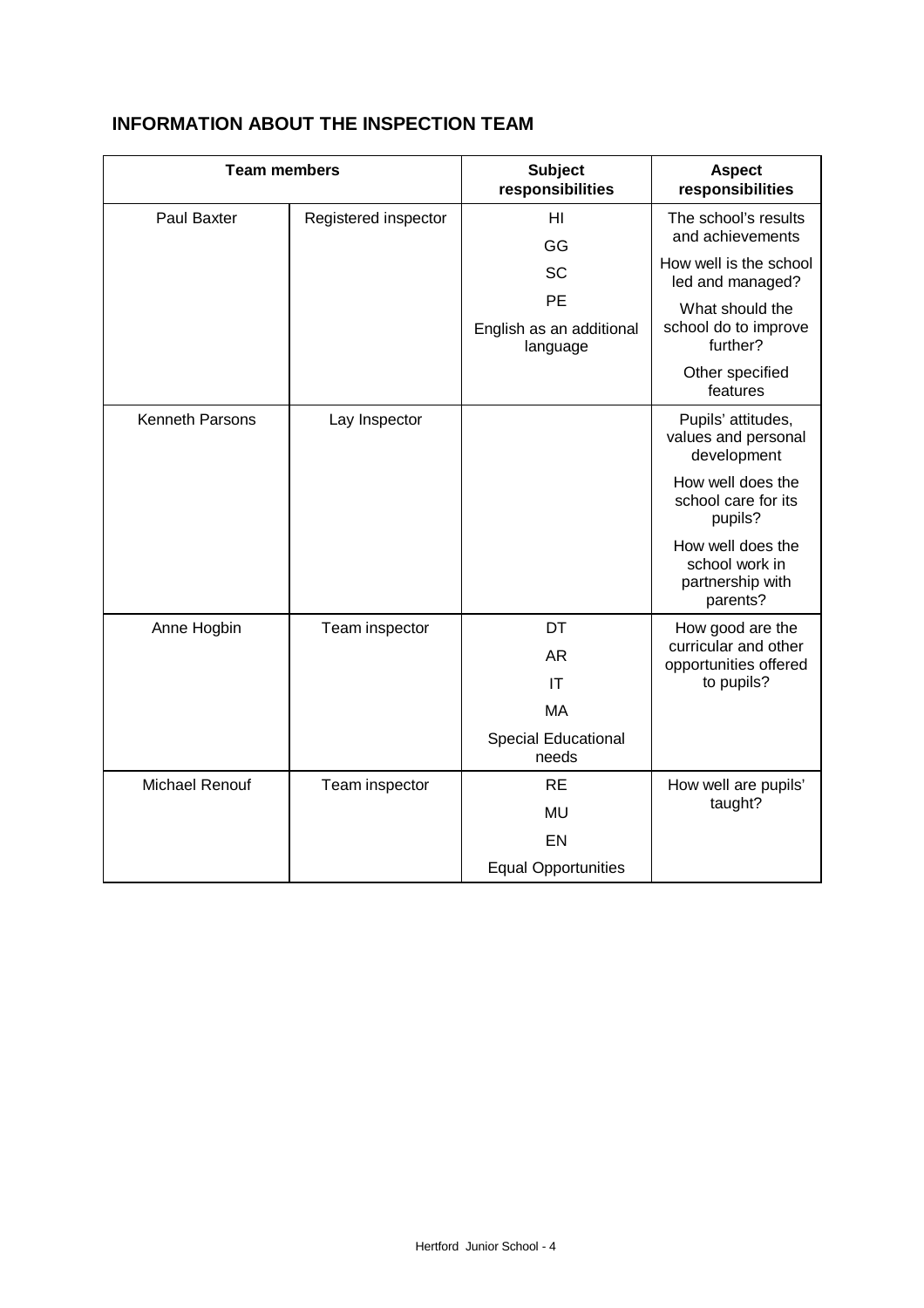The inspection contractor was:

Quality Assurance Associates Ltd (QAA) Herringston Barn **Herringston Dorchester** Dorset DT2 9PU

Any concerns or complaints about the inspection or the report should be raised with the inspection contractor. Complaints that are not satisfactorily resolved by the contractor should be raised with OFSTED by writing to:

> The Registrar Inspection Quality Division The Office for Standards in Education Alexandra House 33 Kingsway London WC2B 6SE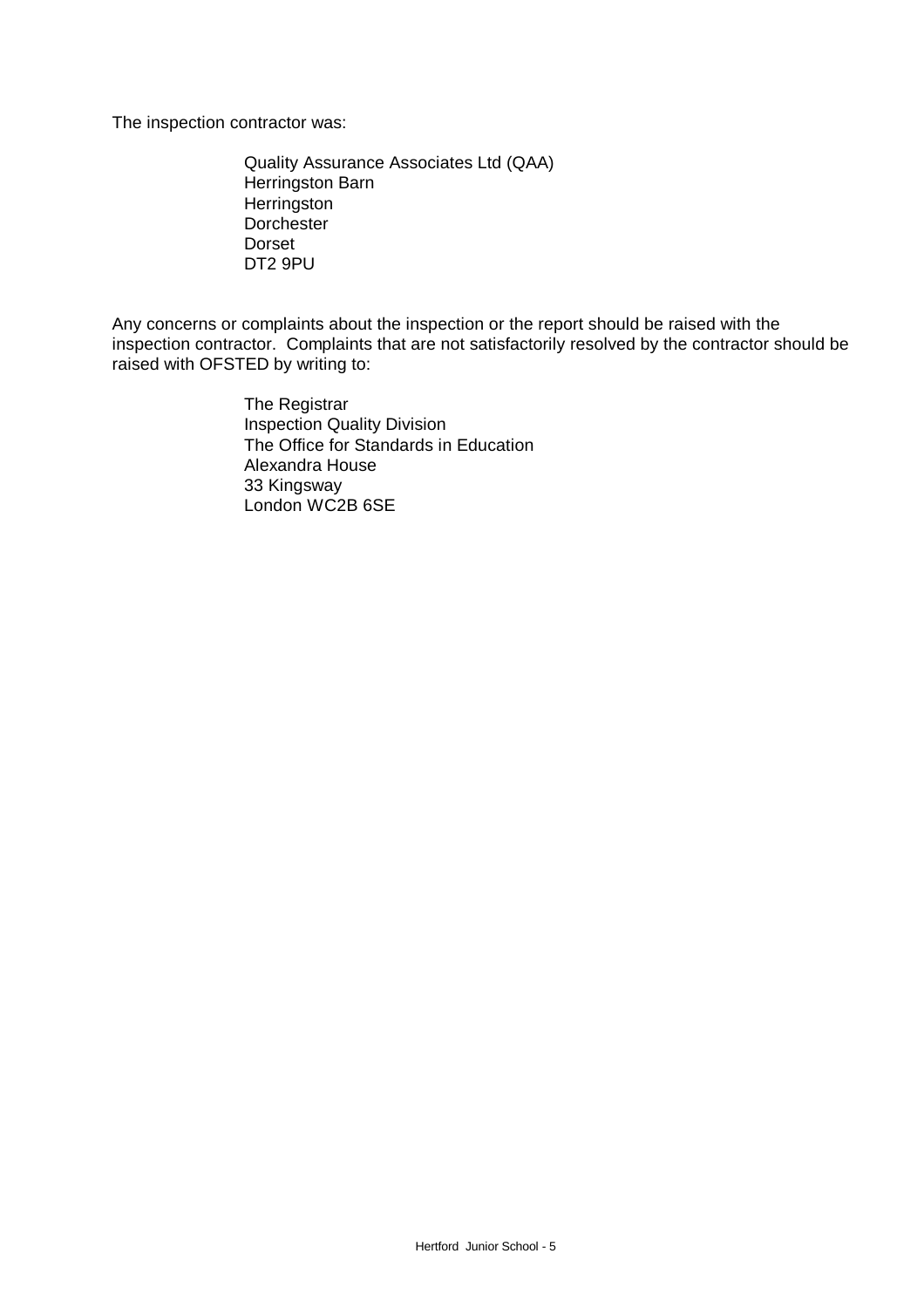# **REPORT CONTENTS**

|                                                                                                                                                                                                                                                                                                                                                                          | Page |
|--------------------------------------------------------------------------------------------------------------------------------------------------------------------------------------------------------------------------------------------------------------------------------------------------------------------------------------------------------------------------|------|
| <b>PART A: SUMMARY OF THE REPORT</b>                                                                                                                                                                                                                                                                                                                                     | 7    |
| Information about the school<br>How good the school is<br>What the school does well<br>What could be improved<br>How the school has improved since its last inspection<br><b>Standards</b><br>Pupils' attitudes and values<br>Teaching and learning<br>Other aspects of the school<br>How well the school is led and managed<br>Parents' and carers' views of the school |      |
| <b>PART B: COMMENTARY</b>                                                                                                                                                                                                                                                                                                                                                |      |
| <b>HOW HIGH ARE STANDARDS?</b>                                                                                                                                                                                                                                                                                                                                           | 12   |
| The school's results and achievements<br>Pupils' attitudes, values and personal development                                                                                                                                                                                                                                                                              |      |
| <b>HOW WELL ARE PUPILS TAUGHT?</b>                                                                                                                                                                                                                                                                                                                                       | 14   |
| HOW GOOD ARE THE CURRICULAR AND OTHER<br><b>OPPORTUNITIES OFFERED TO PUPILS?</b>                                                                                                                                                                                                                                                                                         | 16   |
| <b>HOW WELL DOES THE SCHOOL CARE FOR ITS PUPILS?</b>                                                                                                                                                                                                                                                                                                                     | 19   |
| <b>HOW WELL DOES THE SCHOOL WORK IN</b><br><b>PARTNERSHIP WITH PARENTS?</b>                                                                                                                                                                                                                                                                                              | 20   |
| HOW WELL IS THE SCHOOL LED AND MANAGED?                                                                                                                                                                                                                                                                                                                                  | 21   |
| WHAT SHOULD THE SCHOOL DO TO IMPROVE FURTHER?                                                                                                                                                                                                                                                                                                                            | 22   |
| <b>PART C: SCHOOL DATA AND INDICATORS</b>                                                                                                                                                                                                                                                                                                                                | 23   |
| <b>PART D: THE STANDARDS AND QUALITY OF TEACHING IN</b><br>AREAS OF THE CURRICULUM, SUBJECTS AND COURSES                                                                                                                                                                                                                                                                 | 27   |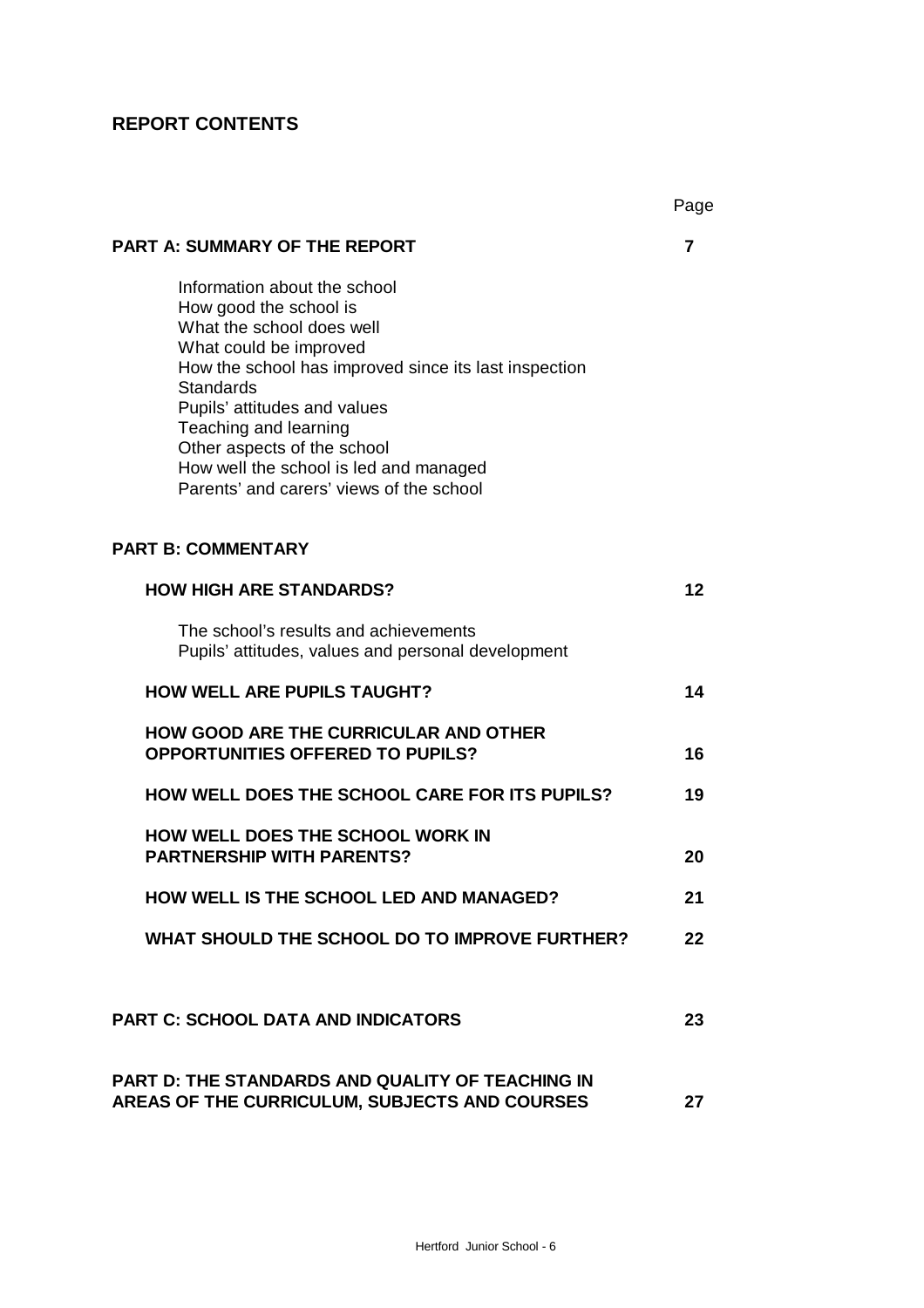# **PART A: SUMMARY OF THE REPORT**

## **INFORMATION ABOUT THE SCHOOL**

This school is a small junior school for boys and girls aged 7-11 years located within a large council estate to the north of Brighton. It has 183 full-time pupils, of whom 91 are boys and 92 are girls. Taken together, pupils' attainment on entry is generally below that found nationally and reflects the increasing proportion of pupils with special educational and social need. Seventyseven pupils have special educational needs: a figure well above the national average. Five of the pupils come from ethnic minority backgrounds or from homes where English is not the first language and this is higher than found nationally. Twenty-seven per cent of the pupils are registered as eligible for free school meals and this is slightly above the national average. Not all the pupils attending the nearby infants school transfer to this school and approximately eight per cent of the pupils move into or away from Hertford Junior during their junior years, and this contributes to the wide range of attainment shown by the pupils attending the school.

## **HOW GOOD THE SCHOOL IS**

Hertford Junior is an effective school and makes good provision for its relatively disadvantaged community. Learning is underpinned by a caring ethos. Although the standards attained by the pupils in National Curriculum tests have hitherto been well below average; most pupils generally achieve appropriate standards in school now because teaching is good and the work they do is interesting and offers an effective challenge. The headteacher, governors and staff work together well, to continue the purposeful development of the school and to raise standards. The school provides good value for money.

#### **What the school does well**

- The pupils achieve good standards in art and in practical investigations in science.
- Pupils and adults enjoy very good relationships; these promote the pupils' good attitudes and behaviour which support the good progress they make in learning.
- The headteacher is a very effective leader and has enlisted good support from governors and senior staff in managing the school and planning for improvement.
- Teaching is good and very well monitored. Teachers work hard and effectively to make learning enjoyable and successful.
- Provision for the pupils' social development and for monitoring and supporting good behaviour and attendance is very good.
- The school provides a good curriculum for all pupils which is enriched by a good range of outof-school clubs; pupils with special educational needs are well provided for and make good progress.

## **What could be improved**

- Standards in English throughout the school are below the national expectation.
- The standards achieved by pupils in Years 5 and 6 in the control, modelling and measuring aspects of information technology are below the national expectation.

*The areas for improvement will form the basis of the governors' action plan.*

## **HOW THE SCHOOL HAS IMPROVED SINCE ITS LAST INSPECTION**

When it was inspected last in October 1996 Hertford Junior was found to be a good school with strong leadership. Since then it has undergone significant changes to the teaching staff which initially disrupted improvement, particularly in the pupils' academic achievement. Over the past eighteen months, there has been substantial improvement in many areas, notably in the effectiveness of leadership and management, in the quality of teaching and in the planned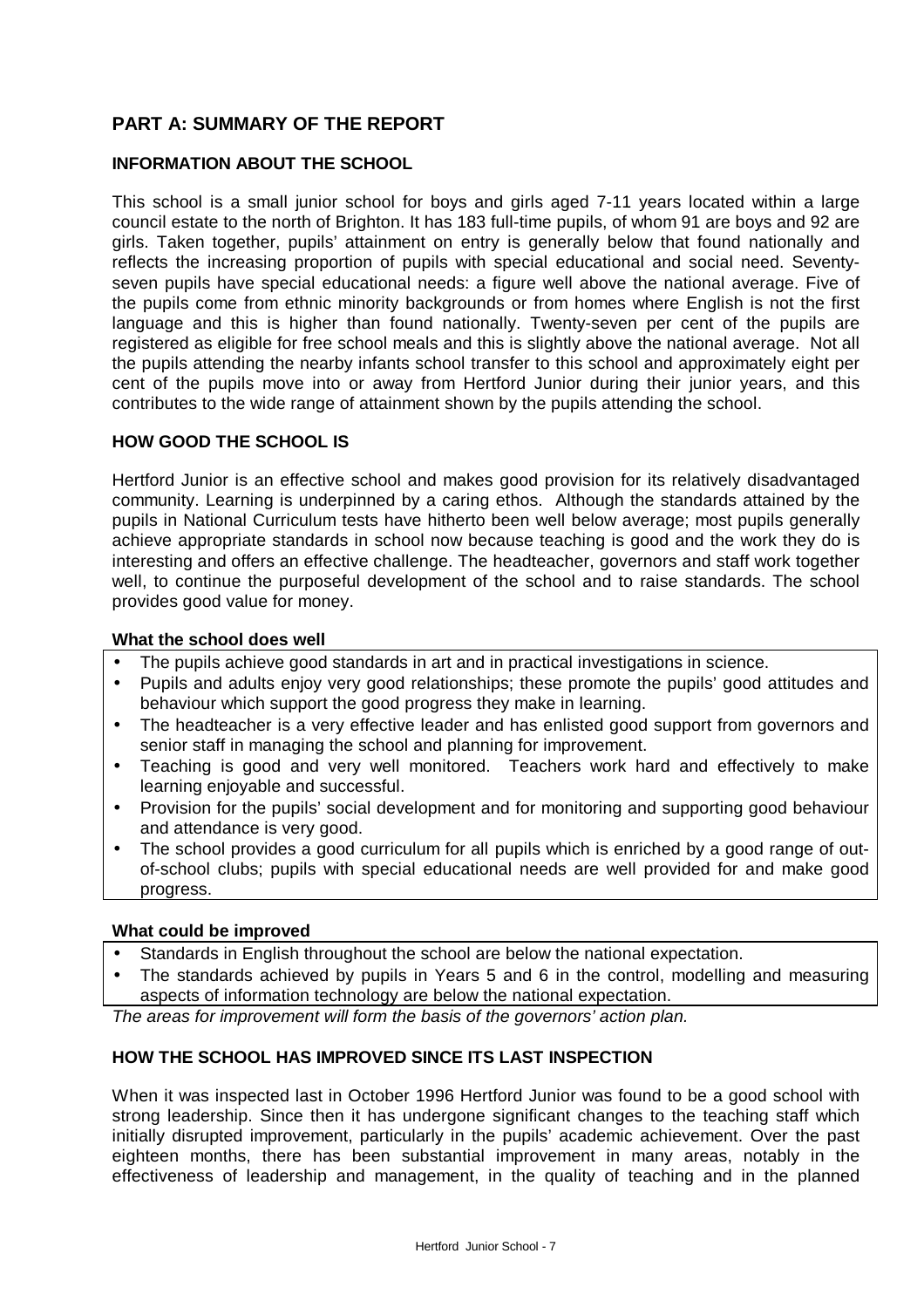curriculum and these have re-established the standards of pupils' attainment found at the time of the previous inspection. The school's increased emphasis on literacy and numeracy and on practical investigation in science are promoting further improvements in pupils' learning. Key issues from the last inspection have been implemented well, particularly the improvements to the curriculum and the work of subject co-ordinators and this has supported the improved teaching and learning, and unsatisfactory teaching has been eliminated. Overall the school has made satisfactory improvement and has maintained its position since the last inspection and is well placed to make good improvement in the future.

#### **STANDARDS**

The table shows the standards achieved by 11 year olds based on average point scores in National Curriculum tests.

|                    | <b>Compared with</b> |      |      |                           |                                               |  |
|--------------------|----------------------|------|------|---------------------------|-----------------------------------------------|--|
| Performance in:    | all schools          |      |      | <b>Similar</b><br>schools | Key                                           |  |
|                    | 1997                 | 1998 | 1999 | 1999                      |                                               |  |
| English            | D                    | Е    | Е    | Е                         | A<br>Well above average<br>B<br>above average |  |
| <b>Mathematics</b> | B                    | Е    | Е    | E                         | C<br>Average<br>Below average<br>$\Box$       |  |
| Science            | B                    | E    | Е    | E                         | E<br>Well below average                       |  |

| Key                                                                                   |                       |
|---------------------------------------------------------------------------------------|-----------------------|
| Well above average<br>above average<br>Average<br>Below average<br>Well below average | А<br>в<br>C<br>D<br>F |

Given the significant differences between the attainments of pupils in different year groups in this school, as evidenced, for example, by the varying proportions of pupils with special educational needs within year groups, care must be taken when comparing results in standardised tests from year to year. Nevertheless, the results attained by 11 year old pupils in 1999 continued a picture of well below average attainment in relation to national standards and those found in similar schools, in English, mathematics and science. Standards in mathematics and science rose in 1999, but standards in English fell. Taking the end of Key Stage 2 National Curriculum tests and teachers' assessments for the four years 1996 to 1999, despite fluctuations, shows a trend of slightly rising standards in these subjects matching with that found nationally. In all three subjects a pattern of girls significantly out-performing the boys was apparent over this period. Inspection evidence, however, indicates significant improvement in standards in English, mathematics and science in response to good teaching and the targeting of weaknesses identified by a careful analysis of the test results. Pupils are now on course to attain below average standards in English and average standards in mathematics and science by the age of 11 years rather than the well below average standards achieved previously. The standards in religious education meet the expectations of the locally Agreed Syllabus, but in information technology weaknesses in controlling mechanisms indicate standards which are below average by the end of the key stage. The school is on course to achieve the targets set for this year and have re-adjusted the targets for next year to reflect the rising standards through the school. Most pupils achieve well in relation to prior attainment and reach the standards expected of pupils of this age in most other subjects, except in art where pupils demonstrate above average skills. Many pupils made good progress in the majority of lessons seen during the inspection.

## **PUPILS' ATTITUDES AND VALUES**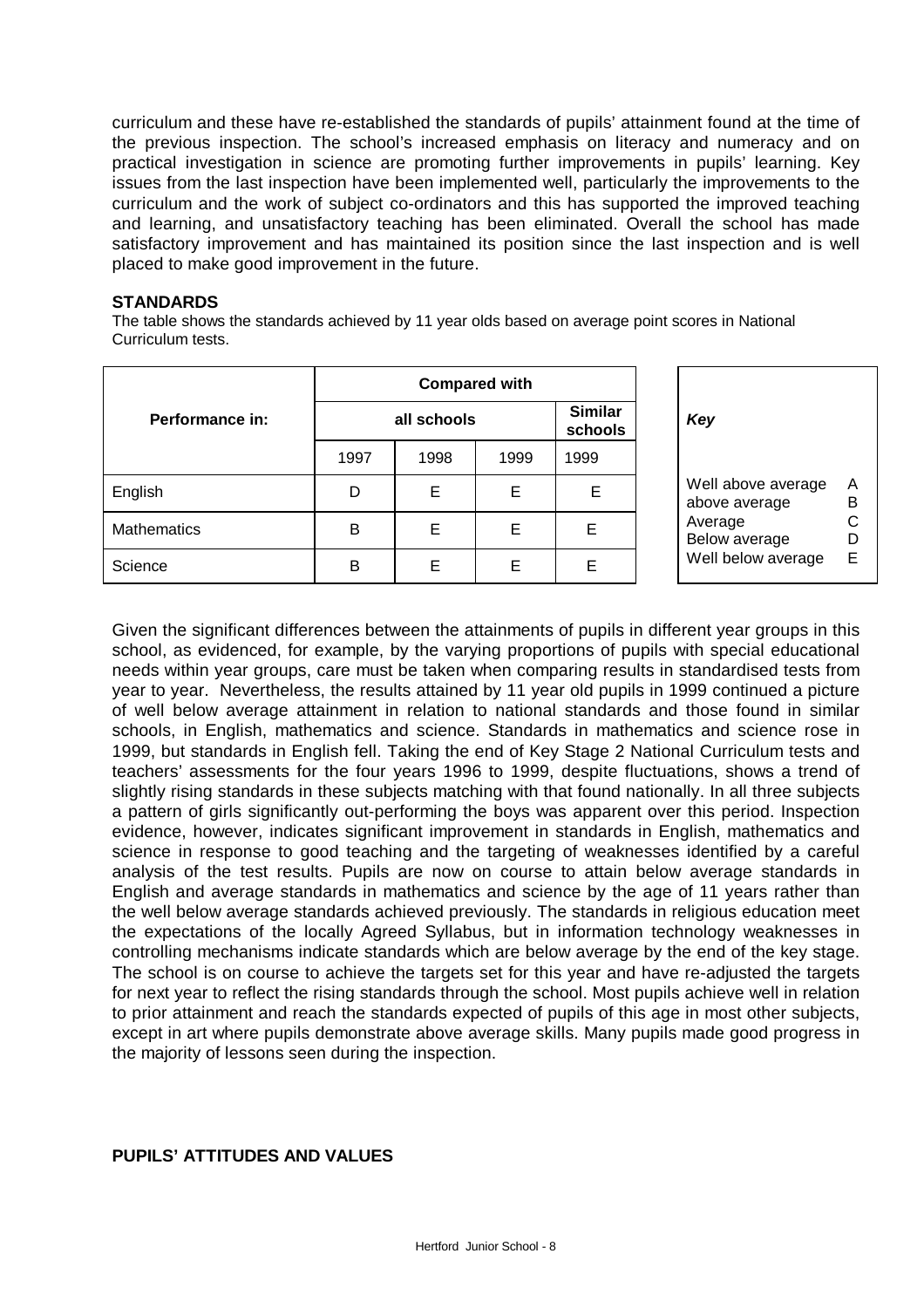| <b>Aspect</b>                             | Comment                                                                                                                                                                                                                                        |
|-------------------------------------------|------------------------------------------------------------------------------------------------------------------------------------------------------------------------------------------------------------------------------------------------|
| Attitudes to the school                   | Pupils are eager to learn and show good attitudes to school and to learning.<br>They respond productively in class and assume responsibility well.                                                                                             |
| Behaviour, in and out of<br>classrooms    | Behaviour is good and pupils can be relied upon to use equipment sensibly.                                                                                                                                                                     |
| Personal development and<br>relationships | Personal development is good and the pupils respond well to the many<br>opportunities to take responsibility. Relationships throughout the school are very<br>good and make a significant contribution to the quality of the pupils' learning. |
| Attendance                                | Satisfactory                                                                                                                                                                                                                                   |

# **TEACHING AND LEARNING**

| <b>Teaching of pupils:</b><br>Aged up to 5 years |     | Aged 5-7 years | aged 7-11 years |  |
|--------------------------------------------------|-----|----------------|-----------------|--|
| Lessons seen overall                             | N/A | N/A            | Good            |  |

*Inspectors make judgements about teaching in the range: excellent; very good; good; satisfactory; unsatisfactory; poor; very poor. 'Satisfactory' means that the teaching is adequate and strengths outweigh weaknesses.*

The quality of teaching is good overall and was satisfactory or better in all the lessons observed. It was very good in 11 per cent, it was good in 58 per cent and it was good or better in 69 per cent of the lessons observed. Due to the school's cycle of planning, it was not possible to judge the quality of teaching in geography and history. English and mathematics are taught well, literacy and numeracy strategies are implemented successfully in lessons and focused questioning by the teachers, for example, is challenging all pupils and is significantly raising standards. There are particular strengths in the teachers' emphasis on investigations in science and in the specialist teaching of music which motivate pupils and enrich their learning. Pupils with special educational needs are taught well and all pupils have their needs identified and clear targets for improvement set.

| <b>Aspect</b>                                                                                        | Comment                                                                                                                                                                                                                                  |
|------------------------------------------------------------------------------------------------------|------------------------------------------------------------------------------------------------------------------------------------------------------------------------------------------------------------------------------------------|
| The quality and range of<br>the curriculum                                                           | The curriculum is broad and relevant and meets the pupils' needs well. It is<br>enriched by a good range of field trips, a residential visit, by visiting speakers<br>and by extra-curricular activities.                                |
| Provision for pupils with<br>special educational needs                                               | Good provision which is carefully matched to the pupils' needs.                                                                                                                                                                          |
| Provision for pupils with<br>English as an additional<br>language                                    | The pupils' needs are addressed effectively.                                                                                                                                                                                             |
| Provision for pupils'<br>personal, including<br>spiritual, moral, social and<br>cultural development | Good overall, particularly strengths in the provision for the pupils' social<br>development, where staff set good role models and encourage pupils to show<br>consideration towards others and to take responsibility for their actions. |
| How well the school cares<br>for its pupils                                                          | Good overall, very good provision in monitoring and promoting good<br>attendance and in promoting good behaviour. The school's ethos of care is a<br>strength.                                                                           |

# **OTHER ASPECTS OF THE SCHOOL**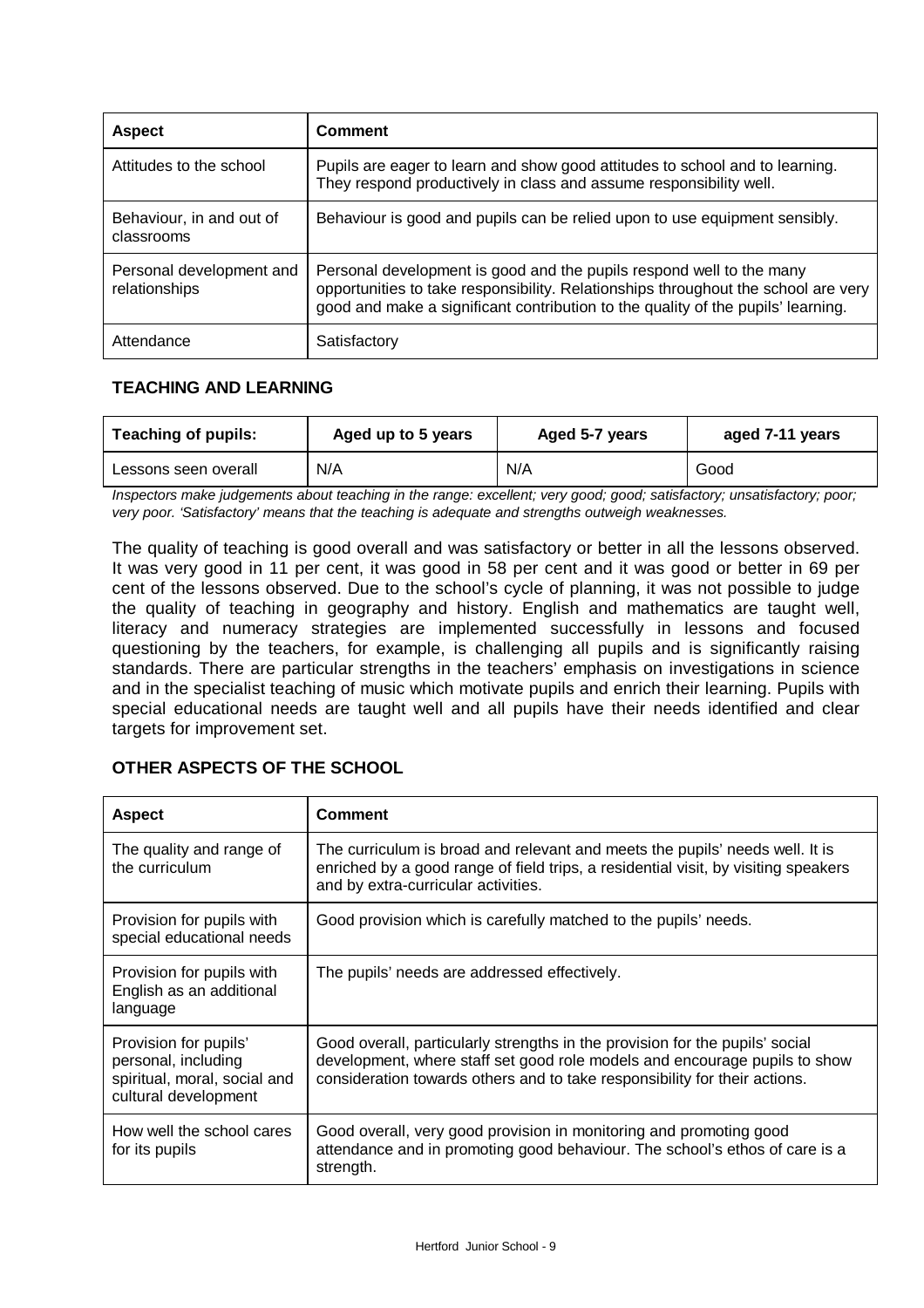The school promotes a good partnership with parents and provides good information about the day-to-day life of the school. Annual reports are particularly detailed and give good information about the pupils' progress. A few parents provide good support in school. Generally this partnership supports the pupils' learning effectively. Several parents expressed their appreciation of the after-school and lunch-time clubs and of the regular visits and these are a strength of the curriculum. The systematic monitoring of the pupils' performance in National Curriculum tests is underpinning the drive to raise standards and reflects the school's care of its pupils.

| <b>Aspect</b>                                                            | <b>Comment</b>                                                                                                                                                                                                                                                                                                                                      |
|--------------------------------------------------------------------------|-----------------------------------------------------------------------------------------------------------------------------------------------------------------------------------------------------------------------------------------------------------------------------------------------------------------------------------------------------|
| Leadership and manage-<br>ment by the headteacher<br>and other key staff | Good overall; the personal leadership of the headteacher is very good and she<br>involves senior managers and subject co-ordinators effectively in the<br>management of the school.                                                                                                                                                                 |
| How well the governors<br>fulfil their responsibilities                  | The governors have worked hard to restructure and to improve the<br>effectiveness of their roles within the management of the school. They are<br>particularly active and successful in supporting the raising of standards<br>throughout the school.                                                                                               |
| The school's evaluation of<br>its performance                            | The school has analysed the performance of the pupils most carefully and has<br>targeted school improvement and the raising of standards diligently and to good<br>effect within detailed school development and improvement plans. The<br>promotion of investigative learning in science is a good example of how<br>standards have been improved. |
| The strategic use of<br>resources                                        | Resources are used well to support the pupils' learning. Teaching and support<br>staff work most effectively together. The material resources and the<br>accommodation are well organised to encourage practical work and pupils' work<br>is displayed carefully to improve the learning environment and to promote<br>positive attitudes.          |

#### **HOW WELL THE SCHOOL IS LED AND MANAGED**

The provision of staffing, accommodation and learning resources taken together are good and support the pupils' learning well. A particular strength of the leadership and management is the close involvement of all staff and governors. There is a strong determination to raise standards and to maintain the very good relationships and shared values within the school and this enables the staff and governors to function well as a team. Decisions are clearly made on the principles of best value and expenditure is carefully matched to raising pupils' achievement.

## **PARENTS' AND CARERS' VIEWS OF THE SCHOOL**

| What pleases parents most |                                                                                                                                                                                                                                                                                                                                        | What parents would like to see improved                                                                                                                        |
|---------------------------|----------------------------------------------------------------------------------------------------------------------------------------------------------------------------------------------------------------------------------------------------------------------------------------------------------------------------------------|----------------------------------------------------------------------------------------------------------------------------------------------------------------|
|                           | Their children like school.<br>They feel that their children make good progress.<br>Parents consider the teaching to be good.<br>Parents state that they are well informed about<br>how their child is getting on.<br>The school works closely with parents.<br>The school is helping their child to become<br>mature and responsible. | The amount of work that the pupils are given to<br>do at home.<br>The range of activities provided outside lessons.<br>The pupils' attainment in English.<br>٠ |

The inspectors endorse parents' positive comments. The amount of homework required is similar to that of other primary schools, is consistent with government guidelines, and is judged to be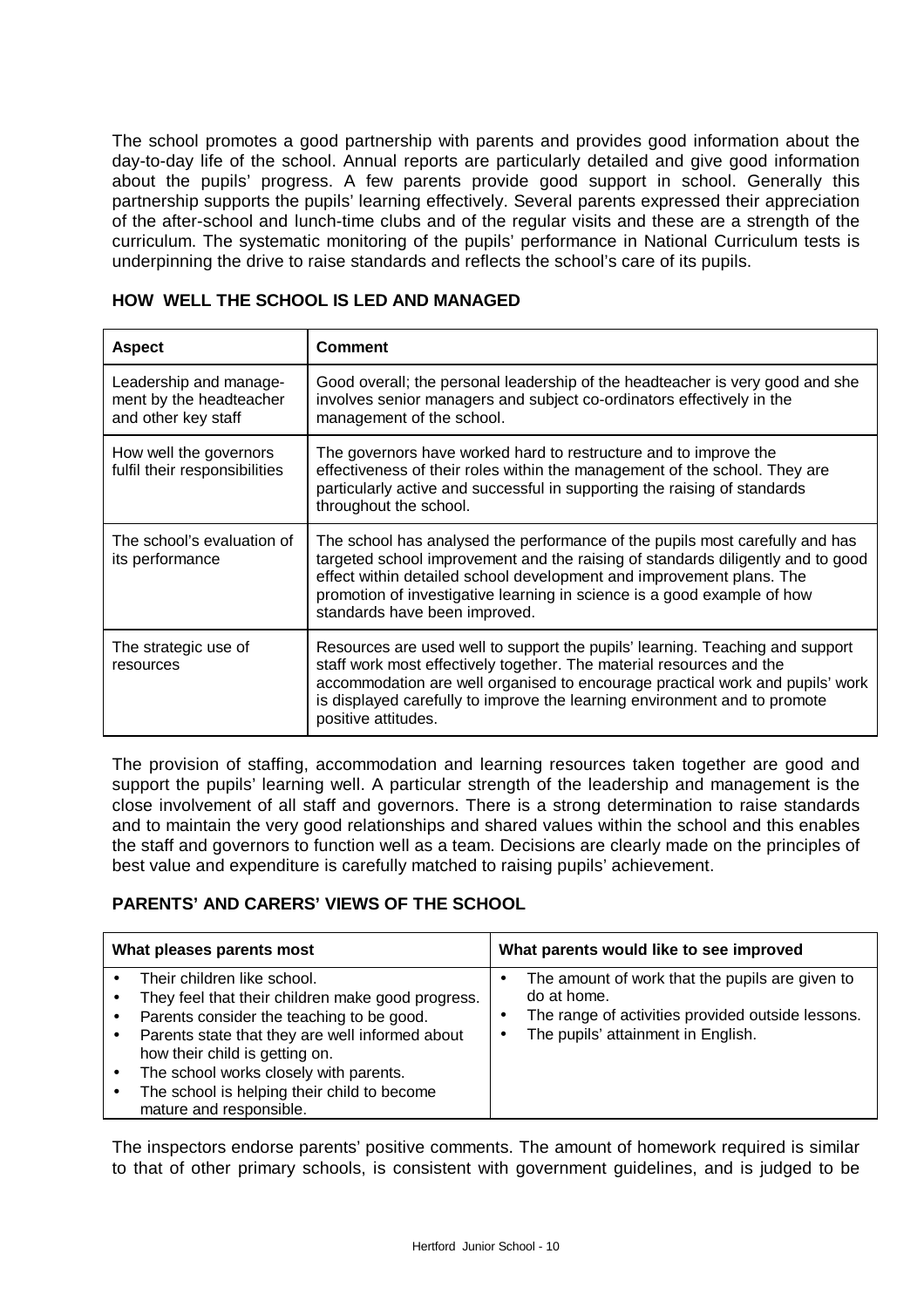appropriate. Inspectors find that there is a good range of extra-curricular activities and point out that a number take place during lunch-times. Inspectors find that standards in English have been improved but agree that standards in writing, in particular, should be higher.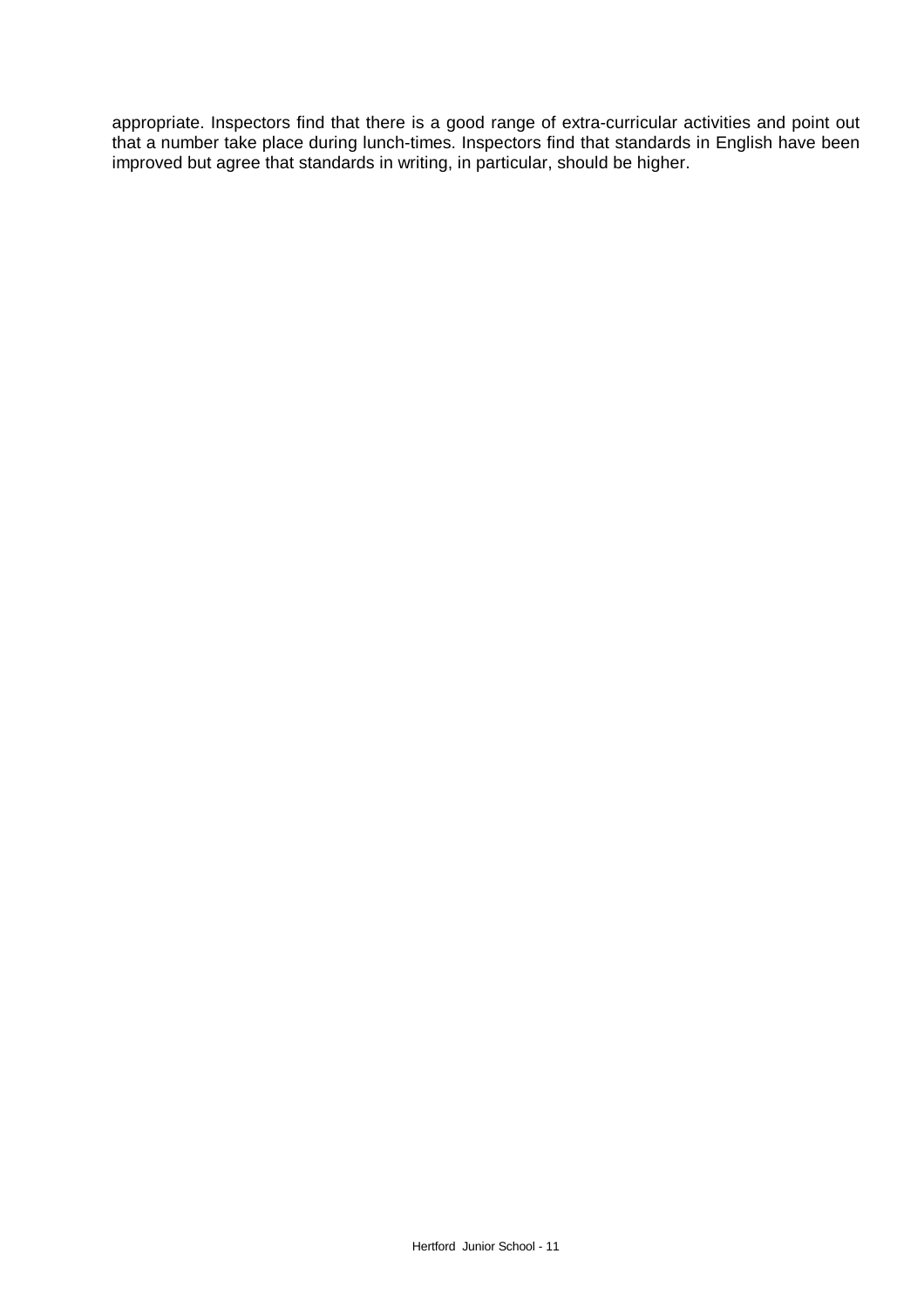# **PART B: COMMENTARY**

#### **HOW HIGH ARE STANDARDS?**

#### **The school's results and achievements**

1 Given the varying and significant numbers of pupils with special educational needs in each year group at this school, care must be taken when comparing one year's results with another and also when comparing results from similar schools. Nevertheless, last year's National Curriculum tests and teachers' assessments for 11 year olds showed that the pupils' attainments were well below average in English, mathematics and science both in comparison with the standards expected nationally and those found in similar schools. Standards in mathematics and science rose in 1999, but standards in English fell. Overall, standards were well below average over the period 1996 to 1999. Despite fluctuating levels of attainment from year to year, illustrating differences in standards and reflecting the differing achievements of the pupils in relation to their prior attainment, a trend of slightly rising standards is apparent in these subjects over this period which matches the trend found nationally. A pattern of girls significantly outperforming boys in English, mathematics and science is also evident.

2 The inspection evidence, which includes observations across the full breadth of subjects, shows that taken together, pupils' attainments on entry are generally below those found nationally. Most pupils acquire positive attitudes to learning in response to good quality teaching and achieve well in relation to their prior attainment as they move through the school. The inspection shows that most pupils attain satisfactory standards in the majority of subjects apart from English and information technology by the time they leave the school. The school has continued to implement, refine and improve their approaches to teaching and learning, particularly in the core subjects of English, mathematics and science. Senior managers and coordinators have analysed standardised test scores and have targeted weaknesses such as investigative learning in science, mental strategies in mathematics and writing in English, consequently standards have risen across the school. By the time they leave the school aged 11 years a greater proportion of pupils are on course to reach standards which are significantly higher than those achieved over the past few years in the National Curriculum tests. Most are likely to achieve standards which broadly match those expected nationally in mathematics and science and those which are expected by the locally Agreed Syllabus in religious education. Standards have risen in English, especially in reading, and in word processing and data-handling in information technology, but weaknesses remain in writing and in controlling mechanisms and standards are below those found nationally across the breadth of these two subjects by the end of this key stage. Standards in art are good and most pupils' reach standards which match those found nationally of pupils of this age in all other subjects.

3 These findings show that standards generally match those found at the time of the previous inspection, particularly in lessons, and illustrate that pupils are once more learning and achieving well in relation to their prior attainment. Improvements in the planned curriculum, in the overall consistency of good quality teaching and in the sharing of learning objectives with the pupils to target new learning have had a positive effect on pupils' attainment. Literacy and numeracy strategies and the promotion of investigative and enquiry based learning are having a beneficial effect on standards. Information technology is used effectively to improve the presentation of the pupils' work and to support data-handling in mathematics and science, when measuring forces, for example. The school has carefully monitored and targeted the attainment of the boys and through careful questioning teachers ensure that they are as fully involved in lessons as are the girls. As a result, at the end of this key stage, no significant differences in attainment between the boys and the girls were evident in lessons or work seen during the inspection.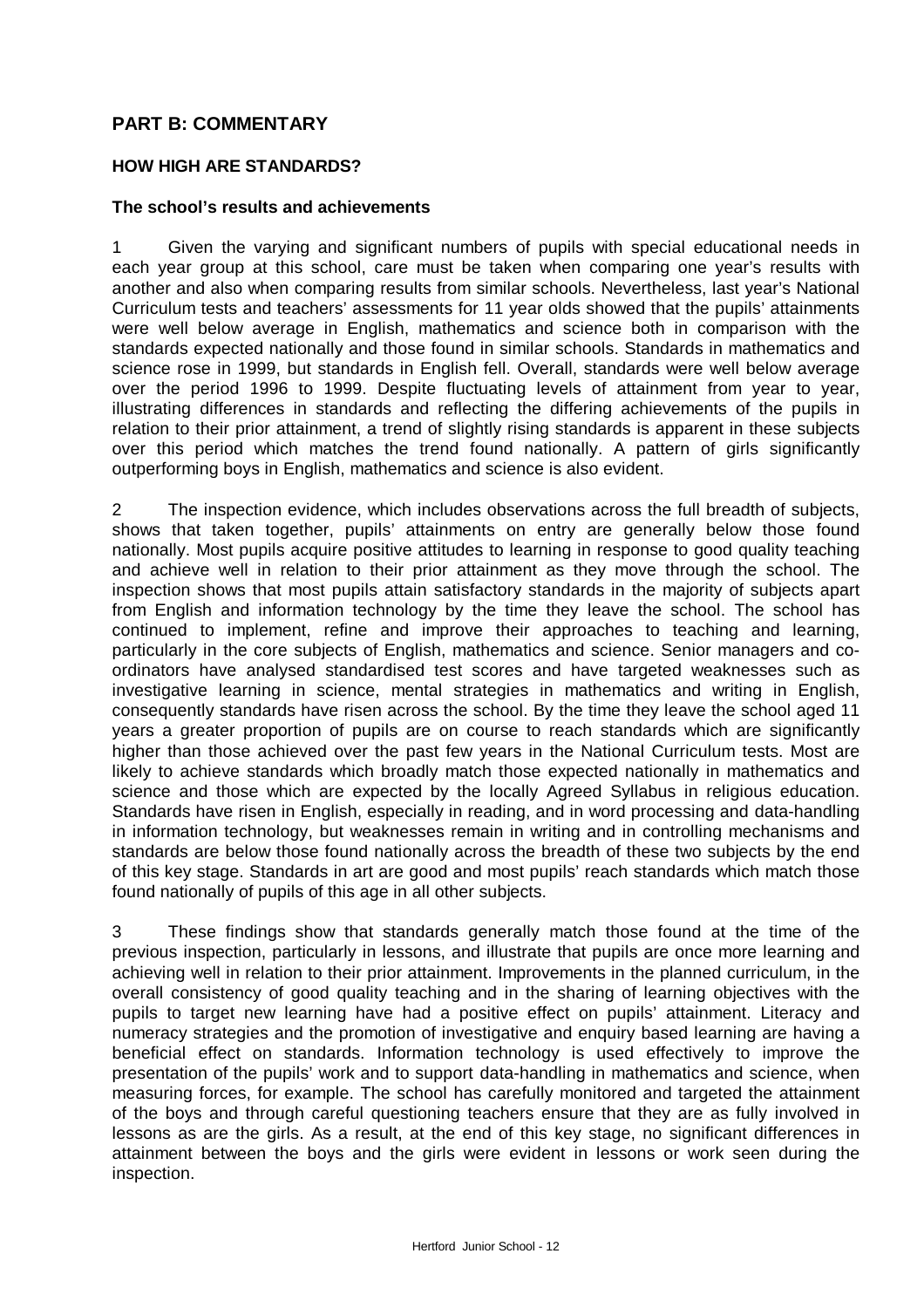4 The school has set realistic yet challenging targets in English, mathematics and science for pupils to attain by the end of Key Stage 2 in the years 2000 and 2001. These bear due regard to the proportion of pupils with learning difficulties in the different year groups yet reflect the determination of the school to raise standards significantly. Already, in response to improved standards being identified using the Qualification and Curriculum Authority's tests, targets for Year 6 pupils to achieve in 2001 have been increased. The pupils currently in Year 6 are on course to reach expected targets this year.

5 By the time they leave the school an increasing proportion of pupils achieve well in response to motivating and effective teaching. Focused questioning which extends the pupils' understanding, regular mental mathematics which increase the pace of pupils' thinking and more opportunities for independent research are enriching the pupils' learning and raising their achievements across the full range of subjects. As they move through the school an increasing proportion of pupils are beginning to be more fully involved in their learning which improves progress further. Pupils with special educational needs are well supported and focus on targets clearly identified in their individual educational plans; most achieve well in relation to their low levels of prior attainment.

6 The pupils' improving skills in numeracy are used and developed supportively in other subjects, for example, by using time lines to illustrate the passage of time in history or by measuring forces such as friction and electrical currents during science lessons. The pupils' literacy skills are employed and are extended by comparing different communities such as Seaford and Newhaven and by speculating what Vikings may have kept in their storage chests. A significant proportion of pupils has difficulty following written instructions, but as their skills to learn for themselves improves, so the quality of their learning improves. When questioned the pupils express a shared determination to achieve well and with the consistent support of adults standards are rising.

# **Pupils' attitudes, values and personal development**

7 The good standard of the pupils' attitudes, values, behaviour and personal development have been maintained well since the last inspection and have a positive effect on their learning.

8 Pupils have good attitudes to their education. Most are happy coming to school, arriving in a cheerful manner and going quickly to their lessons at the start of the day. In well-taught lessons with a content that naturally catches their interest, such as practical science experiments, they display positive and enthusiastic involvement. Conversely, in the few less interesting lessons it is sometimes difficult to maintain all pupils' attention. Overall, their interest and involvement is good. For the majority of pupils their positive attitude provides a solid foundation to enable them to learn. They show an interest in their work during whole class discussions, group work and when working individually across the range of subjects. Pupils of differing prior attainment put forward ideas and points of view with appropriate confidence in lessons and approach written and practical work positively. Completed work is discussed and shared with the teacher and others with pleasure. Pupils show that they can play a full part in their learning when given the opportunity, and even the youngest pupils are capable of demonstrating a good level of initiative. Pupils with learning difficulties have positive attitudes to learning and respond well when praised by class teachers and support staff.

9 The pupils' behaviour is good. During lessons most pupils are polite and treat each other, and adults, with respect. In a small number of lessons, some behaviour is unsatisfactory. Where this occurs it is due to the behavioural problems of a minority of pupils. Three pupils have been excluded in the last year, one permanently, all having particular behaviour problems they had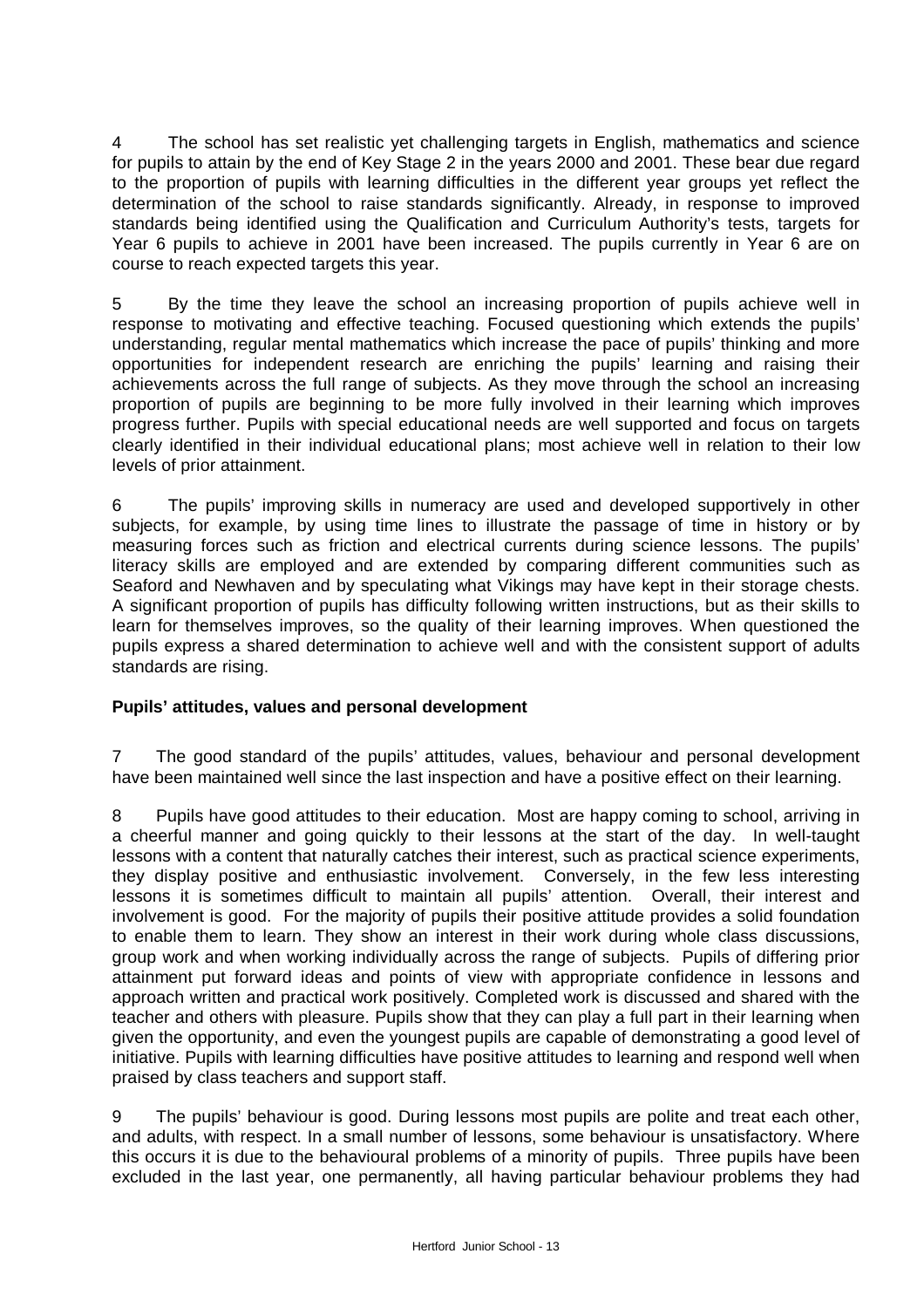brought with them into the school and which had threatened the safety of others. Movement around the school is calm. Pupils enter and leave assemblies quietly. There is a happy atmosphere during break and lunch times. Behaviour in the playground is good, with pupils organising their own games and co-operating well together. No incidents of bullying or other oppressive behaviour were seen during the inspection and it is a rare occurrence in the school. Most parents who responded in the questionnaire or at the meeting with the registered inspector agreed that behaviour in the school is good. Pupils use the school facilities with care and there is no evidence of litter or vandalism. They are polite to each other and to adults. They are trustworthy. Staff allow the upper school, for example, to use school computers with minimal supervision at break-times and pupils do not abuse this trust.

10 The personal development of pupils is good. Pupils help with the day-to-day management of the school by assisting with the library and with audio-visual equipment during assemblies, for example. The school council, whereby elected pupils present their views, is a good example of the pupils sharing responsibility for their school effectively. Pupils mostly demonstrate good social skills. They have an appropriate awareness of the achievements of others, for example, when pupils worked as a class to refine and develop each other's ideas for a class poem. Their understanding of the impact of their words and actions on others is good for their age. During the 'Child of the Week' assembly they celebrated others' effort and achievements. Teachers of older pupils treat them as responsible individuals and expect them to take responsibility for their own learning, and this mature style of relationship is successful with most pupils. This has a positive effect on their personal development and creates a good climate for learning. Pupils from ethnic minority backgrounds combine well into the work of the school. The increasing proportion of pupils with special educational needs are integrated well into classes and play a full and active part during lessons.

11 Pupils' relationships with their peers and with adults are very good. All staff provide positive role models and pupils generally respond to the respect they are shown. They work well together in groups, even when these contain pupils of differing prior attainment, and all contributions are welcomed and valued at whatever level. The school specifically encourages very good relationships through, for example, the 'Buddy System' whereby older pupils help younger ones integrate into the school, and by considering moral and social issues during 'Circle Time' discussions in class. Pupils share resources amicably, for example, in a music lesson when they had to share scores.

12 The attendance by pupils at the school is satisfactory. The number of reported pupil absences is in line with the national average for a school of this type. The level of unauthorised absences is very high, a reflection of the problems with attendance by a few specific pupils and of the efficient way the school records lateness.

## **HOW WELL ARE PUPILS TAUGHT?**

13 The quality of teaching is good overall. The teaching methods, the good pace of lessons and the management of pupils in particular make a substantial contribution to the pupils' learning and achievements. The teaching in all of the lessons seen was at least satisfactory, and in seven out of ten lessons, the teaching was good or, on a few occasions, very good. This is an improvement since the previous inspection when teaching was unsatisfactory in one lesson in ten and was good or better in about half of all lessons. Parents feel that teaching is good and their views are well founded.

14 Improvements in teaching have come about partly because in English and mathematics lessons the skills and content, including the match of work to the needs of different pupils, are systematically planned through the use of the national literacy and numeracy frameworks. The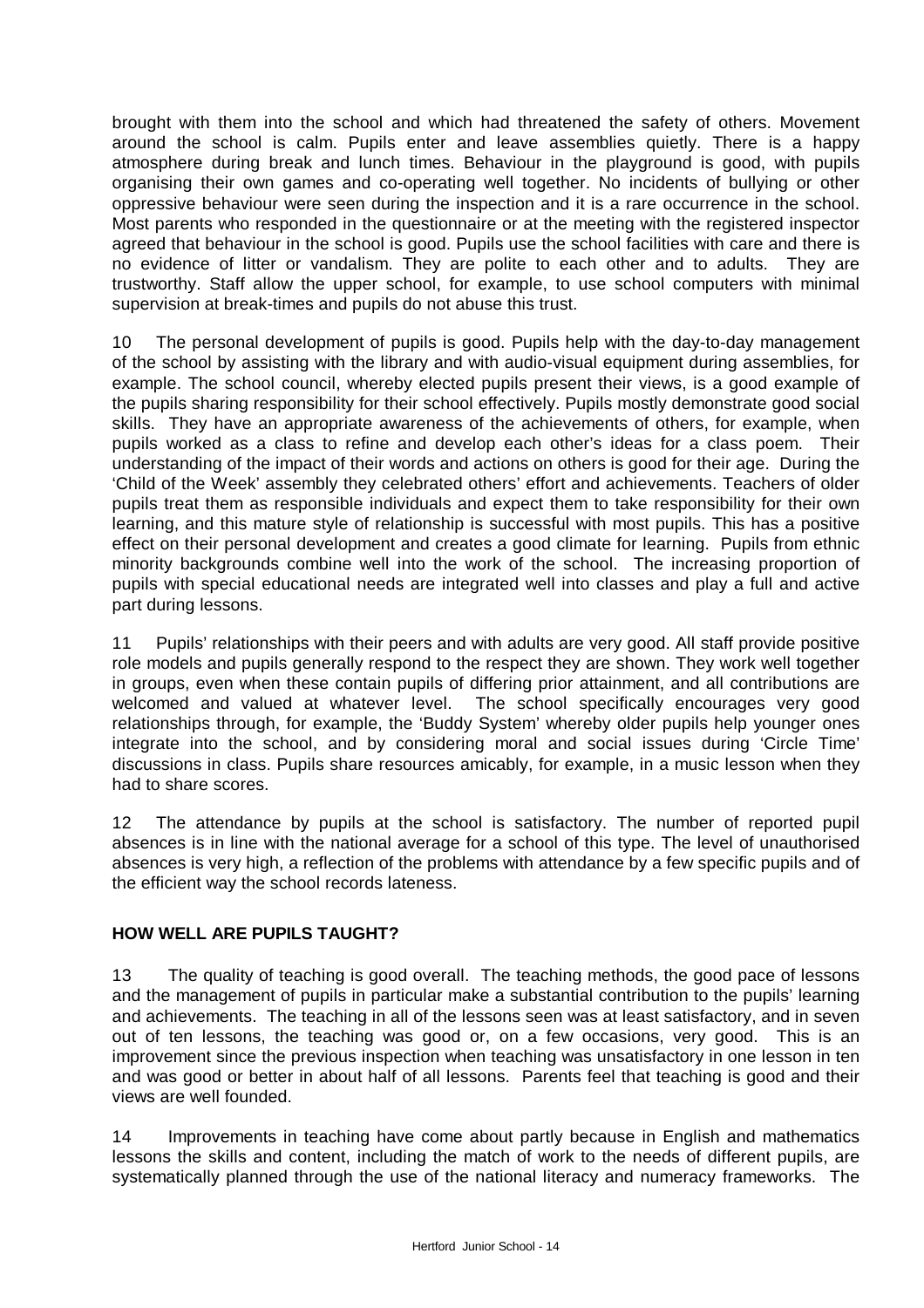teaching of literacy and numeracy is good. The thorough training and preparation teachers have had for the literacy hour has enabled them to be successful in teaching the basic skills of language. In mathematics, lessons are well focused with objectives for pupils' learning based on the key elements of the numeracy strategy. Care is taken to follow the structure of the frameworks and work is pitched at appropriate levels, including returning to earlier work for review and consolidation.

15 The consistently satisfactory or better teaching in all lessons is ensuring that the quality of the pupils' achievement in relation to their prior attainment is being maintained well across the school. Good teaching is ensuring that the quality of pupils' learning in lessons is nearly always good. There is clear evidence of improvement in the work seen in lessons that is promoting improved progress and higher standards at the end of the key stage.

16 Good attention is being given to the lower attainments of boys compared to the girls and teaching generally is planned to meet the needs of all pupils. Pupils with special educational needs are well supported and make good progress. Potentially higher attaining pupils are usually enabled to work to their best levels, although there are instances where tasks could include greater challenges for some pupils. This happened, for example, in an English lesson where the skills required to present the task were appropriately challenging for a higher attaining group, but the level of intellectual challenge was not.

17 Teachers plan effectively although approaches to matching the work to the needs of different pupils and the assessments to be carried out are not always clear, except in the planning for literacy and numeracy lessons. Teachers set clear objectives for lessons and share these with pupils. This helps pupils understand what is expected of them in lessons. Pupils also agree targets in the longer term with their parents and teachers when they meet together. This encourages the positive and involved attitudes of pupils to their learning which are evident in the school.

18 Teachers have good subject knowledge and that is evident in the thorough teaching and discussions, for example, when revisiting the mathematical concept of partition as an aid to multiplication or when reinforcing pupils' understanding of phonics in English. Other examples are apparent when pupils are taught to plan their movements in physical education, to discuss the paintings of Kandinsky or Balla, or to explore the significance of the beliefs of Muslims. This results partly from the use of the well-formulated curriculum guidance for all subjects which is now in place. The shared team approaches to planning also help all teachers to be familiar with the material they are teaching.

19 Teachers usually set realistic expectations of what the pupils can achieve, helping to create the sense of purpose in the classroom. On occasions, teaching is particularly challenging and inspiring, for example, when pupils are involved in discussing a text and finding ways of improving it through their own efforts.

20 Teachers use good methods that encourage learning and progress. Lessons are well organised. Teachers explain new ideas well, using well-chosen resources to establish understanding, such as texts, artefacts and pictures in English, religious education and art, and instruments and recordings in music. Teachers give good direct teaching; describing, explaining and instructing well, and seeking responses, for example, when teaching about the techniques of an artist, or reviewing previous work with pupils. Teachers emphasise the use of the correct technical vocabulary in all subjects.

21 There is much good questioning which probes pupils' understanding or encourages thoughtful answers from the pupils. Teachers are careful to ensure that questions are matched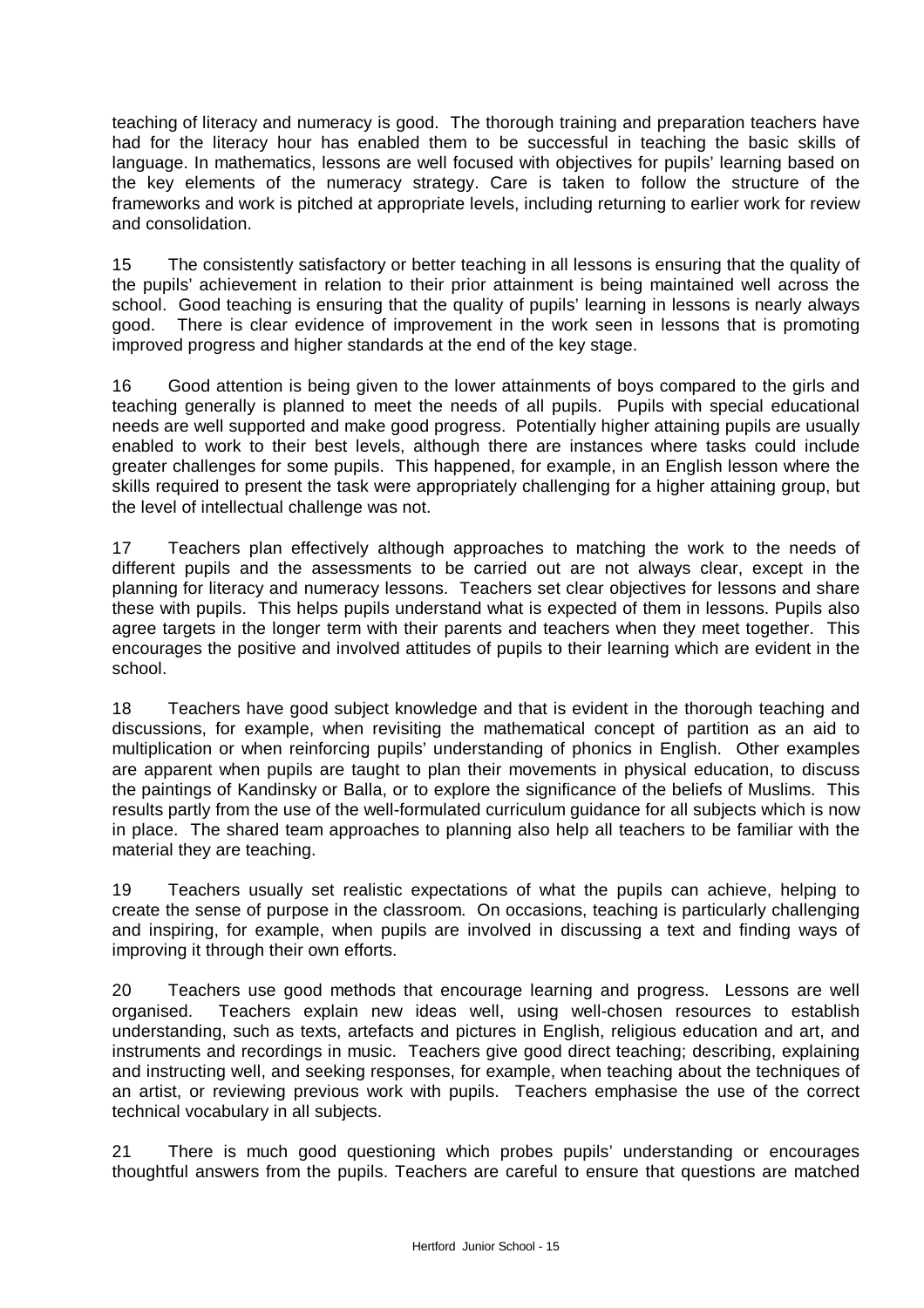well to the pupils' prior attainment so that all pupils can take part in discussions with the whole class. As pupils work, teachers often check on their understanding and progress and make thoughtful interventions with a good combination of questioning and further individual teaching.

22 Teachers' management of the pupils is good. Teachers establish an orderly, working atmosphere and pupils know what to do. The quality of relationships is a strength of the school, and boys and girls are treated equally. Pupils are given praise and feedback on their work and they respond with positive attitudes.

23 Teachers use time and resources well. Lessons start promptly and nearly always proceed at a lively and brisk pace. This maintains pupils' attention and interest and a productive rate of work. These strengths underpin much of the teaching and are clearly evident in discussions in English, during mental strategies in mathematics and in the lively investigations in science. Only occasionally is the pace too slow and limits learning. This happened in a design and technology lesson and some pupils became bored and lost focus on the task. In physical education, the pace slipped as some pupils, unusually, needed to be quietened or too much time was spent on instructions. In one information technology lesson, a few pupils were left investigating for too long without guidance and new learning was restricted. However, learning was good for those pupils working with the teacher. Information technology is being used to support work across the curriculum, but this is at an early stage of development, with new hardware only recently delivered to school. Word processing is used regularly, computers and a floor robot were used to support design work in religious education, although this was not particularly successful as the pupils' lacked understanding of controlling mechanisms. Learning support assistants are deployed effectively and make a positive contribution to pupils' learning.

24 The quality and use of day-to-day assessment is satisfactory. Teachers make evaluations during the course of lessons that inform their immediate teaching and help them to know the pupils well. They keep notes of some day-to-day assessments, using checklists customised to the specific learning intentions they wish to evaluate. However, few specifically planned assessment opportunities are identified in teachers' planning and opportunities to reinforce learning are not always taken. The links between assessment and planning are not well developed although there are some examples of very effective use of information from assessments to inform future planning. This happened in a mathematics lesson where the intended content was altered to take into account some weaknesses in pupils' understanding that became apparent. Generally, teachers know pupils well but there is a need for more consistent approaches to the use of assessment information in the short term.

25 Pupils' work is regularly marked, often with useful comments on how they may improve their work. A programme of homework has been established and the school has taken steps to make homework a useful and interesting extension of activities in school. Most parents who responded to the questionnaire appreciate this provision and help to ensure that work at home makes an effective contribution to pupils' learning.

## **HOW GOOD ARE THE CURRICULAR AND OTHER OPPORTUNITIES OFFERED TO PUPILS?**

26 The curriculum provides a good quality and range of learning opportunities. The curriculum has been strengthened in areas such as using mental strategies and writing in order to meet the pupils' current needs and to raise standards. The appropriate statutory curriculum is in place, which is an improvement from the previous inspection when the curriculum for information technology did not fully cover the National Curriculum programme. It gives prominence to literacy through allocating a higher than average amount of time to it each week in order to raise standards. It gives particular emphasis to providing a good art curriculum to round pupils' education and promote their cultural development. The planning of the strategies for teaching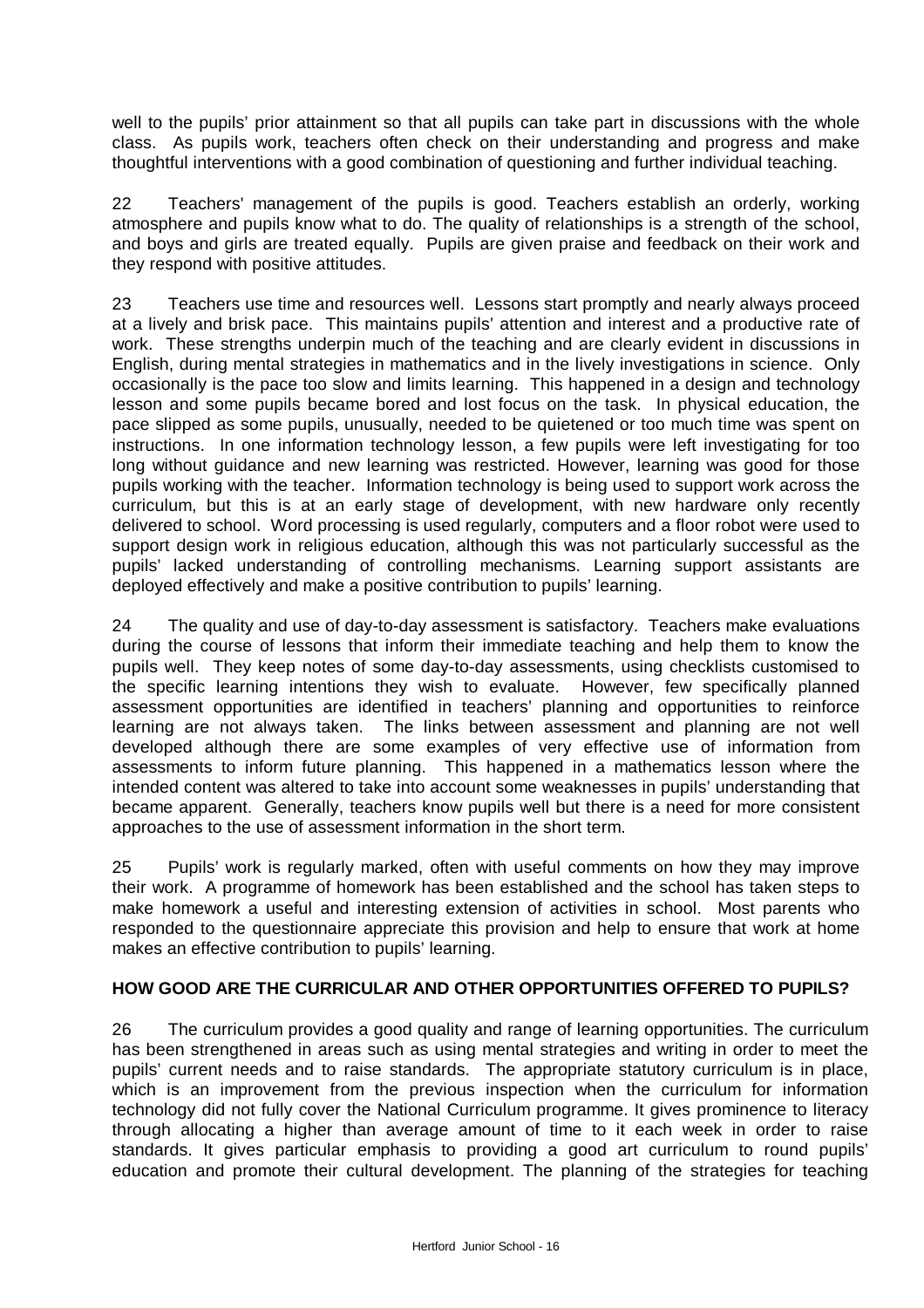mathematics and numeracy are good. The national literacy and numeracy strategies have been successfully introduced and their effectiveness has been evaluated on the basis of the standards pupils achieve. The curriculum has undergone a total review and evaluation in the last academic year in order to strengthen weaknesses and to promote more effective teaching and learning. Where standards were not high enough it has been strengthened, such as in using mental strategies and writing. It is now well-planned into subject schemes of work with clear objectives which ensure pupils' knowledge and skills increase systematically at appropriate levels as they move through the school. Design and technology is currently not planned in this way and teachers have little guidance in their lesson planning. Provision for information technology is planned well, but this has not had time to impact on raising standards in controlling mechanisms in the upper school. Consequently, the pupils' skills in these aspects are below those expected nationally. The use of information technology is not yet included in a sufficiently detailed form within the schemes of work of individual subjects and as a result it is inconsistently used and not fully exploited to raise standards.

27 Provision for pupils with special educational needs is good with work well matched to the pupils' needs. Appropriate targets are set in well-devised individual educational plans and are followed, either in classrooms or withdrawal groups, as most appropriate, by experienced learning support assistants in close consultation with the teachers. This enables these pupils to make good progress and to have full access to the curriculum.

28 A good range and quality of extracurricular activities provides an enrichment of classroom learning. After school clubs cover sporting, musical, craft and information-technology interests and are well attended by both boys and girls. Visitors including sculptors, artists, storytellers, authors and musicians inspire pupils to higher achievement. Visits to places of educational interest are well planned to give pupils first hand experiences to support their class lessons. For example they visit Seaford to study rocks and the British Museum to study ancient civilisations. Year 6 has a four-day residential visit to the Isle of Wight, which enriches the majority of curriculum areas and their personal development.

29 The curriculum is planned effectively to meet the needs of all pupils. It supports teachers well in promoting equality of opportunity for boys and girls and for pupils of different prior attainments. For example, in physical education, groups contain equal numbers of boys and girls, and during information technology lessons, the computers are used equally by both sexes. However, there is a pattern of girls attaining higher levels in the end of Key Stage 2 National Curriculum tests. The school has carried out an analysis to consider this. Teachers have received input from pupils, have taken note of national research, and have worked closely with the local authority advisor. As a consequence they have changed several curriculum areas to address this. For example, by recognising that boys are more interested in certain types of writing and books, more relevant work and materials have been provided. The changes have recently been put in place, and whilst the pupils' responses in lessons are positive, the school has not yet assessed the pupils' attainment to judge the impact fully.

30 Provision for the pupils' personal, social and health education is satisfactory. The curriculum is suitable for the ages of pupils attending the school, who consequently develop a satisfactory knowledge and understanding of health issues. Sex education is provided appropriately and pupils are taught the effects of drug misuse. Much of the provision for this takes place within science lessons and issues are also explored in 'Circle Time' class discussions. In order to support the teachers more fully, a scheme of work is being devised by a newly appointed co-ordinator to provide a structured programme of learning in personal, social and health education.

31 The community contributes well to pupils' learning. The school benefits from a rich and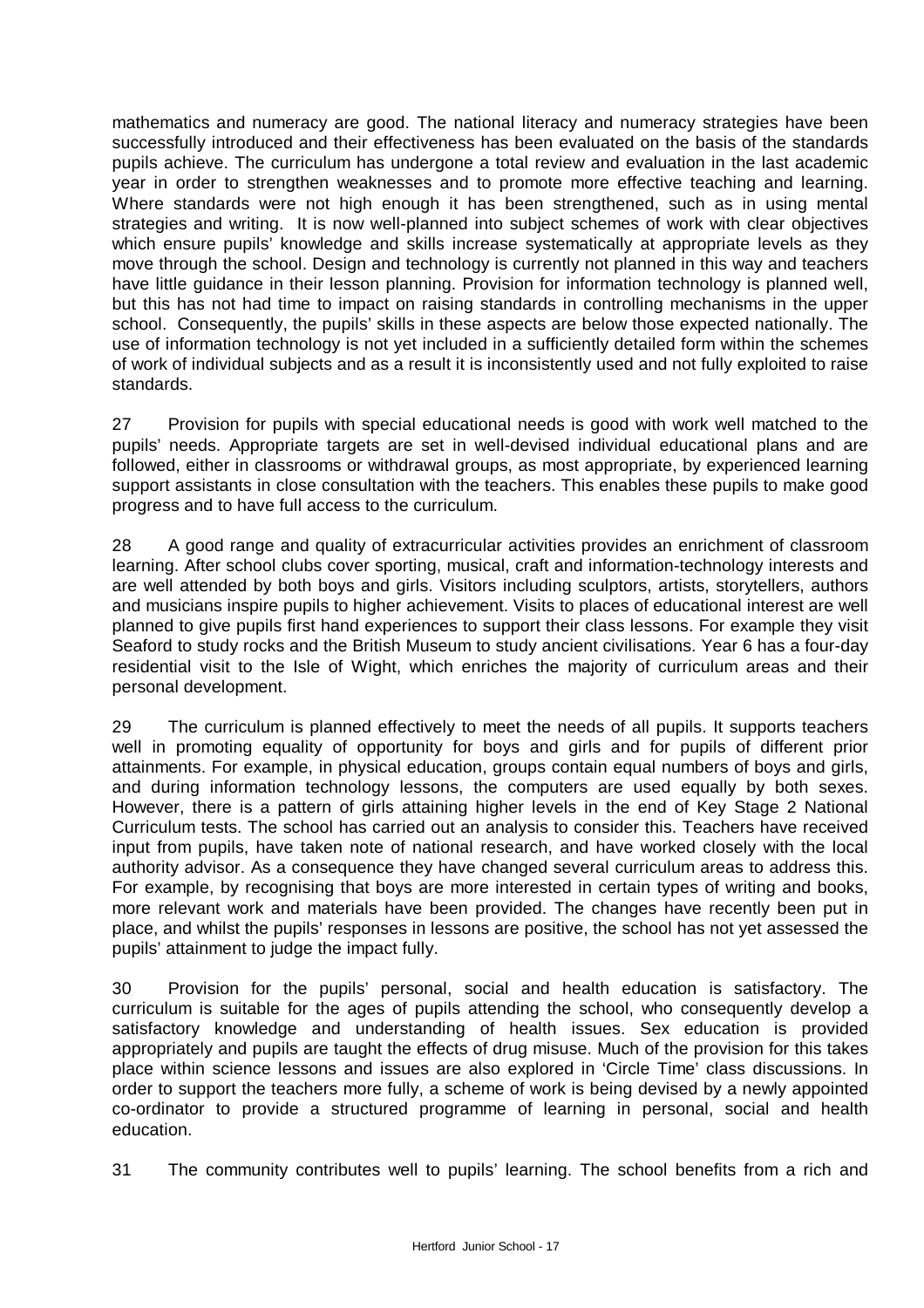diverse local community in Brighton and the majority of visits and visitors are from and within the locality. There is a growing, formalised partnership between the local schools, which is strengthening the usual curriculum and sporting links. Joint arts projects, a shared homework club and the sharing of the teachers' expertise are examples of this effective liaison. A supportive 'Buddy System' whereby pupils in this school visit and work with pupils in the nearby infant school encourages a positive transition. In Year 3, older pupils help younger pupils with reading, for example and this is most effective in promoting positive attitudes and in raising standards in reading.

32 There is good provision to cultivate pupils' spiritual, moral, social and cultural development with significant strength in the provision for pupils' social development. The curriculum and daily acts of collective worship provide good opportunities for pupils to acquire knowledge and insight into values and beliefs and enables them to reflect on their experiences in a way that develops their spiritual awareness and self-knowledge. Themes in collective worship and religious education are planned well to promote these areas as are the 'passports' in which pupils record their feelings about themselves, their friends and families. These help to give the pupils a sense of identity, to develop an awareness of what makes them special and to raise their self-esteem. 'Circle Time' discussions enable pupils to talk about what is important to them. Several curriculum areas have a good input to the provision, such as pupils expressing their feeling through the use of colour and shape in art, but generally, the provision for the pupils' spiritual development is not specifically planned into all subjects of the curriculum and this limits the opportunities provided.

33 Good provision is made for pupils' moral development. The school effectively promotes principles which distinguish right from wrong through its good ethos and expectation of pupils to be truthful, fair and honest. The strong, popular leadership of the head promotes good behaviour and all staff consistently enforce the clear school and class rules which are agreed in consultation with the pupils themselves, both for the whole school and in the separate classes. Consequently pupils are encouraged to be see the consequence of their actions and be responsible for them. Themes in collective worship such as equality of opportunity and equal rights are discussed to help pupils to extend their personal understanding of moral values. Several different subjects within the curriculum extend the provision well in this area. For example in geography, pupils debate the moral issues surrounding the cutting down of the rain forests. However, this provision is not specifically planned within all subjects and is inconsistent.

34 Provision for pupils' social development is very good and results in high levels of friendship and co-operation between pupils and between them and all adults and the wider community. An effective and happy learning environment is created where everyone collaborates well and receives equal benefit. The school reward system and 'Child of the Week' awards provide good incentives for pupils to achieve highly in both moral and social development as well as in more academic pursuits. All the staff set very good role models of how to conduct relationships. They give children stickers for good behaviour and social interactions, which lead to the head teacher's special 'Child of the Week' awards. Pupils who have behavioural or emotional needs are well supported. Individual targets for improvement are agreed to promote good behaviour. All pupils have more general personal development targets to aspire to and these are effective in maintaining good discipline within the school. Pupils learn to work well together with pupils from other schools, including the local school for pupils with special educational needs, through joint projects in art and physical education. Responsibility and friendship is effectively promoted through older pupils helping the younger ones develop good reading skills, and through pairing with children at the infant school to ease their transition. Appointed pupils express their views as members of a 'School Council' and this promotes a good sense of community and citizenship. There is a strong emphasis on co-operative and collaborative activity in lessons which supports the pupils' learning. The 'Buddy System' between pupils in the junior and infant schools also encourages the very good relationships.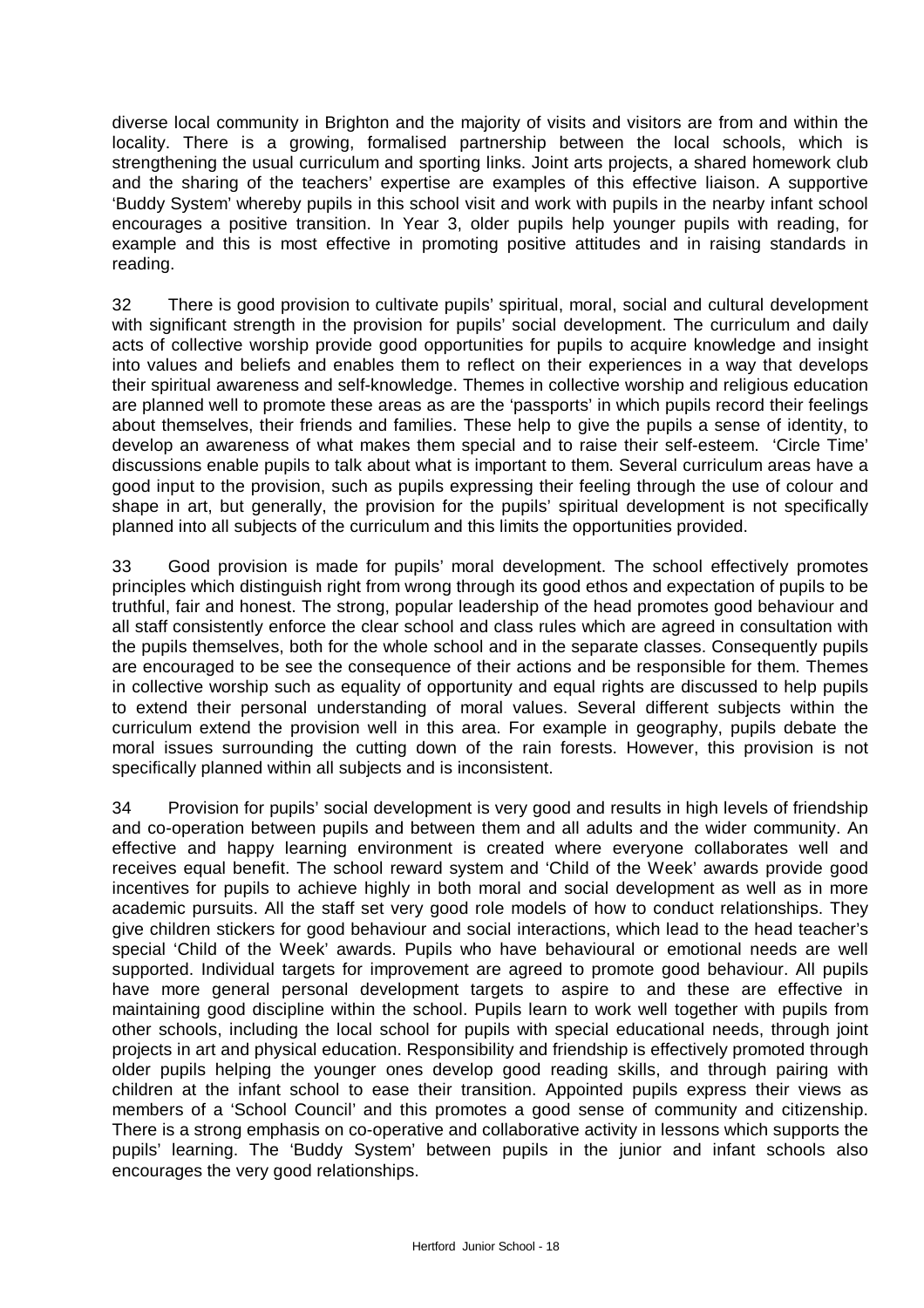35 Provision for the pupils' cultural development is good overall. Good opportunities are provided within most subjects and in the extracurricular provision for pupils to learn about their own and other cultures. Many visits and visitors enrich their understanding. For example, pupils study Islamic patterns and Japanese water-colour painting in art, visit places of worship for different faiths in religious education and study the social geography of India. They visit the theatre, museums and art shows, and know about the history and geography of Brighton and further afield in the British Isles. The pupils' awareness of the ethnic and cultural diversity of British society is developed effectively through assembly themes such as 'Refugees' and 'Celebrating Differences', by posters displayed around the school and by visiting speakers from local ethnic communities.

# **HOW WELL DOES THE SCHOOL CARE FOR ITS PUPILS?**

36 The school provides a good standard of care for its pupils. Procedures for pupils' welfare health and safety and the arrangements for child protection are good. Staff genuinely care about the well-being of the pupils and they provide both personal and academic help when pupils need it. The school has a strong sense of community and within this the staff have created an emotionally secure environment within which pupils can feel respected and valued.

37 Appropriate steps have been taken to ensure that the school provides a safe environment. All required safety tests are carried out and safe practice was seen in all lessons observed during the inspection. Staff are aware of their responsibilities under local child protection guidelines, and are rigorous in promoting constructive links with social services. The school has the necessary monitoring and recording procedures in place. The promotion of attendance has been very good, with the educational welfare officer working in classrooms with children to emphasise the need to come to school on a regular basis. Registers of attendance are completed properly. Routine monitoring of non-attendance and lateness is good, with further steps taken as needed to contact parents as soon as possible.

38 The school's measures to encourage discipline and behaviour are good and help to make the school an orderly community. There are both school and class rules, which pupils help to formulate and which they know well. They are encouraged to behave in line with them by a good range of rewards. Being selected as class Child of the Week is a particular source of pride to the pupils achieving it. Pupils are also encouraged to behave well through their personal targets. The school contains a number of pupils who find it hard to behave consistently well, and teachers deploy appropriate strategies to modify such behaviour, supported where necessary by the headteacher. Procedures for dealing with the minimal bullying or other oppressive behaviour are very effective. The lunchtime supervisors contribute well to the school's behaviour management.

39 The school has a sound range of strategies for assessing pupils' attainment and progress and the use of this data is satisfactory. Detailed analysis of National Curriculum test results is undertaken, for example, in identifying the relative performance of boys and girls and planning a strategy for remedying the specific weaknesses in English. These are evaluated well to promote the raising of standards. Teachers keep track of individual attainments in all subjects, as well as assessed National Curriculum levels in English, mathematics and science. There are half termly assessment tests matched against key objectives, and progress in all subjects is measured against the school's 'Ladders of Progress' evaluation sheets. Teachers find these manageable and useful and they are used consistently, including input into the weekly lesson planning process, to identify key objectives and to support future learning. Further evidence of pupils' attainments is kept in the pupils' assessment wallets which contain examples of pupils' work that are regularly updated. Target setting has involved the school in a careful review of the pupils' individual progress prior to the identification of what should prove to be attainable yet challenging targets. This action has focused the school community effectively on the need to raise standards.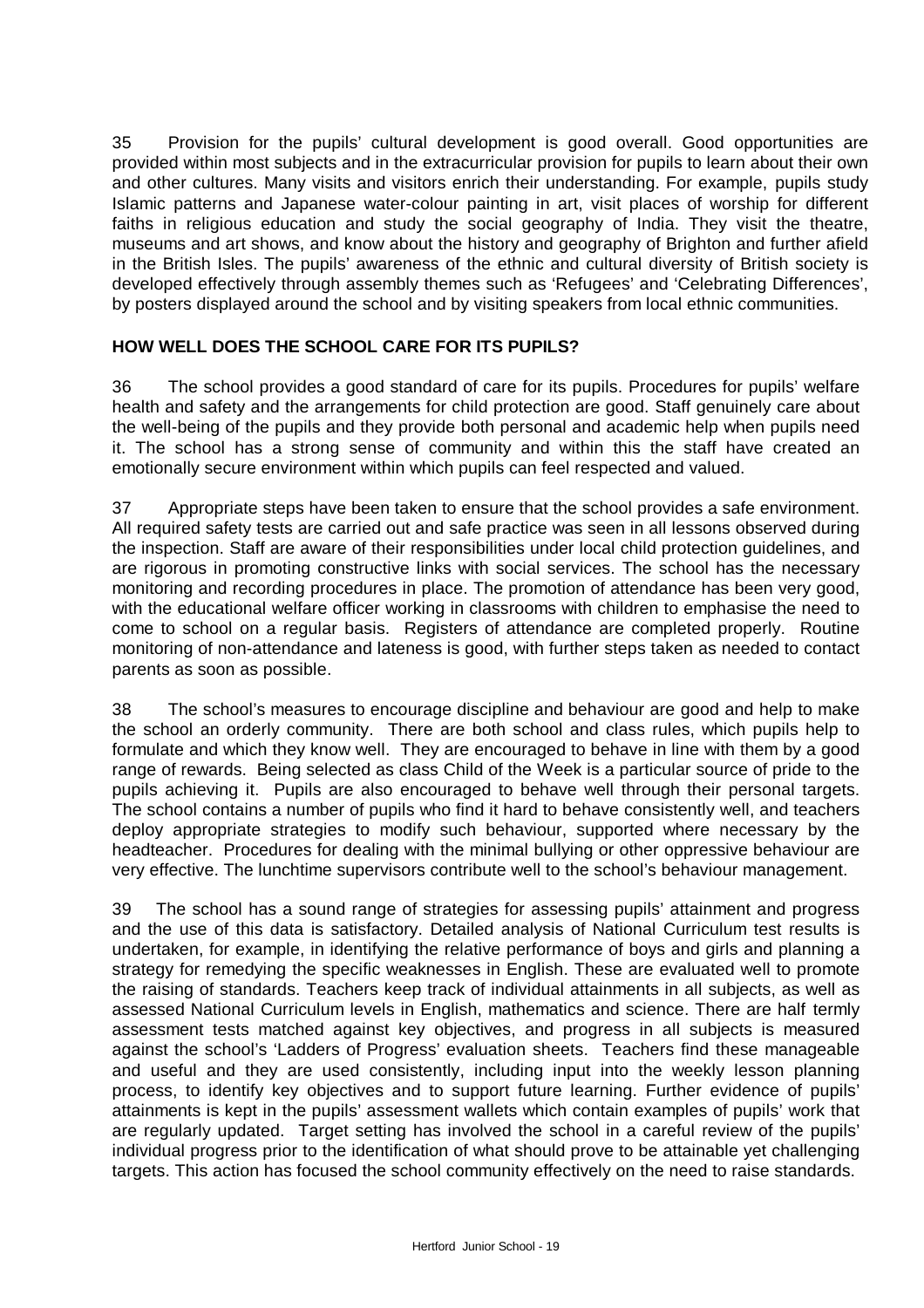40 The school carries out good monitoring of individual pupils' academic progress and uses the results well to support their further development, for example, through the reorganisation of groupings within the class to match current needs. The weekly planning specifically includes provision for children expected to have particular strengths or problems. On-going monitoring is used to adapt the planning to meet the pupils' specific needs. For example, in a numeracy lesson the teacher spent additional time with a group of pupils which monitoring had shown not to have fully grasped the concept taught in previous lessons. Each pupil has a 'passport' document in which personal development is recorded, and the perceptive comments in annual reports indicate that teachers know their pupils well as individuals. The school has plans to strengthen the formal personal, social and moral education programme later this year. Discussions in 'Circle Times' assist pupils' personal development and enable the teachers to support their pupils effectively when they have specific difficulties. The school has good procedures to identify pupils with special educational needs and to monitor their progress through regular reviews and these have a positive impact on the pupils' progress. The school has maintained its good provision for the pupils' welfare since the last inspection.

# **HOW WELL DOES THE SCHOOL WORK IN PARTNERSHIP WITH PARENTS?**

41 Approximately 20 per cent of parents completed the Parents' Questionnaire and only eight parents attended the meeting with the Registered Inspector. However, based on the limited sample available, parents appear to hold a positive view of the school. They think it is well led and that teaching is good. Children are seen to like school, to behave well and to make good progress both academically and in maturation. Parents feel welcome in school and believe that communications are good. A small minority of parents would like to see a wider range of activities outside lessons. Some are dissatisfied with the amount of homework provided, although opinions are equally divided as to whether more or less is needed. There is strong support and appreciation of provision in mathematics and science, whilst some parents think there is room for improvement in English.

42 Parents are provided with good quality information about the school. Both the prospectus and the annual governors' report to parents are very readable documents that give a good picture of the school. Parents appreciate the way that the weekly 'Hertford Newsletter' keeps them in touch with the life of the school. In the spring term, parents attend with their child to discuss with the teacher the setting of individual targets personal to that child. This process contributes well to pupils' progress. Although a few parents would like more details of progress in them, the written reports on pupils' progress are very good. They contain considerable detail on pupils' attainment, particularly in English and mathematics, and there is a useful section on pupils' personal development. Areas for improvement are clearly highlighted and this enables them to form the basis for future learning.

43 The links parents have with the school are sound. Many parents assist their children's learning through their support for homework, although this is not universal. The school has provided very good home-school homework and reading logbooks to encourage parental involvement. Parents of pupils with special educational needs are involved well in the reviews of progress and contribute to the setting of targets for these pupils. The school held a well attended meeting to illustrate the literacy strategy to parents, but despite the school's best efforts, parents' attendance at meetings to explain other curriculum developments has been disappointing. The vast majority of parents have signed the home school agreement, a positive act of support, although it is too early to discern any effect on the pupils' achievement from this initiative. Several parents help in school on a voluntary basis. Although there is no formal parent association, a group of supportive parents regularly help with visits and have recently helped the staff to organise specific fundraising events. The good quality of the school's partnership with parents has been maintained since the last inspection.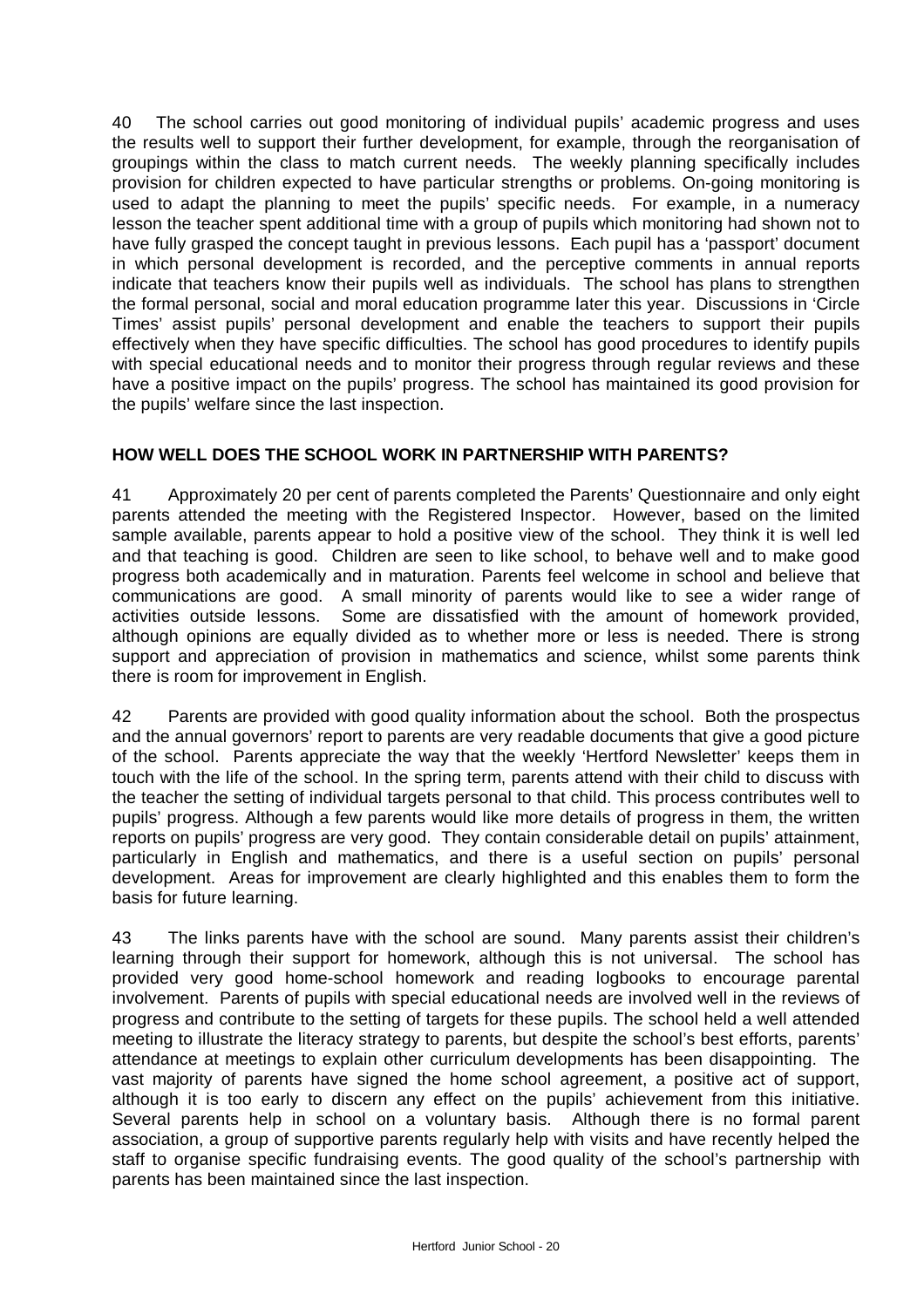# **HOW WELL IS THE SCHOOL LED AND MANAGED?**

44 Leadership and management were considered to be strengths of the school at the time of the last inspection. Since then there have been significant changes to the staff and governing body and for a time these changes disrupted the development of the school. Over the past eighteen months, however, and particularly in response to the actions of the relatively new headteacher, senior managers, subject co-ordinators and governors have established effective management strategies and have promoted improved provision which is now impacting strongly on pupils' attainment and is raising standards.

45 The headteacher has enlisted the full co-operation of governors and staff by introducing an effective, corporate style of management, by which all are included as team members in the management of the school. A key issue of the last inspection, namely developing subject coordination has been implemented well and co-ordinators now play a successful role in monitoring and developing the provision and the standards achieved by the pupils in their subjects. The headteacher provides very good leadership and ensures that information gathered is used to target the raising of standards through improved teaching and learning. She receives good support from senior teachers and governors The newly convened quality and standards committee of the governing body is an effective mechanism to promote higher standards and is a clear indication of the school's commitment to raise pupils' attainment. Already standards have returned to those found at the time of the previous inspection and through the promotion of investigative learning and by setting agreed targets for improvement, standards continue to improve. The pupils currently in Year 6 are on course to reach their targets by the end of this school year and in order to continue the improvement governors have recently raised the targets for Year 6 pupils' to attain in 2001.

46 The headteacher and deputy headteacher provide strong and effective leadership in monitoring the quality of teaching and learning in the school and with support from senior colleagues have brought about significant improvements to the quality of the teaching. The proportion of good or better teaching has increased and unsatisfactory teaching has been eliminated. As a result the great majority of pupils now build consistently on previous learning in most subjects as they move through the school. Senior managers are now focusing on improving the pupils' writing to raise standards further in English.

47 Members of the leadership and management team are effective in maintaining an environment where pupils enjoy very good relationships and show respect for the feelings of others. The ethos of the school is good and successful partnerships have been continued with the parents and with the local community. Through their committees the governors ensure that all statutory requirements are met in full. With staff, they know that the full impact of their actions has yet to bear fruit, are aware of the challenges ahead and are targeting the raising of standards, particularly of the boys and in English. Specific grants for pupils with special educational needs are used well. Governors are planning to continue the good provision to meet the needs of an increasing proportion of pupils with special educational needs and are promoting the strengths of the school in the local community in order to increase the number of pupils seeking admission.

48 The school's well-formulated development and improvement plans and clear action indicate its commitment to raising standards. Information from a detailed analysis of standardised test results informs the decision making process well. Clear and appropriate priorities include the purposeful development of the curriculum and the careful and successful implementation of literacy and numeracy strategies. These are impacting positively on the quality of the pupils' learning. All priorities for development are costed in detail and expenditure is carefully directed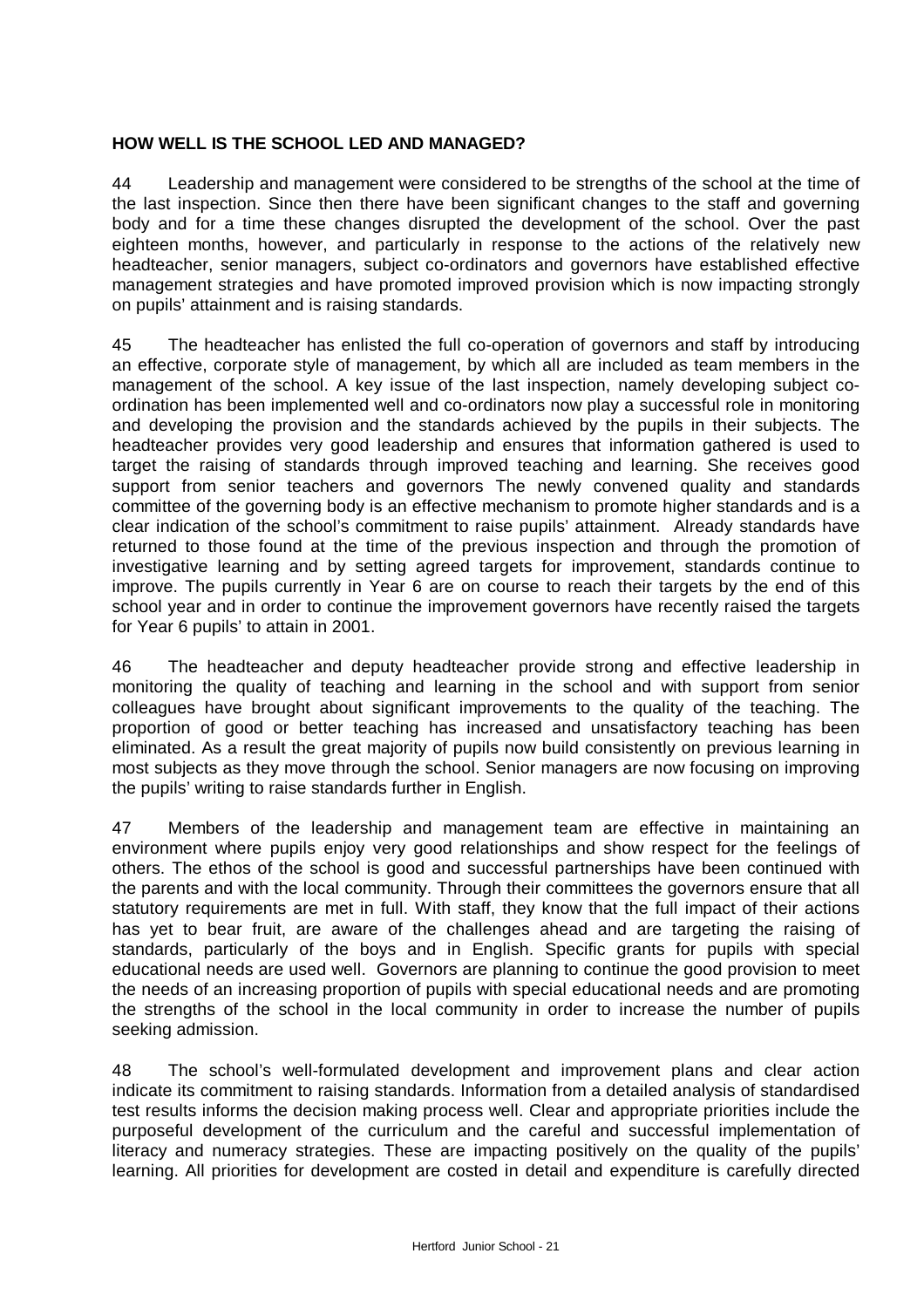towards improving provision in order to raise standards. Good staff development and the acquisition of relevant resources to support literacy and numeracy illustrate this well.

49 Financial planning is good and appropriate staffing, good resources and accommodation are maintained and organised well to support effective teaching and learning. When weaknesses in provision are identified the school is rigorous in its endeavours to remedy the situation. Information technology is such an example where the planned curriculum has been improved to ensure that in future pupils receive appropriate tuition in controlling mechanisms and can attain appropriate standards. Decision-making is good and includes a purposeful consideration of making best use of resources to promote the pupils' achievement, for example, the good use of the library to support the pupils' personal development. Consequently the school uses its resources well. In consideration of the budget available, in relation to the quality of education provided and the standards achieved by the pupils, the school provides good value for money.

# **WHAT SHOULD THE SCHOOL DO TO IMPROVE FURTHER?**

50 In order to continue the successful development of the school and to bring all aspects of pupils' achievements to an appropriate standard, the governors, headteacher and staff should:

- Raise standards in English throughout the school by ensuring that:
	- the effective approaches already introduced are followed consistently;
	- teaching always builds on what pupils know, understand and can do:
	- tasks are consistently matched to the needs of different pupils.

(paras 1-6,13-25,26,52-60)

- Improve the standards achieved by pupils in Years 5 and 6 in the control, modelling and measurement aspects of information technology by:
	- implementing all areas of the planned curriculum;
	- providing sufficient opportunities for the pupils to acquire and practise their skills by using computers on a regular basis.

(paras 2,3,23,26,92-100)

## **Other issues which should be considered by the school;**

51 In the context of the school's improving provision in many areas the following points for development should also be considered for inclusion in the Action Plan:

- Further develop the use of assessments of the pupils' work to inform lesson planning;
- Continue the development of planning in design and technology so that the pupils acquire skills progressively as they move through the school.

(paras 24,26,39,82,83)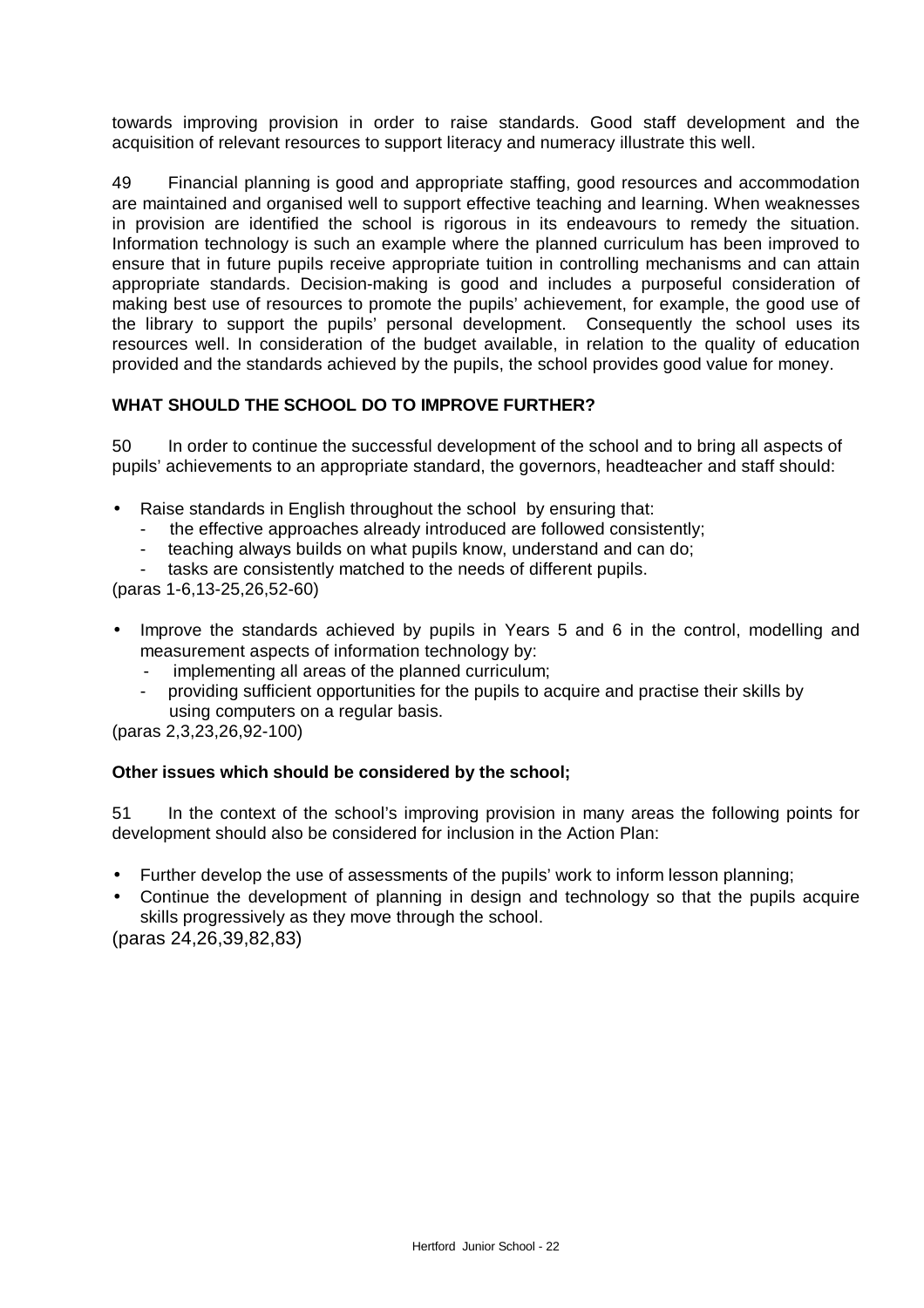# **PART C: SCHOOL DATA AND INDICATORS**

## *Summary of the sources of evidence for the inspection*

Number of lessons observed

Number of discussions with staff, governors, other adults and pupils

#### *Summary of teaching observed during the inspection*

| Excellent | Very good | Good | Satisfactory | Unsatisfactory | Poor | Very Poor |
|-----------|-----------|------|--------------|----------------|------|-----------|
|           | 11%       | 58%  | 31%          | 0%             | 0%   | 0%        |

*The table gives the percentage of teaching observed in each of the seven categories used to make judgements about lessons.*

#### *Information about the school's pupils*

| Pupils on the school's roll                                      |  | $Y3 - Y6$ |
|------------------------------------------------------------------|--|-----------|
| Number of pupils on the school's roll (FTE for part-time pupils) |  | 183       |
| Number of full-time pupils eligible for free school meals        |  | 50        |
|                                                                  |  |           |

*FTE means full-time equivalent.*

| Special educational needs                                           |  | $Y3 - Y6$ |
|---------------------------------------------------------------------|--|-----------|
| Number of pupils with statements of special educational needs       |  | 6         |
| Number of pupils on the school's special educational needs register |  |           |

| English as an additional language                       |  |
|---------------------------------------------------------|--|
| Number of pupils with English as an additional language |  |

| Pupil mobility in the last school year                                       |    |  |
|------------------------------------------------------------------------------|----|--|
| Pupils who joined the school other than at the usual time of first admission | 12 |  |
| Pupils who left the school other than at the usual time of leaving           | 14 |  |

#### *Attendance*

#### **Authorised absence Unauthorised absence**

|                           | %    |                           | %   |
|---------------------------|------|---------------------------|-----|
| School data               | 94.3 | School data               | 0.9 |
| National comparative data | 94.1 | National comparative data | 0.5 |

*Both tables give the percentage of half days (sessions) missed through absence for the latest complete reporting year.*

| 46 |  |
|----|--|
| 42 |  |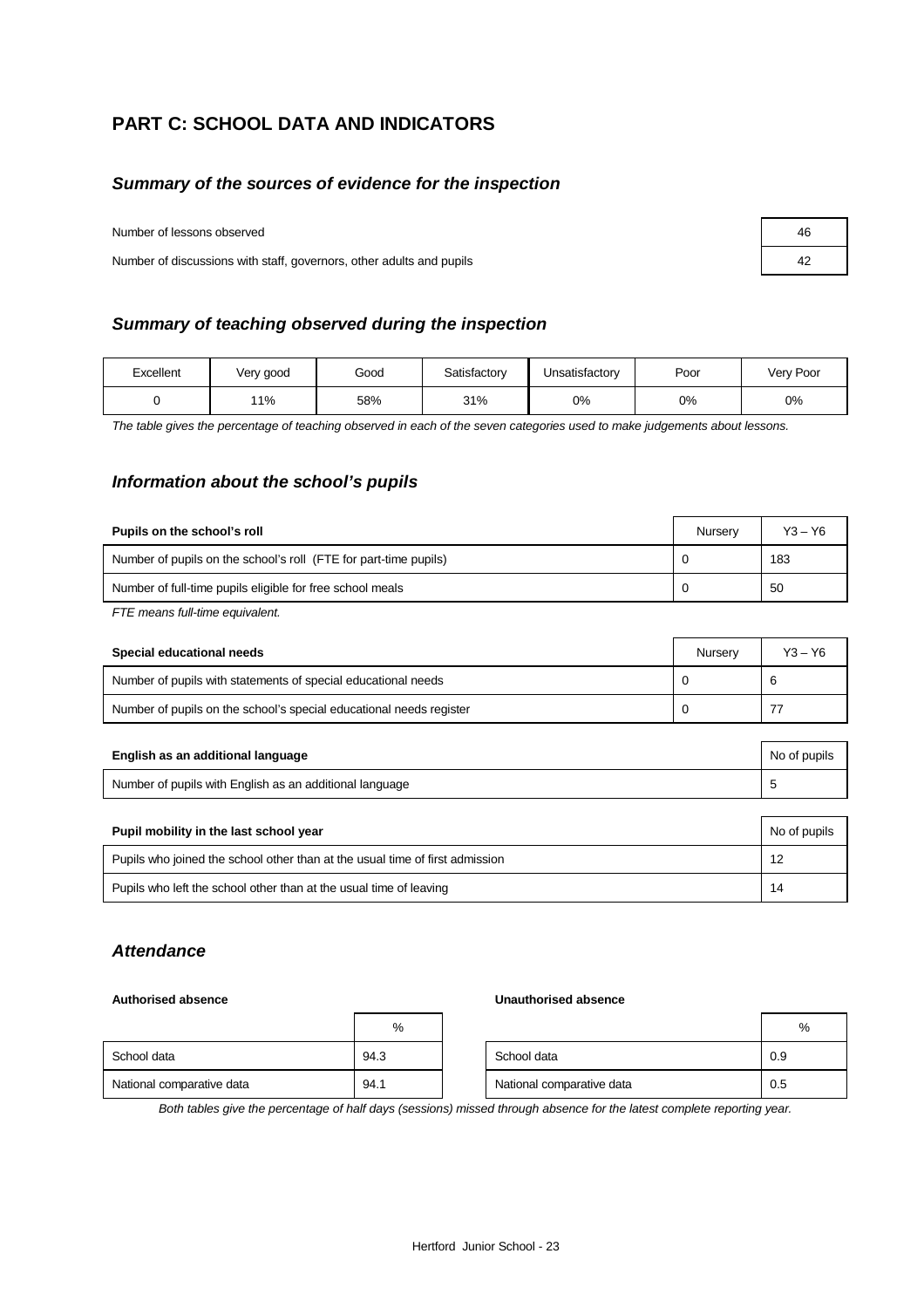|                                                                                        |                |                | Year               | <b>Boys</b>        | Girls          | Total          |  |
|----------------------------------------------------------------------------------------|----------------|----------------|--------------------|--------------------|----------------|----------------|--|
|                                                                                        |                |                |                    |                    |                |                |  |
| Number of registered pupils in final year of Key Stage 2 for the latest reporting year | 1999           | 17             | 22                 | 39                 |                |                |  |
|                                                                                        |                |                |                    |                    |                |                |  |
| <b>National Curriculum Test/Task Results</b>                                           | <b>English</b> |                | <b>Mathematics</b> |                    | <b>Science</b> |                |  |
|                                                                                        | Boys           | 6              |                    | 5                  | 8              |                |  |
| Numbers of pupils at NC level 4<br>and above                                           | Girls          | 13             |                    | 14                 | 16             |                |  |
|                                                                                        | Total          | 19             |                    | 19                 | 24             |                |  |
| Percentage of pupils                                                                   | School         | 49             | 49                 |                    | 62             |                |  |
| at NC level 4 or above                                                                 | National       | 70             |                    | 69                 |                | 78             |  |
|                                                                                        |                |                |                    |                    |                |                |  |
| <b>Teachers' Assessments</b>                                                           |                | <b>English</b> |                    | <b>Mathematics</b> |                | <b>Science</b> |  |
|                                                                                        | <b>Boys</b>    | 5              |                    | 5                  |                | 22             |  |
| Numbers of pupils at NC level 4<br>and above                                           | Girls          | 14             |                    | 14<br>16           |                |                |  |
|                                                                                        | Total          | 19             | 19<br>27           |                    |                |                |  |
| Percentage of pupils                                                                   | School         | 49<br>49       |                    |                    | 69             |                |  |
| at NC level 4 or above                                                                 | National       | 68             |                    | 69                 | 75             |                |  |

## *Attainment at the end of Key Stage 2*

|                                 | No of pupils |                              | Fixed period |  |
|---------------------------------|--------------|------------------------------|--------------|--|
| Black - Caribbean heritage      | 0            | Black - Caribbean heritage   |              |  |
| Black - African heritage        |              | Black - African heritage     |              |  |
| $Black - other$                 | 3            | $Black - other$              |              |  |
| Indian                          |              | Indian                       |              |  |
| Pakistani                       | 0            | Pakistani                    |              |  |
| Bangladeshi                     | 0            | Bangladeshi                  |              |  |
| Chinese                         | 0            | Chinese                      |              |  |
| White                           | 178          | White                        | 5            |  |
| Any other minority ethnic group | 0            | Other minority ethnic groups |              |  |

*This table refers to pupils of compulsory school age only. This table gives the number of exclusions of pupils of*

# *Ethnic background of pupils Exclusions in the last school year*

| No of pupils |                              | Fixed period | Permanent |
|--------------|------------------------------|--------------|-----------|
| 0            | Black - Caribbean heritage   |              |           |
| 1            | Black - African heritage     |              |           |
| 3            | $Black - other$              |              |           |
| 1            | Indian                       |              |           |
| 0            | Pakistani                    |              |           |
| 0            | Bangladeshi                  |              |           |
| 0            | Chinese                      |              |           |
| 178          | White                        | 5            | 1         |
| 0            | Other minority ethnic groups |              |           |

*compulsory school age, which may be different from the number of pupils excluded.*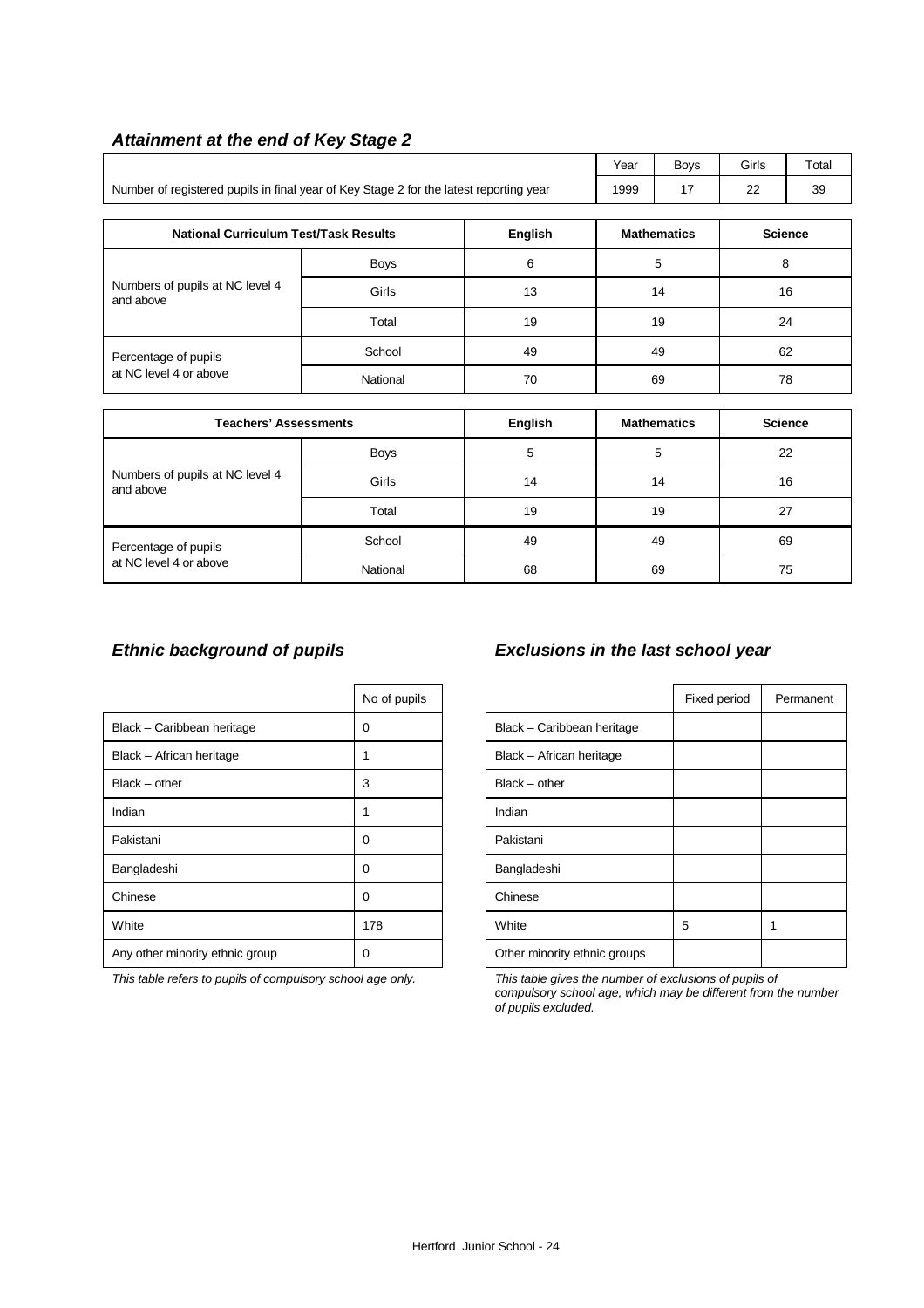# *Teachers and classes Financial information*

#### **Qualified teachers and classes: Y3– Y6**

| Total number of qualified teachers (FTE) |      | Financial year | 1998 |
|------------------------------------------|------|----------------|------|
| Number of pupils per qualified teacher   | 25.1 |                |      |
| Average class size                       | 26.1 |                |      |

#### **Education support staff: Y3 - Y6**

| Total number of education support staff |    |
|-----------------------------------------|----|
| Total aggregate hours worked per week   | 70 |

#### **Qualified teachers and support staff: nursery**

| Total number of qualified teachers (FTE) |  |
|------------------------------------------|--|
| Number of pupils per qualified teacher   |  |
|                                          |  |
| Total number of education support staff  |  |
| Total aggregate hours worked per week    |  |
|                                          |  |
| Number of pupils per FTE adult           |  |

*FTE means full-time equivalent.*

| Total number of qualified teachers (FTE)<br>rinancial vear | 998/99 |
|------------------------------------------------------------|--------|
|------------------------------------------------------------|--------|

| Average class size                           | 26.1 |                       |                                            | £      |
|----------------------------------------------|------|-----------------------|--------------------------------------------|--------|
|                                              |      |                       | Total income                               | 329486 |
| Education support staff: Y3 - Y6             |      |                       | Total expenditure                          | 314902 |
| Total number of education support staff<br>3 |      | Expenditure per pupil | 1790                                       |        |
| Total aggregate hours worked per week<br>70  |      |                       | Balance brought forward from previous year | 10853  |
|                                              |      |                       | Balance carried forward to next year       | 14584  |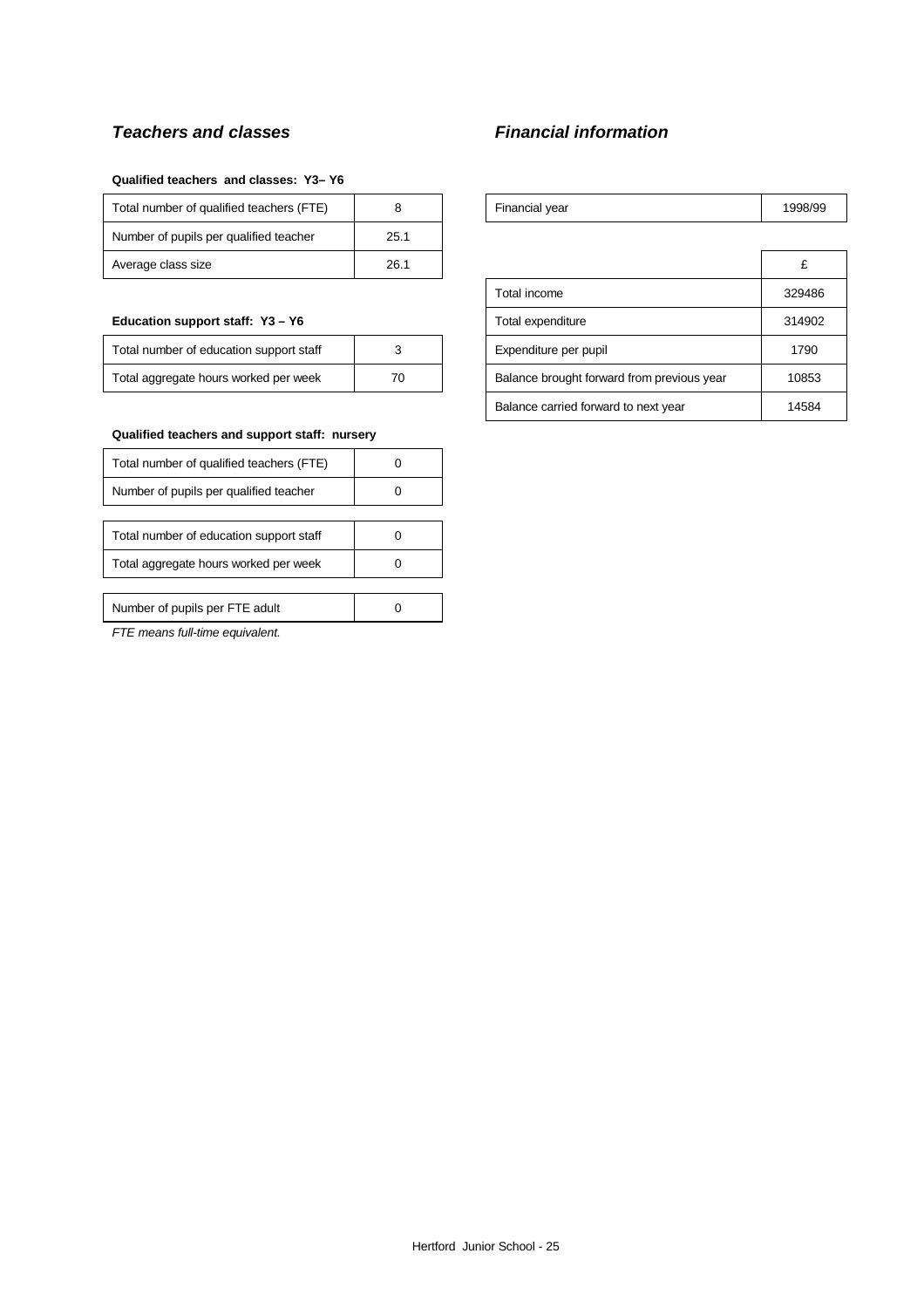## *Results of the survey of parents and carers*

**Questionnaire return rate**

| Number of questionnaires sent out | 183 |
|-----------------------------------|-----|
| Number of questionnaires returned | 40  |

#### **Percentage of responses in each category**

|                                                                                       | Strongly<br>agree | Tend to<br>agree | Tend to<br>disagree | Strongly<br>disagree | Don't<br>know  |
|---------------------------------------------------------------------------------------|-------------------|------------------|---------------------|----------------------|----------------|
| My child likes school.                                                                | 68                | 28               | 3                   | $\Omega$             | 1              |
| My child is making good progress in school.                                           | 58                | 40               | 0                   | 0                    | 2              |
| Behaviour in the school is good.                                                      | 43                | 53               | 3                   | 0                    | 1              |
| My child gets the right amount of work to do at<br>home.                              | 33                | 45               | 18                  | $\Omega$             | 4              |
| The teaching is good.                                                                 | 58                | 40               | 0                   | $\Omega$             | $\overline{2}$ |
| I am kept well informed about how my child is<br>getting on.                          | 53                | 45               | 0                   | $\Omega$             | $\overline{2}$ |
| I would feel comfortable about approaching the<br>school with questions or a problem. | 83                | 13               | 3                   | $\Omega$             | 1              |
| The school expects my child to work hard and<br>achieve his or her best.              | 83                | 15               | $\Omega$            | $\Omega$             | 2              |
| The school works closely with parents.                                                | 65                | 33               | $\mathbf 0$         | $\mathbf 0$          | $\overline{2}$ |
| The school is well led and managed.                                                   | 75                | 18               | 3                   | 0                    | 4              |
| The school is helping my child become mature<br>and responsible.                      | 70                | 28               | 0                   | $\mathbf 0$          | $\overline{2}$ |
| The school provides an interesting range of<br>activities outside lessons.            | 35                | 45               | 18                  | 0                    | $\overline{2}$ |

#### **Other issues raised by parents**

The vast majority of the eleven parents who attended the meeting with the registered inspector felt that Hertford Junior continued to be a good school. A small minority wondered whether the pupils could be rewarded more for their effort in relation to their prior attainment. Inspection shows that pupils across the range of prior attainments are rewarded appropriately and teachers, particularly in the celebration assembly, are careful to ensure that effort is rewarded fairly and publicly.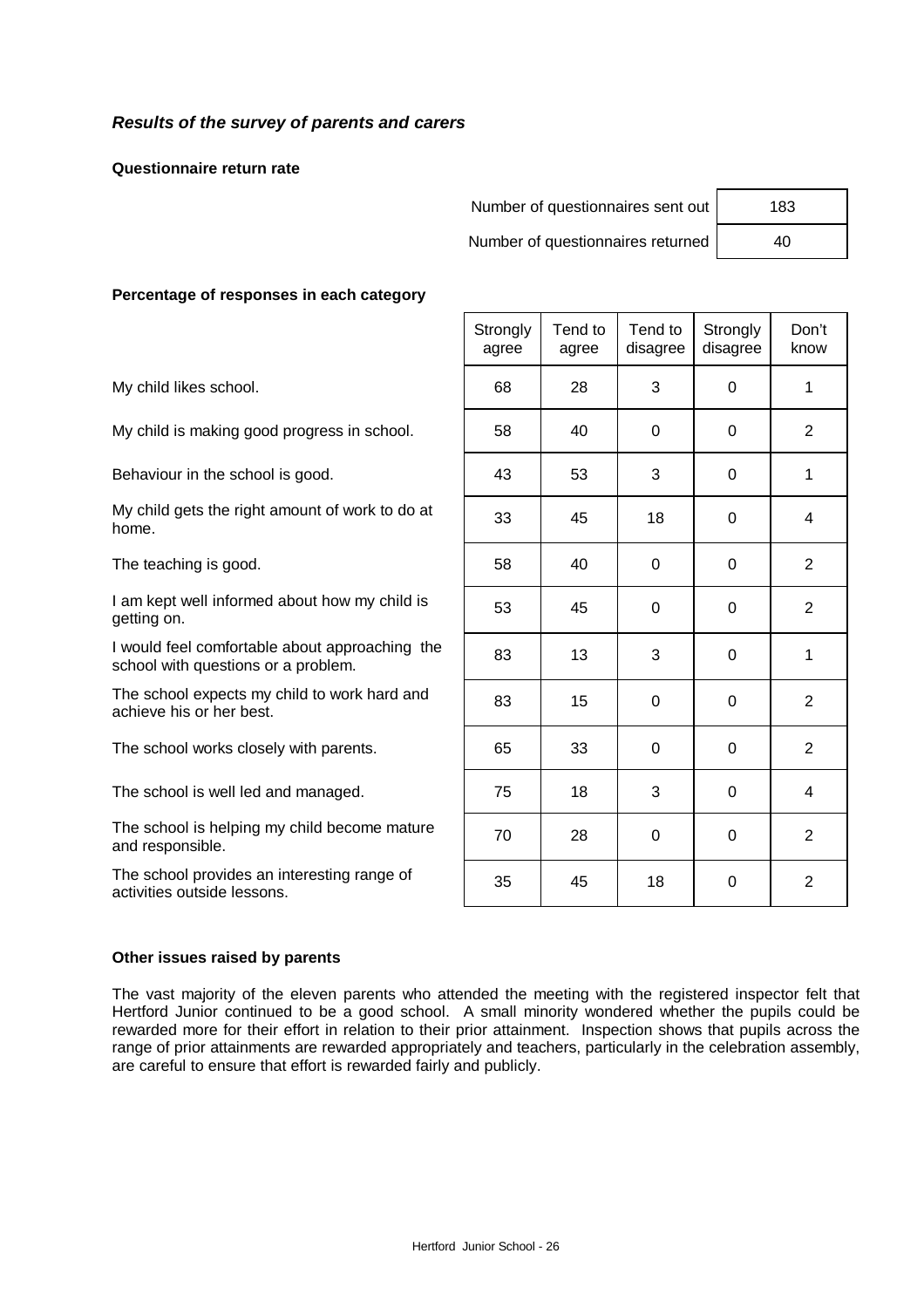# **PART D: THE STANDARDS AND QUALITY OF TEACHING IN AREAS OF THE CURRICULUM, SUBJECTS AND COURSES**

## **ENGLISH**

52 An increasing proportion of pupils, including the oldest pupils in Year 6, attain at appropriate levels for their ages across the school. However, in 1999 the proportion of pupils in Year 6 who attained the appropriate levels was low and this led to the well below average performance of pupils in the National Curriculum tests at the end of Key Stage 2. The National Curriculum test results reported at the last inspection were low but standards of work seen in the school at that time were in line with the national expectations. This was largely borne out by the National Curriculum test results the following year but the higher attainments were not sustained in subsequent years. Standards in the National Curriculum tests have been well below the national average in the intervening years and there has been no improvement in the overall standards achieved by the pupils in the National Curriculum tests at the end of the key stage.

53 However, the work seen in the school shows that there are improvements in teaching and learning. This is beginning to lead to improved achievement by pupils. Although the proportion is still below average overall an increased number of pupils are on course to achieve the national expectation by the end of Key Stage 2. Inspection evidence indicates that improved and consistently good teaching, supported by the literacy strategy, is enabling the school to rebuild standards despite an increasing proportion of pupils with special educational needs. Pupils across the range of prior attainments are appropriately challenged and are making satisfactory progress.

54 Attainment in speaking and listening is generally sound for many pupils across the school. They listen carefully, but younger pupils are not always confident in answering. Some good teaching strategies, such as getting pupils to discuss ideas in small groups for short periods of time, for example in a lesson in religious education in Years 5 and 6, enable them to make contributions and think about the ideas of others. However, in whole-class discussions, including those involving the oldest pupils, some pupils lack confidence and take little active part. While others speak confidently and convey their own points or responses to the teacher, there are fewer occasions when they build on or respond to the views of others, and responses tend to be to the teacher rather than to the group. The teachers encourage the good use of technical and other appropriate vocabulary, and many pupils respond well.

55 Standards of attainment in reading are broadly satisfactory in relation to the national expectation. Pupils read fluently and accurately in relation to their levels of attainment in all years. They often show good attitudes to books and talk about them with interest. By Year 6, many pupils understand the significant ideas and characters in stories. They explain the events and draw conclusions appropriately. Pupils use dictionaries, thesauruses and reference books to find information and understand how to use the library and reference books. The identification and support of pupils with special educational needs is good and has a positive effect on the pupils' skills in reading and interpreting text. By the end of Year 6 most pupils are on course to attain the national expectation in reading.

56 The school has rightly identified pupils' writing as a significant weakness and is focusing attention on it. With care, guidance and support many pupils, despite starting from a low base and lacking self-confidence, approach or reach the expectations for their ages. Letters written by younger juniors, acting as if they were an ancient Roman soldier, show text that is organised, imaginative and often clearly expressed. Older juniors were redrafting text in a mystery genre to give it greater effect, making decisions about the use of the most effective adjectives or, occasionally, a weakness in the overuse of adjectives. Pupils have written stories, book reviews,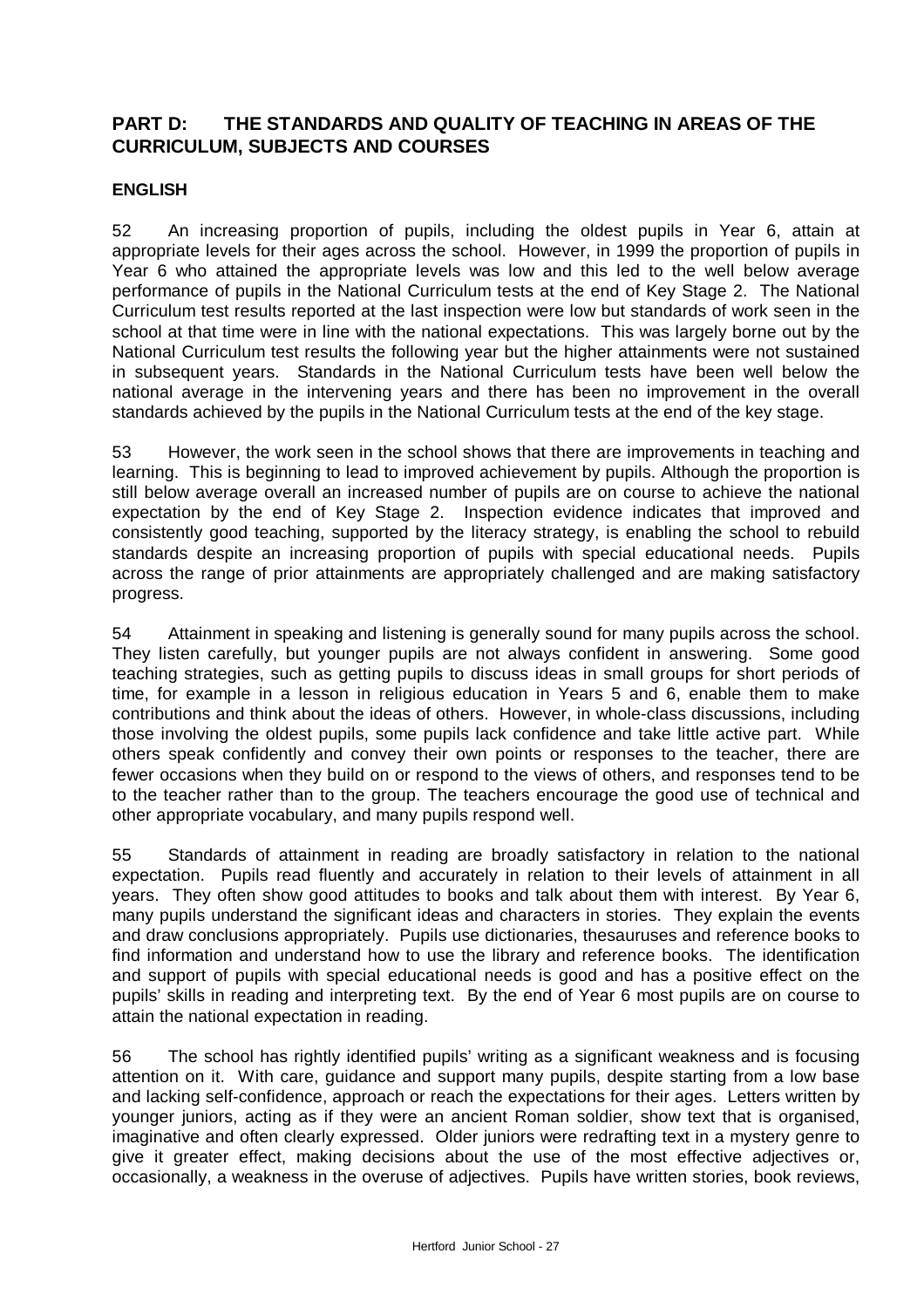news stories, accounts of work done, in an art lesson, for example. In some cases, there is a good use of language that provides interesting openings to sentences and which keeps the reader engaged. Pupils who are capable of attaining at a good level are enabled to do so, both in class and within specially organised groups for pupils in Years 5 and 6. Overall, the profile of the pupils' attainment in each year group is below expected nationally for pupils of this age. There are examples of good handwriting, spelling and punctuation, including the accurate use of speech marks, commas and apostrophes. The overall attainment in these writing skills, however, remains below average. The school's prediction of performance of the current Year 6 cohort shows an improvement on present standards, although they are still likely to be below the national average.

57 A significant proportion of pupils have special educational needs or lack confidence and self-esteem. Several lack the fluency in language and need encouragement and support with their approach to learning. Teachers are providing this support consistently and more pupils are improving their progress. The quality of teaching is good overall and this leads to at least satisfactory learning in all lessons. In half of the lessons seen, learning was good or very good. On the few occasions where learning was not as good as the teaching, pupils work diligently but slowly. They are well behaved and have good attitudes to learning, but have not learnt the most effective work habits. However, pupils' good attitudes and the very good relationships between teachers and pupils support the quality of learning in lessons.

58 Teachers use a range of effective methods. Good questioning is used to extend the pupils' vocabulary, for example when picking up on words in a shared text, or drawing out the pupils' ideas for effective words to use in a text. These approaches hold the pupils' interest and are also used to encourage them to explain their reasoning. Lessons have a good pace and this keeps the pupils actively engaged and makes the lessons purposeful and productive. In the strongest lessons, the very good teaching enables all pupils to develop their ideas and understanding, for example, of what makes for an effective description, and encourages high levels of effort and productive work. Where there was some weakness in teaching, the teacher focused on securing the 'right' answer rather than using pupils partly accurate answers as a basis for developing their understanding further. Work is routinely matched to the needs of different pupils but in some instances the same level of challenge is simply presented in different ways, and does not provide opportunity for pupils to extend their learning sufficiently. Teachers know their pupils well. They gauge the pupils' responses and learning by monitoring and supporting their work effectively in lessons. However, information from these sources is not always clearly taken forward to inform planning for the next lesson and is not used to best effect in promoting the pupils' learning.

59 The school is teaching the skills of literacy well, using the Framework of the National Literacy Strategy (NLS) to improve standards. The teachers across the school have a sound understanding of the framework and have worked hard to implement new and consistent approaches. This has been done to good effect. Teaching has been monitored and teachers have been given effective feedback. The pupils' literacy skills are often promoted and consolidated well in other subjects, for example when they write in accounts in history, discuss the use of language in music, and discuss experiments in science. The subject is resourced well and this supports the teaching successfully.

60 The subject is led well by the co-ordinator. The school recognises weaknesses in the subject, particularly in writing and in the weaker attainments of boys. Positive steps, such as identifying more relevant writing opportunities and providing more interesting books for the boys are beginning to have a beneficial effect on their performance. There is a clear commitment to improvement, a well-focused action plan for literacy and the use of practical strategies to address the weaknesses and to promote higher standards. Additional funding for "booster teaching" in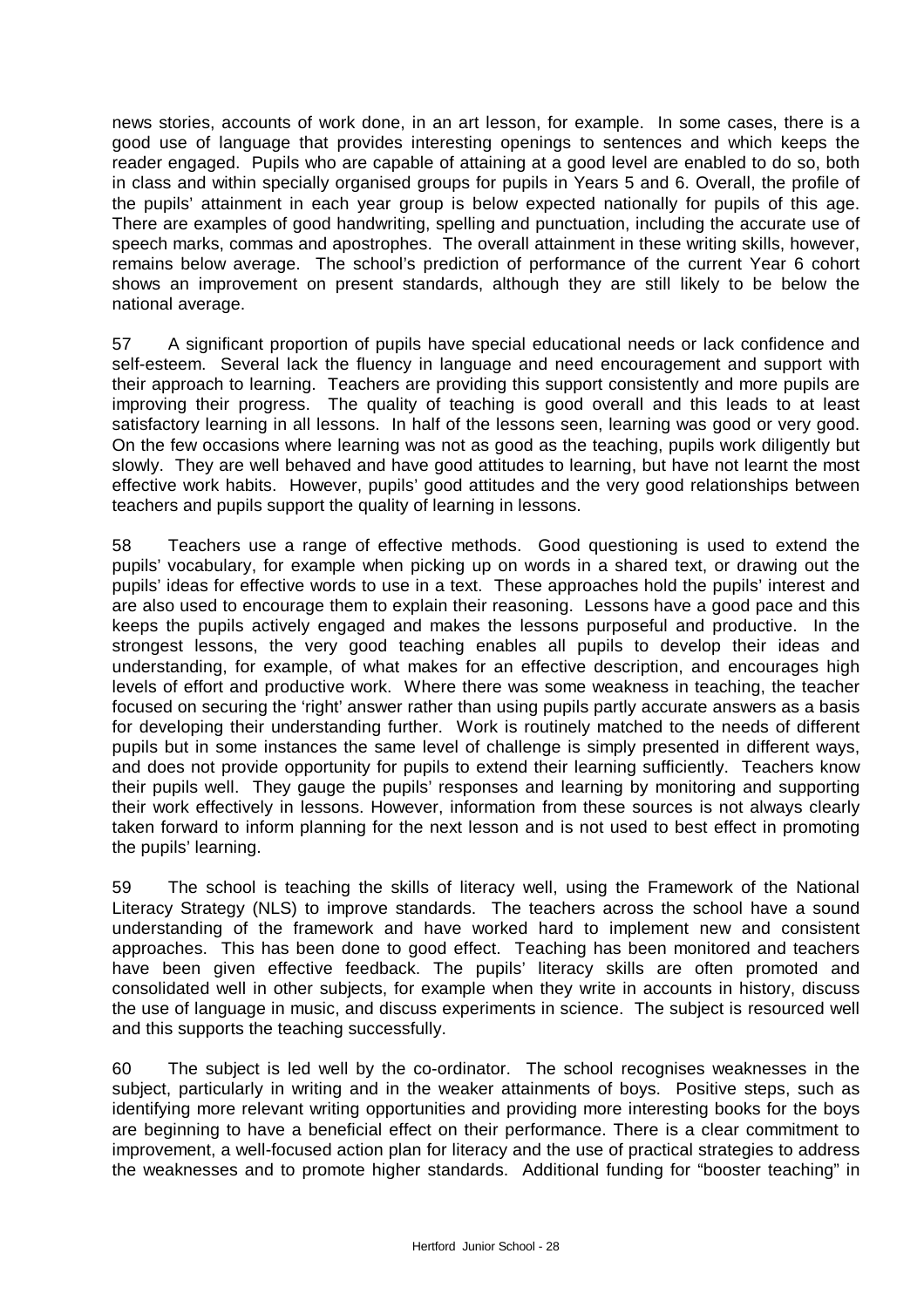Year 6 has been used thoughtfully and effectively. Support staff work well with pupils who need extra support in all classes. The attainments of pupils in all years are monitored and agreed targets are set and reviewed and this promotes the pupils' progress. Targets for Year 6 pupils are challenging and appropriate in relation to national targets.

#### **MATHEMATICS**

61 Inspection shows that overall standards of work observed in the classrooms meet national expectations in Year 6, and pupils are working at appropriate levels throughout the school. This is a significant improvement from the standards attained in the 1999 National Curriculum standardised tests, which in turn were a significant improvement from those attained in the previous year. Observations of the work in school also show that the numbers of pupils achieving at a higher level is also improving and pupils are now attaining at a similar level as recorded in the previous report. Whilst the National Curriculum tests, in 1999 showed that girls out-performed the boys quite significantly there is little evidence of this during lessons. Discussions with pupils and the scrutiny of pupils' work show that pupils achieve at a broadly satisfactory level across all strands of the subject and are strongest when handling data and in understanding symmetry. Pupils are less secure in understanding the concept of time, in being able to analyse data or knowing how and when to use calculators effectively. Many pupils have low literacy skills and this affects their ability to follow written instructions and fully understand the wording of questions. The school has a high proportion of pupils on the special educational needs register most of whom achieve well in relation to their prior attainment. The increased emphasis on pupils developing their own mental strategies is challenging potentially high attaining pupils effectively and their achievement too is improving.

62 The pupils' behaviour and their attitudes to learning are good. The majority of pupils concentrates well, show interest and make good gains in their knowledge. They meet challenges very well, persevere, and are pleased when they get the correct answer. Pupils behave well as they are interested in what they are doing and this creates a positive learning environment, so lessons proceed without interruption. Relationships with each other and with teachers are very good and have a positive impact on the pupils' learning by developing a climate where pupils confidently share thinking, ask for help when needed, and respond well to the teaching. As a consequence, they make good gains in their learning in lessons. Pupils in Year 6 say they enjoy mathematics because the teachers explain it so well and express regret when the lessons finish. Higher attaining Year 6 pupils find numbers fascinating and are interested in the variety of answers obtained by putting brackets in different places. Pupils take full responsibility for raising their own levels of attainment by setting termly targets for improvement in combination with their teachers and parents. Pupils respond well to these targets, which are used as part of the school reward system, and stickers are presented in assembly to mark success. Several pupils in each class are highlighted for intensive support to raise their standards. They are keen to discuss with teachers how they are progressing at the end of each day. Occasionally attitudes are less positive. There is a minority of pupils, identified on the special educational needs register who lack concentration and are not fully engaged by teaching. A few pupils, especially in the lower school have difficulty working well independently when their teacher's focus is elsewhere, and therefore they make fewer gains in their learning. In the few lessons where the pace of learning is too slow a few pupils become easily distracted and learning is restricted.

63 Teaching is good overall and this results in good learning by pupils. There was no unsatisfactory teaching in the lessons observed. One very good lesson was observed where pupils made very good gains in their application of what they already knew to unfamiliar situations. Teachers' knowledge of their subject and the requirements of the National Numeracy Strategy are good, resulting in purposeful, well-focused lessons with teachers able to give clear explanations. They know how to teach the basic skills and place a good emphasis on developing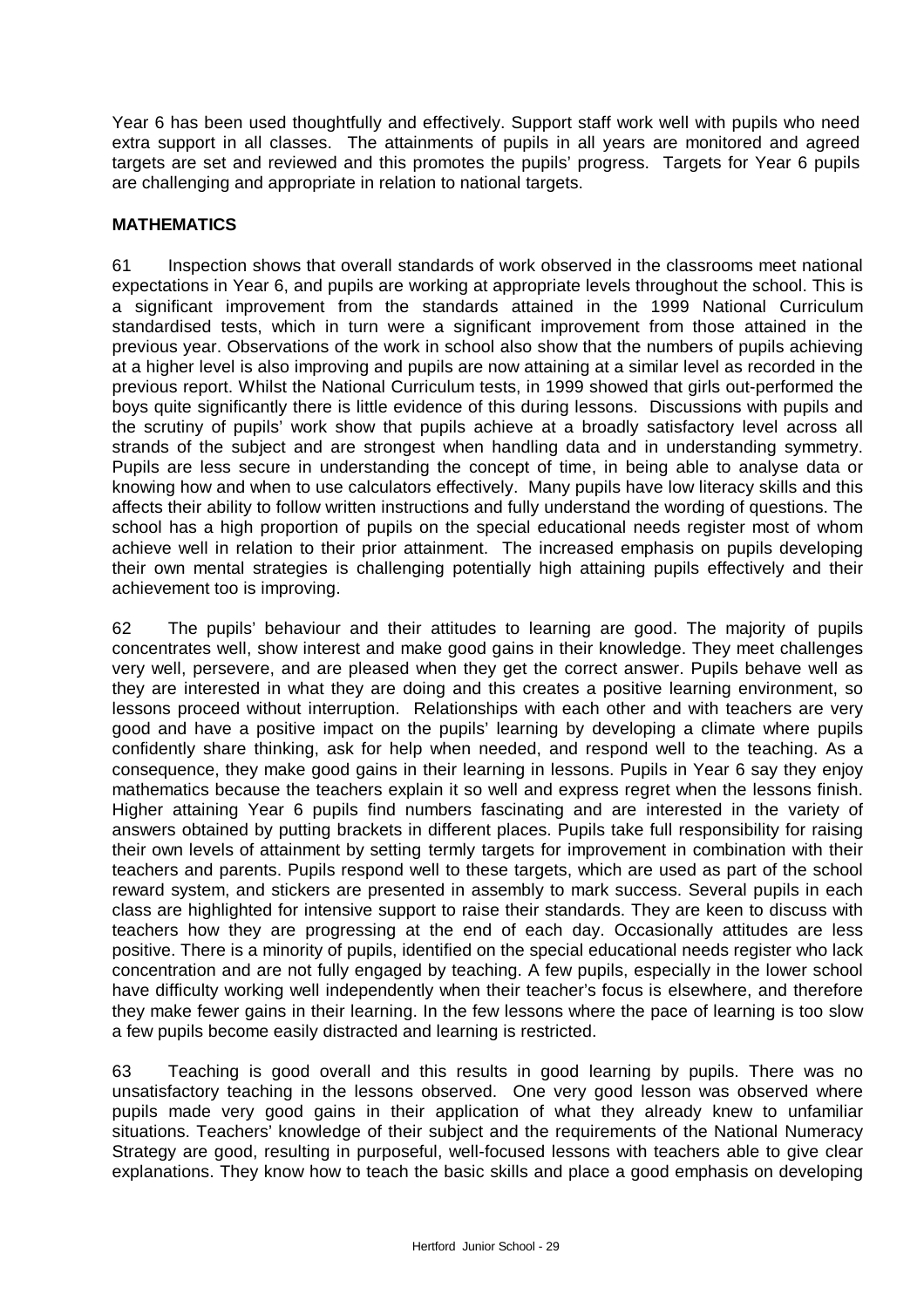pupils' mental strategies. Teachers plan the structure of their lessons well, basing this on the format suggested by the numeracy framework. Lessons are well focused with objectives for pupils' learning based on the key elements of the numeracy strategy. Teachers ensure pupils know the purpose of the lesson through sharing these with them at the start of the session and reviewing them at the end, so both teacher and pupil can assess achievement. Work is planned well to meet the needs of pupils of differing prior attainment through devising different levels of worksheets, planned use of classroom support assistants and attention to meeting the needs of pupils identified as having special educational needs.

64 The teachers promote very good relationships and manage the pupils' behaviour well. This results in a purposeful working atmosphere where pupils feel secure to ask and answer questions to further their understanding and having confidence to admit their difficulties and seek help. Teachers make accurate assessments of what pupils know and can do well and where they need to improve and set targets with them for further development. Questions are well used to assess pupils understanding through pitching them at different levels to interest all pupils appropriately. Teachers use the technique of asking pupils to explain their mental strategies to assess the quality of learning and understanding and this also strengthens the pupils' learning. Marking is used well to assess pupils' understanding and there are good examples of marking containing comments to help pupils to improve. Teachers generally have realistic expectations of their pupils and set work which is appropriate to their differing levels of achievement. Evaluations of the effectiveness of previous lessons, judged in terms of what pupils know and can do, are used well to plan future lessons. Pupils in Years 5 and 6 are taught in classes based on their prior attainment. In these classes lesson planning is most effective when it is closely based on an accurate assessment of what pupils have already achieved. This allows all groups of pupils to be very well challenged and results in a very good level of learning. In the very few lessons where teaching is less effective this area is weaker, for example work is pitched at a level which is too low for the pupils to make sufficient progress.

65 Teachers incorporate a good range of methods and interesting activities to engage pupils' interest. For example rolling a dice to determine the numbers to be added together mentally, or setting money sums to pay for a 'Millennium Party'. Learning support assistants are used well to support pupils' with special educational needs. For example, during the introduction to a Year 4 lesson the pupils worked effectively with an assistant slightly apart from the rest of the class. By using smaller numbers and practical equipment where necessary the support assistant enabled these pupils to take part in the lesson successfully. On another occasion, a pupil in Year 6 was helped to cover work missed through absence and elsewhere an assistant worked with a group of higher attaining pupils to allow the teacher time to help with the lower attaining pupils. Information technology is well used to develop understanding of data handling with pupils making a good range of graphs and charts based on science experiments although it is underused in other areas of mathematics. Lessons are generally conducted at a good pace, which ensures pupils stay interested and learn well. They cover sufficient work during the term. In the lower school the pace of lessons occasionally slips resulting in pupils losing interest and concentration and consequently making fewer gains in knowledge and understanding.

66 The management of mathematics is good and this has been a significant factor in raising standards. The extensive monitoring of lessons by the head teacher has brought about improvement in the quality of teaching. The curriculum has been improved by adopting the National Numeracy framework and by the planning of daily lesson objectives based on its key elements. The co-ordinator has evaluated the strengths and weaknesses shown in the results of standardised tests and has modified the curriculum to place extra emphasis on weaker areas of understanding to raise future standards. As a consequence, the pupils' ability to develop their own mental strategies is improving well.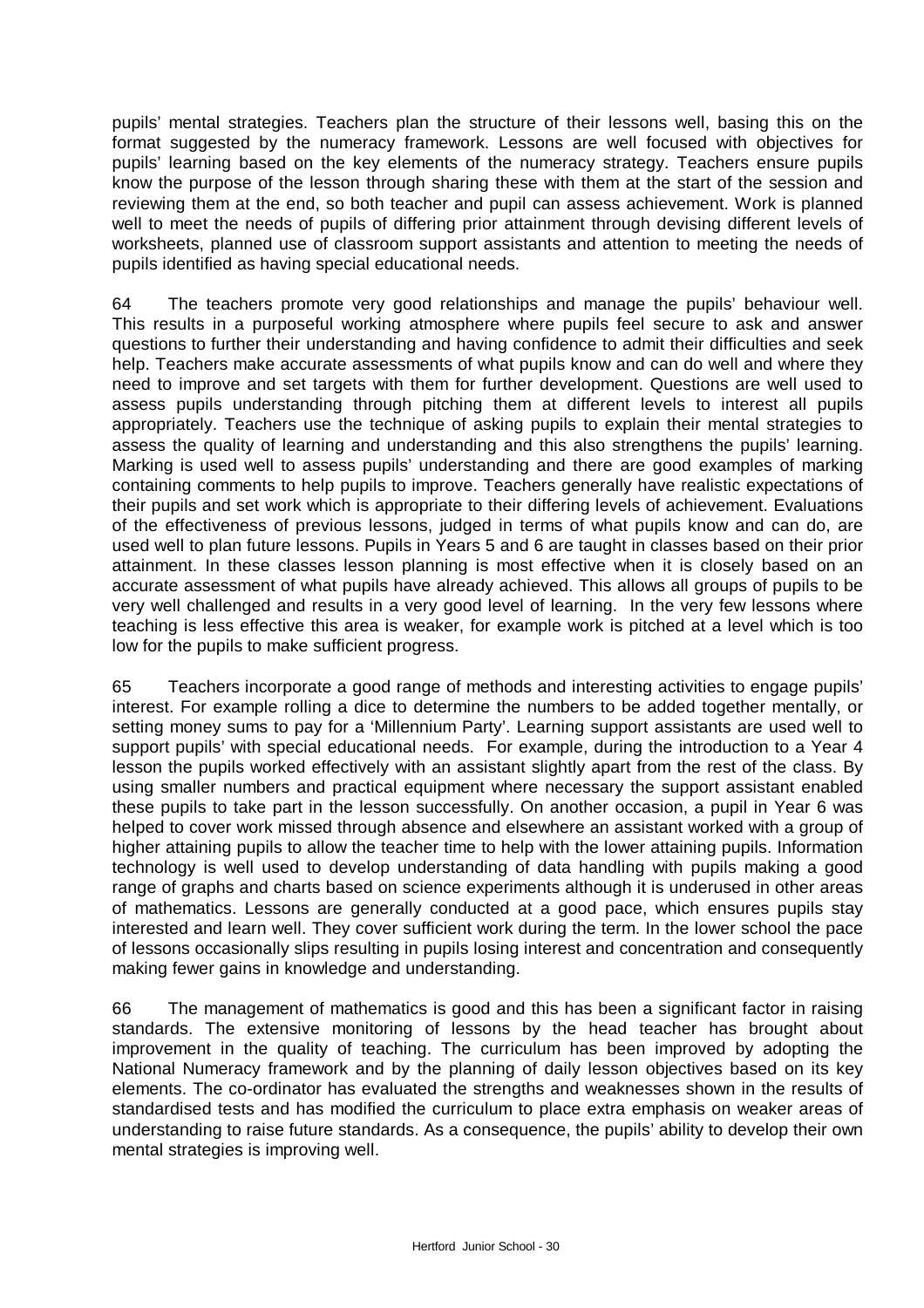67 Advisers from the local education authority have worked closely with the teachers to raise standards through more effective lesson planning. All teachers and learning assistants have taken part in training connected with delivering the numeracy strategy. Individual pupils are monitored and targets are set for their maximum development. These are shared with pupils and parents and are regularly reviewed with them. The identification and support of pupils with special educational needs is good and has a positive effect on areas of learning concerned with reading and interpreting text. Strategies are less successful in helping the pupils to grasp mathematical concepts. The use of information technology within mathematics is not effective at this time. Other material resources and equipment are good and are used well to promote the pupils' learning.

## **SCIENCE**

68 In response to continuing low scores in the National Curriculum standardised tests over the past few years the school has set higher expectations of what pupils should achieve and is strongly promoting practical investigations in lessons. These are developing the pupils' attitudes purposefully and are having a significant impact on the pupils' knowledge, skills and understanding in the subject. Inspection evidence shows that across the school, most pupils are now achieving well in relation to their prior attainment. The pupils currently in Year 6 are on course to achieve the standards expected nationally of pupils by the end of Key Stage 2. The key elements in this significant improvement in standards are the good quality teaching which challenges pupils rigorously through questioning, the well planned practical opportunities which enable the pupils to find out for themselves and the higher shared expectations of what the pupils can achieve. The overall standards of pupils in Year 6 are now close to those identified by the previous inspection, but the pupils' skills in conducting fair tests and in following meaningful lines of enquiry are much improved. These pupils use planning boards effectively to set out their approaches to investigation, they plan the purposeful use of resources and predict outcomes, for instance of what might happen to a light bulb in an electrical circuit if they lengthen or coil the wires. The pupils question each other productively during such investigations, respond to the teachers' questions and record and analyse their findings. Such learning is most effective and consequently the pupils, including potentially higher attaining pupils, acquire a good understanding of experimental technique and use this well to gain appropriate knowledge of materials, physical processes and life and living creatures.

69 Increasingly information technology is used to improve the presentation of the pupils' ideas and to record the findings of their experiments in bar charts or graphs, for example of distances travelled by objects when measuring forces and this in turn uses and encourages the pupils' numeracy skills. Literacy skills are used and promoted effectively by the careful and accurate use of scientific vocabulary and by sharing ideas and conducting experiments with a partner or in groups. By the end of Year 6, pupils have an appropriate understanding of prediction, variables and fair testing. This was illustrated in lessons in Year 5 and 6 classes where the pupils tested electrical circuits by changing variables systematically to study the effect on the current conducted and where the sharing of ideas through discussion promoted the pupils' learning well.

70 Observations of lessons and of the pupils' work shows that pupils develop their skills effectively as they move through the school. Pupils have good opportunities to conduct practical experiments and investigations and pupils achieve well in all lessons and learning is good. The development of investigative skills has been a successful focus of school development since the last inspection when it was found to be weak. All pupils have benefited from this consistent approach, not least those who have special educational needs, who as a result of carefully managed support also achieve well, in relation to their previously identified needs.

71 When questioned many pupils readily express the view that science is a popular subject, several have noticed the increased emphasis on practical work and state that their skills have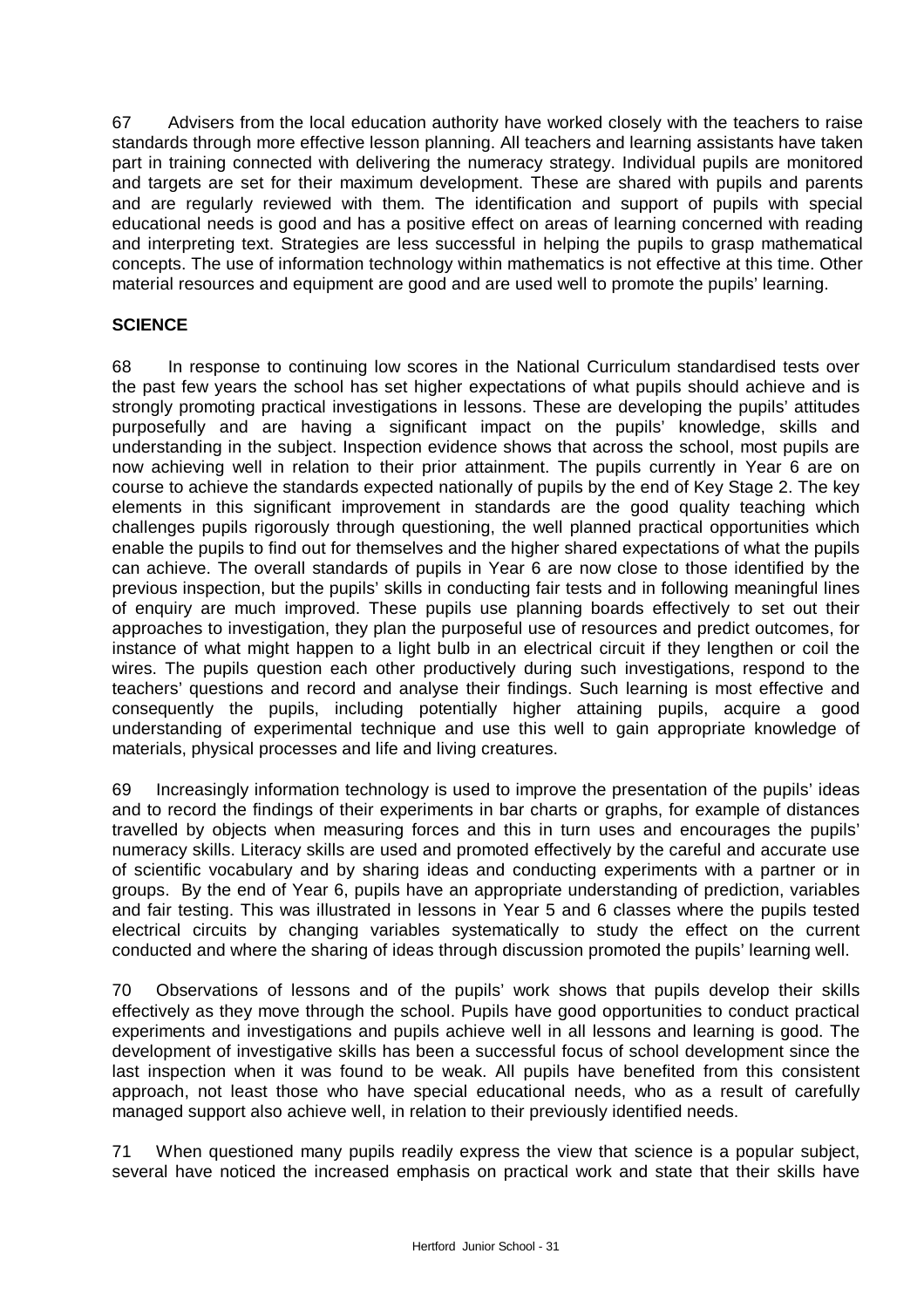improved. These feelings engender confidence and the positive attitudes promoted are underpinning the rising standards. The pupils enjoy using resources and show care when creating electrical circuits in Year 5 and 6 or when studying vibration in Years 3 and 4. They work well together, share ideas productively and respect the views of others. Behaviour is often very good in lessons and there is a buzz of excitement when investigations begin and good attention when findings are shared as a class.

72 Observations of lessons show that the teachers work hard and with good effect to involve the pupils in their learning. The quality of teaching is good and is underpinned by the sharing of lesson intentions with pupils consistently at the beginnings of lessons, which raises the pupils' interest and expectations of what they can achieve. This was illustrated in a lesson in Year 3 where prior to investigating vibration, the teacher reminded pupils of the ideas which stemmed from a "brainstorm" discussion on sounds. The teachers use well focused questions to challenge pupils and to encourage independent thought. This enriches the pupils' learning as in a lesson in Years 5 and 6 when the teacher successfully questioned the pupils about an earlier experiment using an auto-gyro to develop their understanding of a fair test. Such links with previous work raised the pupils' awareness and understanding prior to investigating variables in relation to electrical circuits and this enriched their learning. The teachers promote good relationships by encouraging group discussion and the sharing of ideas and this further develops the pupils' understanding as they learn from each other. No teaching of science was observed at the time of the previous inspection, but it is clear that teaching has improved in recent years as a result of the teachers using their good knowledge to develop and support practical investigation, and this is significantly raising standards in the subject.

73 The curriculum is planned well and fully complies with the requirements of the National Curriculum. The co-ordinator provides good leadership and direction. He has promoted investigation successfully by introducing planning boards to focus the pupils' thinking and by encouraging teachers to identify key objectives related to investigation in their planning. This key issue of the previous inspection has been addressed well. The co-ordinator has monitored teachers' plans, has evaluated pupils' work and has analysed pupils' scores in standardised tests. The results of such monitoring have been used effectively to improve the quality of teaching and learning. The subject is well resourced and these have been organised efficiently to support the planned themes. The spacious accommodation is used to the full to support practical work and to enable the pupils to follow their own lines of enquiry. The subject is managed most effectively and standards are rising.

# **ART**

74 Pupils in Year 6, and in other classes across the school, achieve well in comparison with pupils of a similar age nationally and the good standards have been maintained well since the last inspection. All pupils, including those with special educational needs and potentially higher attainers, produce good quality work using many different techniques. Their displayed artwork contributes well to a stimulating learning environment. Pupils develop their awareness and skills well by using colour and form to express feelings and by listening to other people's points of view that may be different from their own, for example, when reflecting on works of art.

75 Most pupils have good attitudes to their work and behave well in lessons. Most pupils acquire good skills in drawing and use a range of media, such as paints and pastels to show detail and form. For example, pupils in Year 6 show above average skills when representing light using pastels, in the style of Giacomo Balla. Pupils in Year 3 also mix pastel colours well and create good quality expressive patterns in the style of Kandinsky. They become absorbed by the activities and show interest in their work. The pupils develop a good level of perseverance through experimenting and many are not content with their initial effort and strive to improve their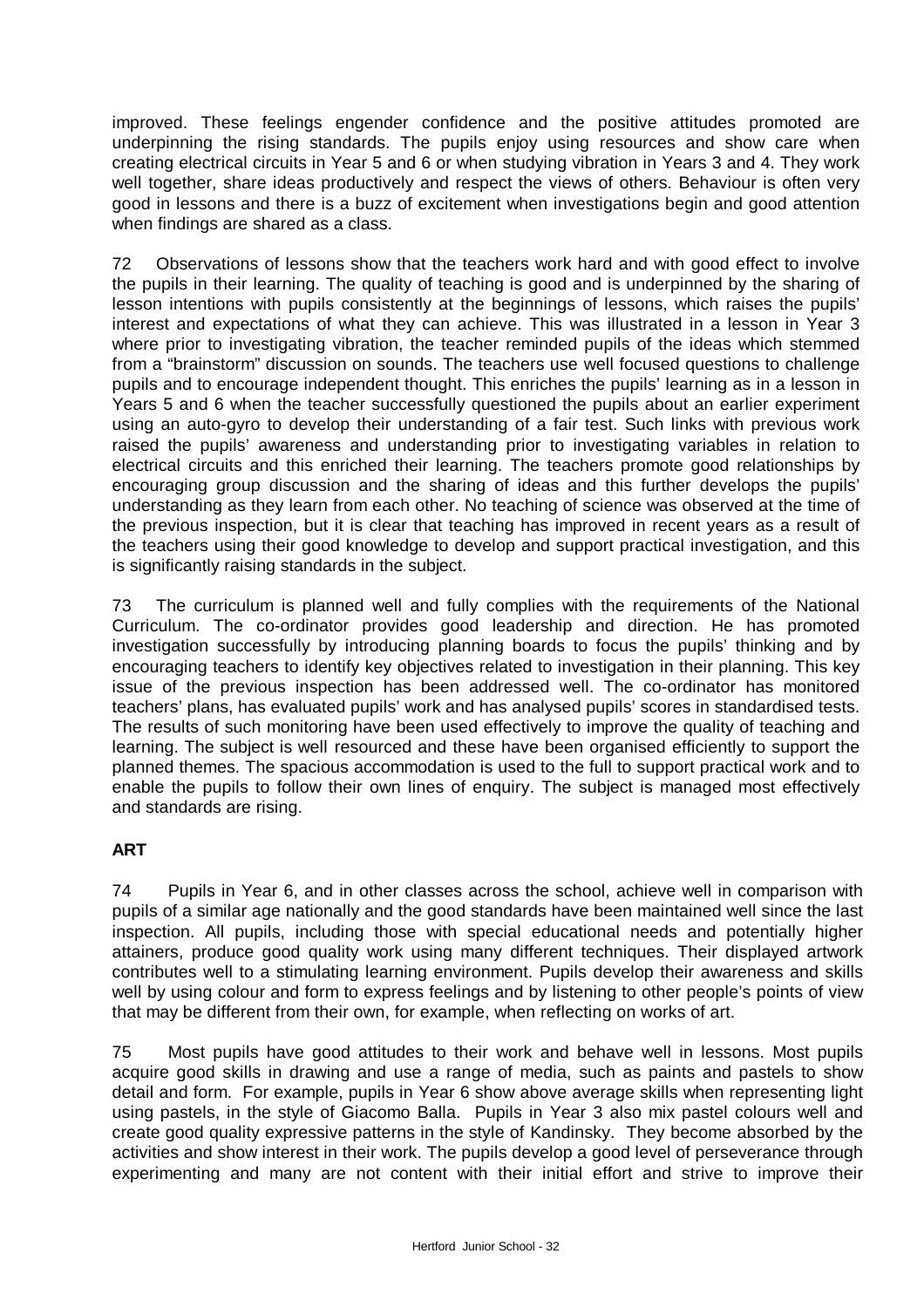performance. They show politeness to each other, enjoy good relationships with teachers and share resources sensibly. These create a purposeful atmosphere conducive to the good quality learning.

76 Teaching is good. All teachers have good subject knowledge, having received recent training in areas where they felt less confident. They plan lessons well, using the agreed objectives and these are shared with pupils at the beginning of lessons so they are clear about what is expected of them. Generally these are used well at the end of lessons to assess how well pupils have learned. Teachers ask questions effectively to assess what children have remembered from the previous lesson and build their lessons well into a unit over several weeks to ensure pupils make good progress within themes such as expressing feelings or considering mood. They use a good range of activities using different mediums to extend the pupils' knowledge and to enable all pupils to learn effectively. The works of well-known artists, such as Kandinsky or Balla, are particularly well used to inspire the pupils' own creations. Direct whole class teaching is effective in imparting information about the artists' life and work. Teachers generally manage pupils well, although where teaching is less successful it is usually because too much noise leads to poor concentration by the pupils. Where explanations are insufficiently clear, some pupils cannot get started as they are unsure how to do so and this very occasionally leads to poor behaviour and disrupted learning. Most teachers maintain a good pace and the enthusiasm they bring to the lesson promotes the pupils' interest and encourages them to work hard

77 There is a well thought out curriculum, based on the National Curriculum programmes of study which promotes pupils social, moral, cultural and spiritual development, although these are not explicitly written into it. For example pupils study Japanese watercolours, and Islamic patterns. Extra curricular activities play a very good part in enriching classroom learning with pupils taking part in community art projects with local schools and the Brighton Children's festival workshops. Visiting sculptors and artists talk about their work and pupils visit the annual art degree show at Brighton University. The use of several art programs in information technology makes a good contribution to the mediums that pupils use for creating pictures and patterns. The curriculum is well designed to complement learning other subjects and through the emphasis on the correct use of vocabulary it supports literacy well.

78 The subject is well led and managed by the headteacher, with a conviction that good quality art rounds pupils' education and should have a high profile within the school's curriculum.

## **DESIGN AND TECHNOLOGY**

79 Pupils in Year 6 achieve standards similar to those expected of pupils of this age in both the design and making elements of the curriculum. Most pupils have a good grasp of the design process. Having decided what they want to make, pupils draw a picture of it and make plans showing detailed measurements, choice of materials and decide which tools to use. For example, they produce models using a cam to make a moving part. They embark on producing a prototype, using readily available materials. Original plans are then amended where necessary and the final artefact made, decorated and displayed. They use a range of tools such as drills, glue guns, sandpaper and saws competently. Most pupils, including those with special educational needs and potentially higher attainers, are supported well by a strong emphasis on planning and make good progress. This is an improvement from the previous inspection where pupils' achievements in designing were less strong.

80 The pupils' attitudes are good. They work well collaboratively to produce finished models in Year 6 and musical instruments in Year 3, sharing the resources well and are proud of what they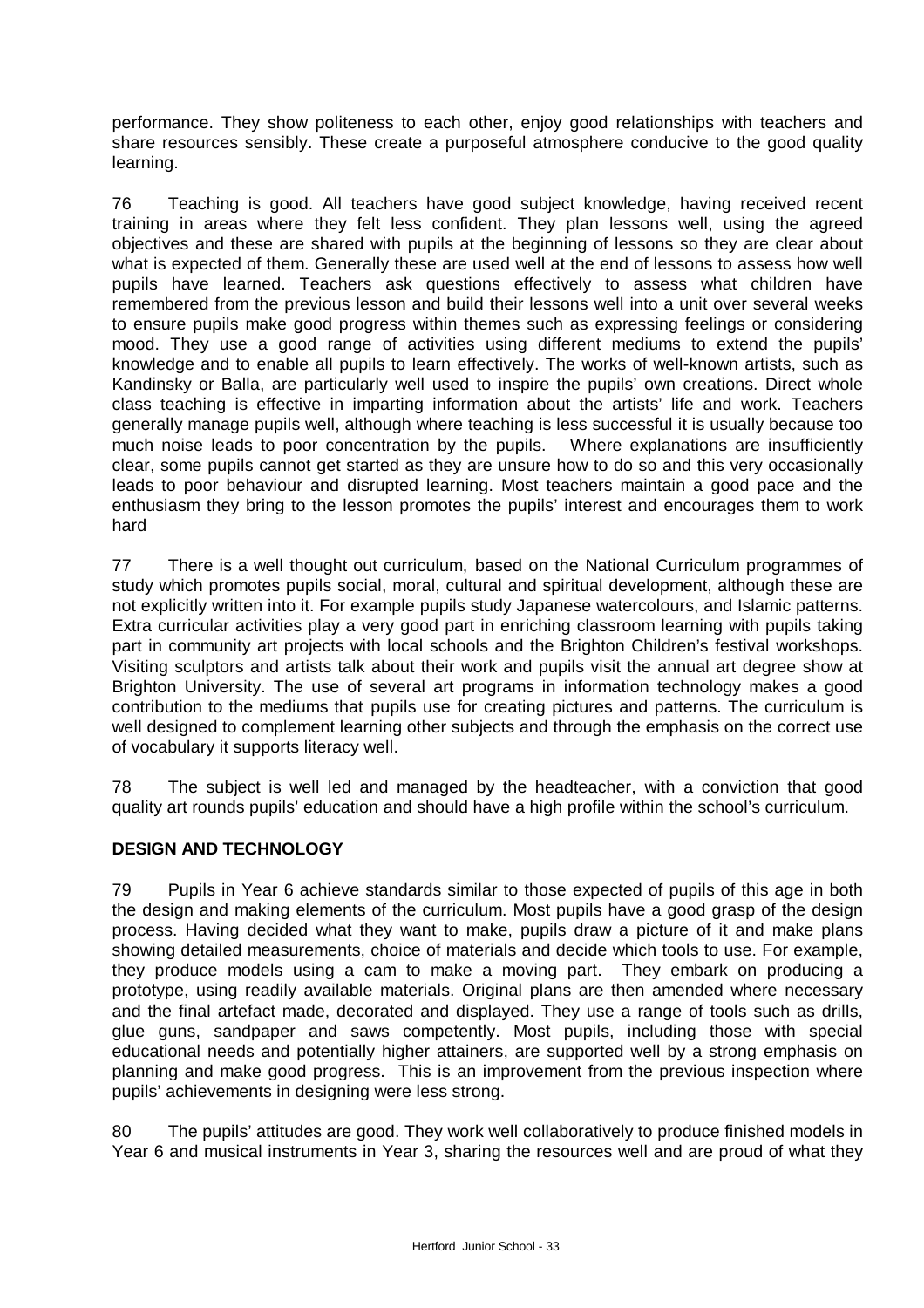achieve. Behaviour is good although occasionally a few children in Year 4 are unable to work independently, find concentration difficult, and disturb others.

81 The quality of teaching is satisfactory. There are several good features such as providing well for pupils with special educational needs by making worksheets so they can concentrate on design rather than recording text. Teachers provide a range of interesting resources including designing using information technology. They emphasise correct vocabulary, which benefits the pupils' literacy and numeracy skills by showing the need for accurate measurement. Class teachers promote pupils' social development well by providing opportunities to share and collaborate. All teachers use well-developed skills of questioning to assess and extend pupils learning. Where teaching is less effective activities are less appealing, a lower standard of behaviour is tolerated and teachers do not ensure that pupils not working directly with them remain concentrating. Learning in these lessons is less successful.

82 Teachers' planning of individual lessons is generally satisfactory, but is hampered by a lack of longer-term planning as a consistent reference point. Consequently teachers do not always emphasise designing and making sufficiently. For example, there is an over-emphasis on developing learning in the curriculum area it is supporting rather than developing design and technology skills. In the best teaching seen in the upper school very good subject knowledge and a clear focus on purpose of lesson allows well-directed questions to guide pupils' learning. Teachers' knowledge of what pupils know and can do is not routinely used to plan future lessons because systems for doing so have not been developed.

83 The curriculum offers a satisfactory range of opportunities, but its planning, management and monitoring is unsatisfactory. It was reviewed and evaluated last summer and a new curriculum suggested, based on the nationally available guidance fitted to match topics. This is being tried out for effectiveness, but unlike other subjects, it does not focus lesson planning on developing skills progressively. The curriculum organisation promotes good social development through providing opportunities for pupils to work together. It aids personal development well through presenting challenges for pupils to meet and overcome. Leadership of the subject is not effective at this time as the co-ordinator is away from school on maternity leave. The school recognises the weaknesses in the subject and has identified it as an area for improvement in the school development plan.

## **GEOGRAPHY**

84 The subject is taught across a two-year cycle and no lessons could be seen during the week of the inspection. Consequently judgements are based on a scrutiny of pupils' work, of topic books and on display, and on discussions with pupils and teachers. These show that standards have been maintained well since the last inspection and pupils continue to achieve the standards expected for pupils of this age. Most pupils, including those with special educational needs, build satisfactorily on previous learning as they move through the school. Most pupils achieve well in their acquisition of skills, particularly in their ability to identify physical and human features of the environment and to see the changes that are taking place.

85 In Years 3 and 4, the pupils develop their confidence of mapping the local area. During the topic of "Where we live," they acquire appropriate skills in linking direct observations with interpretations of maps. They develop a satisfactory understanding of symbols and use these correctly to draw simple plans. Increasingly they differentiate between physical and human features, begin to understand the reasons for settlement and can explain the impact of human activity on the natural landscape. As they grow older, pupils in Years 5 and 6 relate their knowledge to places further afield. They learn to contrast and compare differing areas, for example Seaford with Newhaven. They gain good knowledge of coastal erosion from their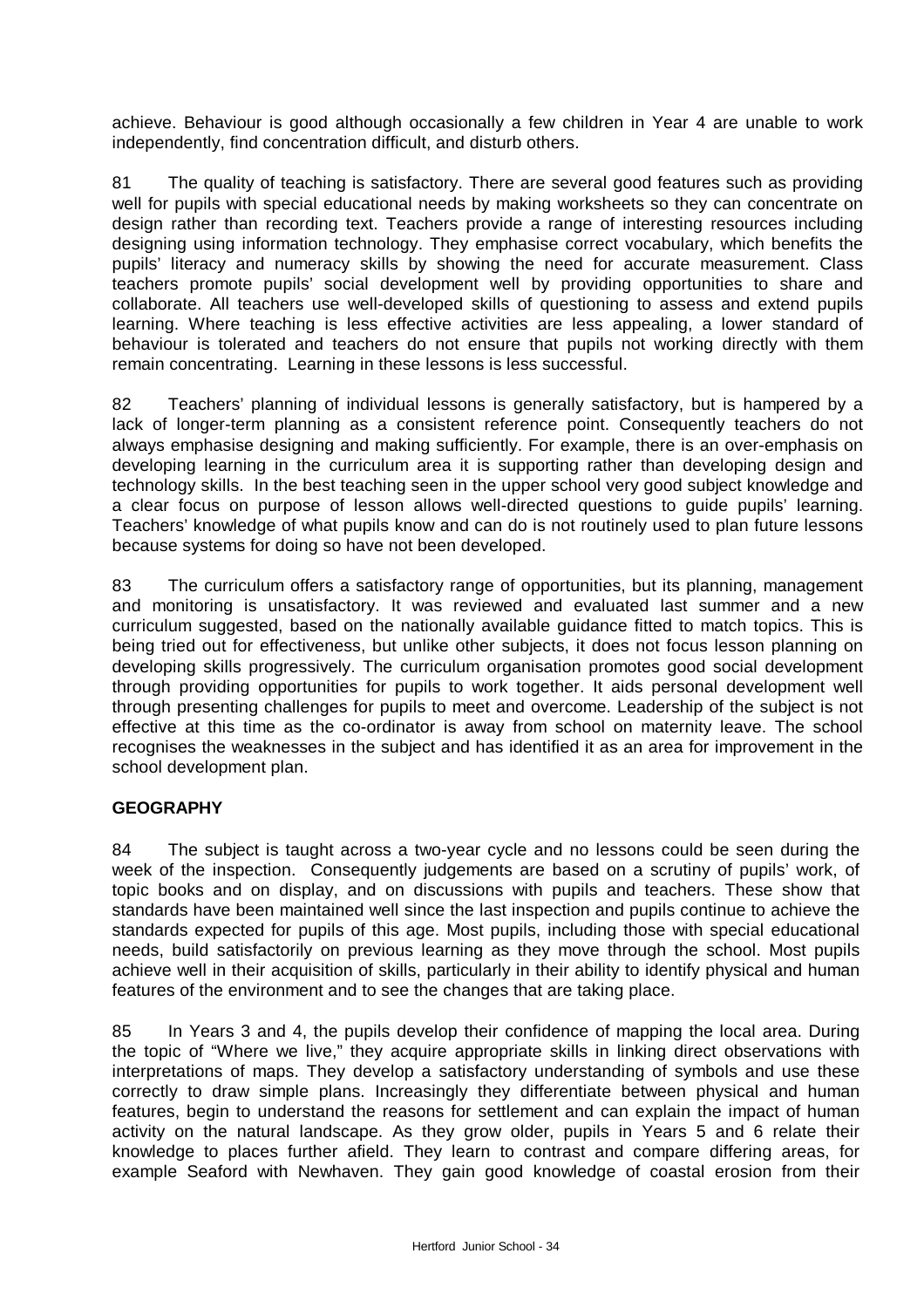studies of the sea and can explain the factors which led to the differences between coastal communities. In their studies of tropical rainforests, the pupils learned effectively about the impact of climate on the landscape and on plant and animal life. Generally most pupils acquire appropriate knowledge and understanding of the factors which bring about changes to the environment.

86 When questioned, the pupils remember the several opportunities they have had to visit different areas, to use maps and to look at photographs. They welcome the opportunities to make their own observations and to interpret evidence for themselves and feel that this enriches their learning. The scrutiny of their work, in their books and on display in the classrooms supports this view and indicates an improvement in this form of learning since the previous inspection. The pupils speak enthusiastically about their work, and their positive attitudes to the subject are further illustrated by their neatly drawn maps and diagrams. The pupils' numeracy skills are supported effectively by their recording of temperatures when studying climates and by their use of scale when drawing maps. Literacy skills are extended usefully when pupils compare and contrast areas such as Seaford with Newhaven or when they describe the force of the sea in coastal erosion. Generally, however, limited writing skills frequently restricts the pupils' ability to describe features in depth and this slows learning. The scrutiny of work indicates that word processing and data-handling using information technology are used effectively to enrich the pupils' learning.

87 The curriculum is planned well. Recent reviews ensure that the pupils are taught skills progressively as they grow older and this enriches learning. There are many planned opportunities for the pupils to find things out for themselves and this promotes their personal development. Planned assessments of the pupils' learning are now completed at the end of each topic and it is intended that these will inform future teaching. The co-ordinator provides good leadership and direction for the subject. The curriculum has been updated to ensure appropriate breadth and balance and to support practical enquiry. The co-ordinator is usefully encouraging a strong emphasis on the latter aspect and this is promoting the pupils' learning well. She has collected examples of the pupils' work and is using these successfully to raise expectations of what the pupils can achieve. The subject is well resourced and the resources available are of good quality and are well organised. Visits to the local area and a residential visit to the Isle of Wight extend helpfully the curriculum provided and make a positive impact on the pupils' learning.

## **HISTORY**

88 The subject is taught across a two-year cycle and no lessons were planned for the week of the inspection, evidence is, therefore, based on a scrutiny of pupils' work, in topic books and on display and on discussions with pupils and teachers. These show that standards have been maintained well since the last inspection and pupils continue to achieve the standards expected for pupils of this age. Through studies of the invaders and settlers who colonised our country in Roman and Anglo-Saxon times, pupils in Years 3 and 4 know the differences between then and now and are able to sequence events correctly. By looking at the impact of such invasions they develop a satisfactory awareness of change over time. In Years 5 and 6 most pupils acquire a satisfactory knowledge of different periods in history. By creating their own museum of Ancient Egyptian "artefacts" and by experiencing a "Victorian" day the pupils enjoy practical opportunities to analyse historical periods and to collect information for themselves. As a result, many pupils develop the skills of organising information and relating their conclusions to their own situations. For example, when questioned, pupils in Year 6 explained knowledgeably why important people were entombed with possessions for a journey when they died. In this regard, the pupils' skills have been improved since the last inspection.

89 In relation to prior attainment, most pupils achieve satisfactorily and build on their previous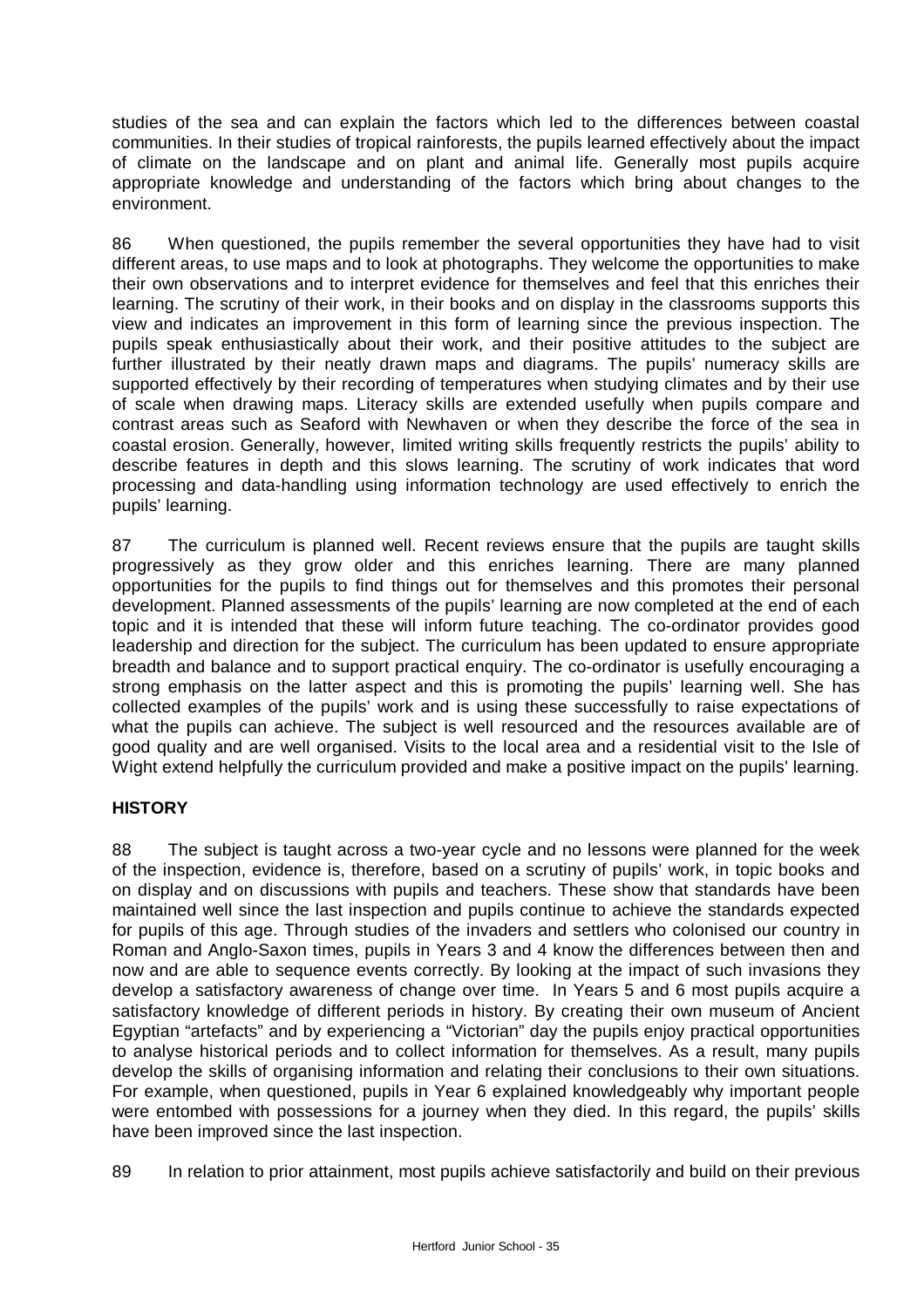knowledge systematically and consistently as they move through the school. They have many and varied opportunities to study first hand evidence through visits to the British Museum, for example, and by examining artefacts brought to school by visiting speakers. These widen the pupils' understanding and enable them to observe and deduce things for themselves. They are encouraged to be 'archeologists' and to interpret historical evidence. Pupils study the changing landscape over time. Pupils use this knowledge and successfully extent their understanding, for example, in Year 3 they illustrate and describe battles with Boudicca, and in Year 4, pupils speculate what a Viking might wish to keep in a storage chest. These activities develop the pupils' skills of interpreting historical evidence effectively. The teachers' planning and classroom displays show an increased emphasis on open-ended research questions and this enables the pupils to research and come to conclusions for themselves. The pupils' literacy skills are promoted effectively for example, by encouraging them to be Julius Caesar writing about his invasion of Britain. The scrutiny of work indicates, however, that frequently the pupils' underdeveloped writing skills, limits their ability to record their ideas fully which restricts learning. Numeracy skills are supported by reference to time lines which record the passage of time. Pupils with special educational needs also achieve well in relation to their previously identified needs.

90 When questioned, the pupils show much enthusiasm for the subject. Their neatly presented work and imaginatively created models, of Viking longships and Ancient Egyptian arefacts demonstrate their positive attitude. These judgements are consistent with the findings of the last inspection. The pupils readily refer to visits and visitors and clearly welcome these opportunities to observe evidence at first hand.

91 The subject is planned well, particularly in the medium and long term and much thought has been given to the pupils acquiring skills progressively as they grow older. Evidence from displayed work and from the pupils' books show that the pupils are learning skills effectively and interpret their findings confidently and accurately by the time they leave the school. The coordinator provides good leadership and has promoted a consistent emphasis on developing pupils' skills through practical research. Regular assessments of the pupils' work ensure that learning is effective. She has encouraged neat presentation of work and this is reflected in the good quality of classroom displays which celebrate and extend pupils' learning successfully. Resources are of good quality, are well organised and are enriched by regular visits and by visiting speakers.

## **INFORMATION TECHNOLOGY**

92 Standards overall are below those generally achieved by pupils of a similar age because until this academic year the incomplete curricular provision did not enable them to do so. In the communicating and handling information strands of the curriculum, pupils reach suitable levels of expertise. For example, Year 6 pupils confidently combine different forms of information such as graphics and text to create a poster to discourage running in corridors. They have a good technical knowledge, and are skilled in saving their work in different ways to allow retrieval and amendment at a later date. They competently change the size, style and colour of fonts to achieve different effects and use a spell check program when redrafting text. Pupils access information stored on CD-ROMs connected with their topic work such as finding out about different aspects of life in Tudor times. They enter their own information to make databases and produce graphs showing which shoe has the best grip or the results of their food survey. They access facts stored on the Internet to find out details about their locality for their local studies in history and geography. They also know how to frame questions carefully, use the search tool and refine questioning when necessary.

93 Pupils who attend the after school and lunch time computer clubs reach a higher level and are starting to make a school web site and visit those made by other schools. In the modelling,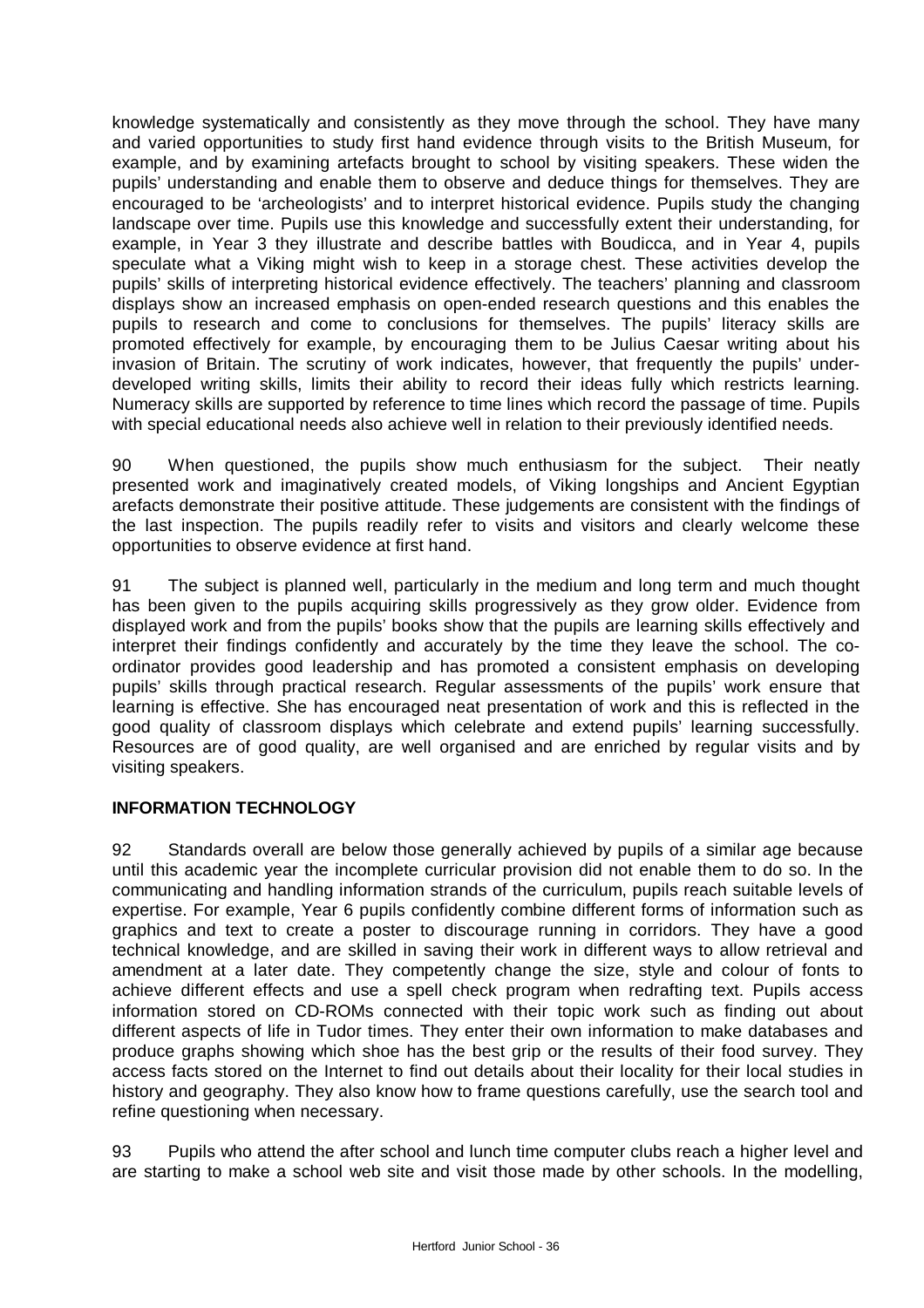controlling and measuring aspects of the programme of study pupils achieve at too low a level. There is little evidence of older pupils having covered much of the national programme of study in these areas except for using computer models to investigate options such as making a plan to explore different classroom layouts to decide where the furniture would best fit. The school recognises this and has amended the curriculum to raise standards in these areas. In the lower school pupils are achieving at a satisfactory level in all but the modelling element, developing suitable technical skills and using information technology to enhance and extend other curriculum areas.

94 Pupils' attitudes and behaviour are good in lessons, which enables them to learn well. They enjoy the lessons and explore and experiment purposefully, persevering and overcoming problems and becoming very involved in what they are doing. They develop independent learning skills well and are keen to try out new programs. Pupils have very good relationships with each other and with teachers and learning support assistants and others who help in school. They share well and take turns when working together. This contributes well to their personal development and the good quality learning in lessons.

95 Teaching is good in the upper school. No teaching was observed in the lower school. The well prepared lessons combined with good organisation of pupils in the IT suite allows all pupils to make good gains in their knowledge of how the new computers work and of how to use select different program tools for their effects. Good subject knowledge ensures that teachers know the possibilities of the programs and can guide pupils to find out rather than telling them what to do. Teachers plan well for lessons, giving proper consideration to class management and organisation as well as lesson structure. For example, they give clear explanations and instructions to focus pupils' minds on the lesson objectives before using the computers and explain sharing arrangements which enables pupils to make the maximum gains in their learning when engaged in the set activity. Lessons are well structured to build knowledge in a series of steps towards the objectives and are conducted at a good pace with constant attempts to inspire pupils and develop their skills.

96 Teachers ensure equality of access through ensuring pupils working in pairs and groups take fair turns. They develop pupils' enquiry skills well by encouraging them to experiment, resulting in pupils developing confidence in using information technology. Teachers' emphasis on the use of correct vocabulary aids pupils' literacy skills. The use of praise to encourage and motivate pupils works well and encourages pupils to make an even greater effort. In a good lesson an activity to assess how far pupils had progressed in their skills during the lesson was used. Pupils were asked to draw a picture using specific tools. In less effective lessons the balance was lost between pupils experimenting and being directed towards the lesson objective and pupils made fewer gains in their knowledge and understanding.

97 The curriculum has been improved since the last inspection and now meets in all respects the requirements of the National Curriculum. It now provides a satisfactory range of opportunities, and is strengthened through access to the Internet. However, until this academic year, the school was not providing a curriculum that enabled older pupils to achieve at high enough levels across all elements of the programmes of study in the subject. The curriculum has been developed well into medium term plans, which identify learning objectives and expected levels of achievement for different groups of pupils including those with special educational needs. This is helpful to teachers in planning their lessons and carrying out assessments. The curriculum is very well thought out to enrich learning in other subject areas, through linking activities with topics. It develops pupils' skills of literacy soundly through providing opportunities to create text in different forms, read instructions and develops the higher order skills of skimming and scanning when finding information. The pupils' numeracy skills are not sufficiently supported by the use of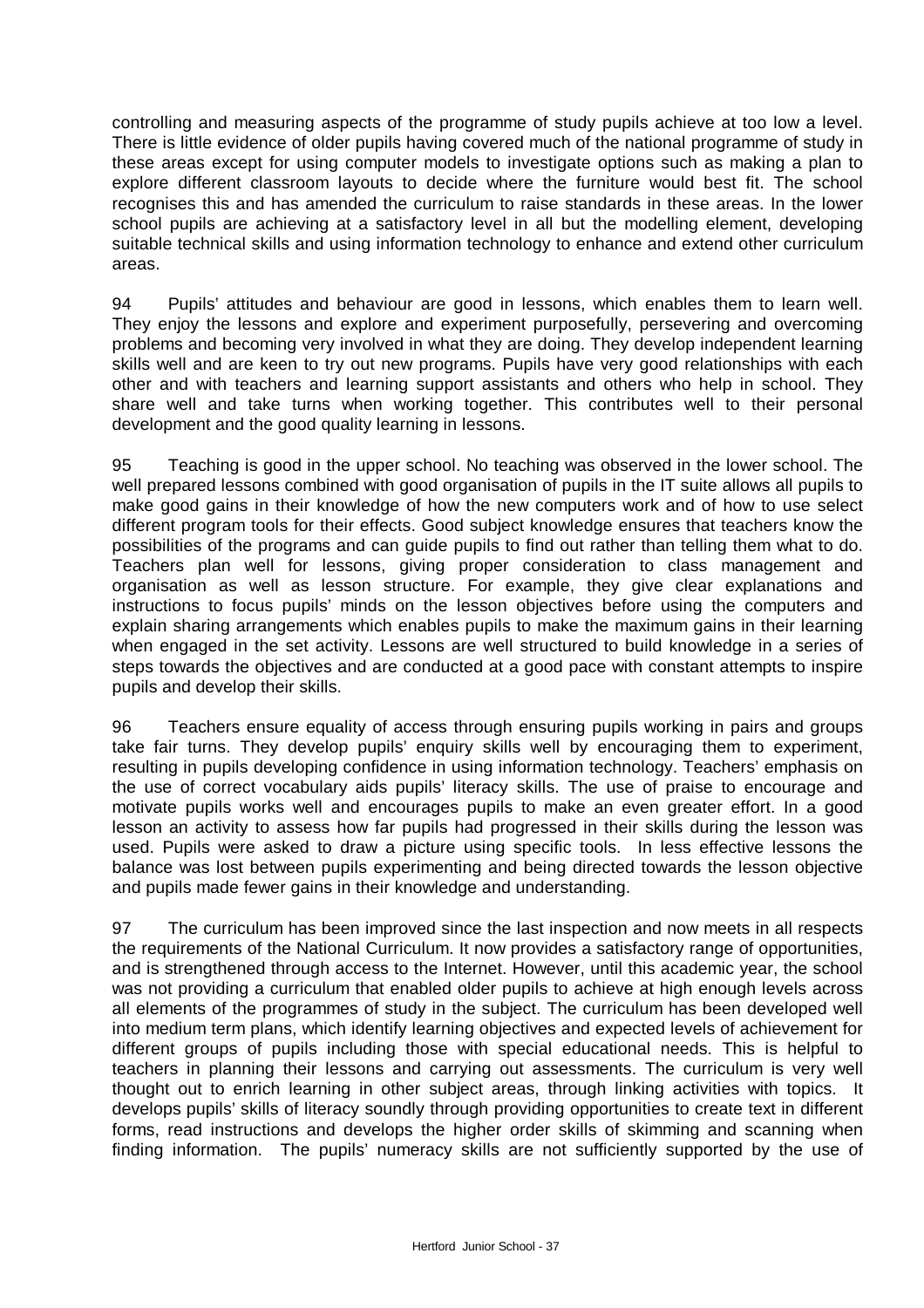information technology. The computer clubs provide good opportunities for pupils to extend their knowledge and are well attended.

98 Much needs to be done to ensure teachers gain a clear picture of what individual pupils know and can do. At present, teachers only keep records of which programs they have used. The school has no information as to which level within the national curriculum pupils are working at or have achieved in order to plan for their development.

99 The subject is well led and managed by the two co-ordinators, who have worked hard to revise the curriculum to enable unsatisfactory standards to improve. They show determination and drive to implement the changes, and had already identified the subject's strengths and made plans to address the weaknesses prior to the inspection. There is an awareness that teachers need extra training to build their expertise in the newly developed areas and money is set aside to do so this term. The acquisition of new computers and the development of the technology suite and of access to the Internet has been well managed. These good resources provide a greater opportunity for whole class teaching to raise standards.

100 Although there has been some improvement in using information technology to handle data, the weaknesses in controlling mechanisms identified in the previous report have not been remedied. However, the school is now well placed to do so as identified in its school improvement plan.

## **MUSIC**

101 The standards of work across the school are generally in line with what is expected for the ages of the pupils. The sound standards have been maintained since the last inspection, but the school is working hard to raise pupils' achievement further. Pupils in Years 3 and 4 sing confidently, with enjoyment and a careful sense of timing. In the lessons seen, their learning was good as they listened carefully to recorded performances and then worked with the teacher to perform the song themselves. Pupils learnt well about the importance of pauses in singing and developed their understanding and control of diction. These younger pupils were also consolidating their knowledge of musical instruments and learning the names of some they were not familiar with. Pupils were also learning about the difference between pitched and unpitched percussion. The teacher was making good use of opportunities to extend pupils' vocabulary as they discussed adjectives to describe the sounds the instruments made. Some pupils did not find this easy.

102 The attainment of pupils in Years 5 and 6 is also appropriate for their ages, and in one lesson it was judged to be good. The focus in these lessons also was on singing. Pupils were singing accurately and confidently, identifying the mood of the song, called 'Turn on the power'. They showed awareness of dynamics and phrasing and, with the help of the teacher, used an echo element to fill rest bars in the music to good effect. Few pupils were able to come up with their own ideas for variations and it is such skills in music the school is keen to develop. Time was also spent in the lessons on extending pupils' knowledge and understanding of instruments, and pupils were able to recognise the sound of several and match them to families of instruments. All pupils, including those with special educational needs and potentially higher attainers, are challenged and build appropriately on previous knowledge. At the moment, all music is taught in class lessons and there are no occasions when pupils all sing together, such as in assembly. This limits the opportunities to perform with, and to, others, although there are choir clubs at certain times of the year.

103 The lessons seen across the school were well taught. The teaching in those for the pupils in Years 5 and 6 were very good. Music lessons are taught by the subject co-ordinator or by the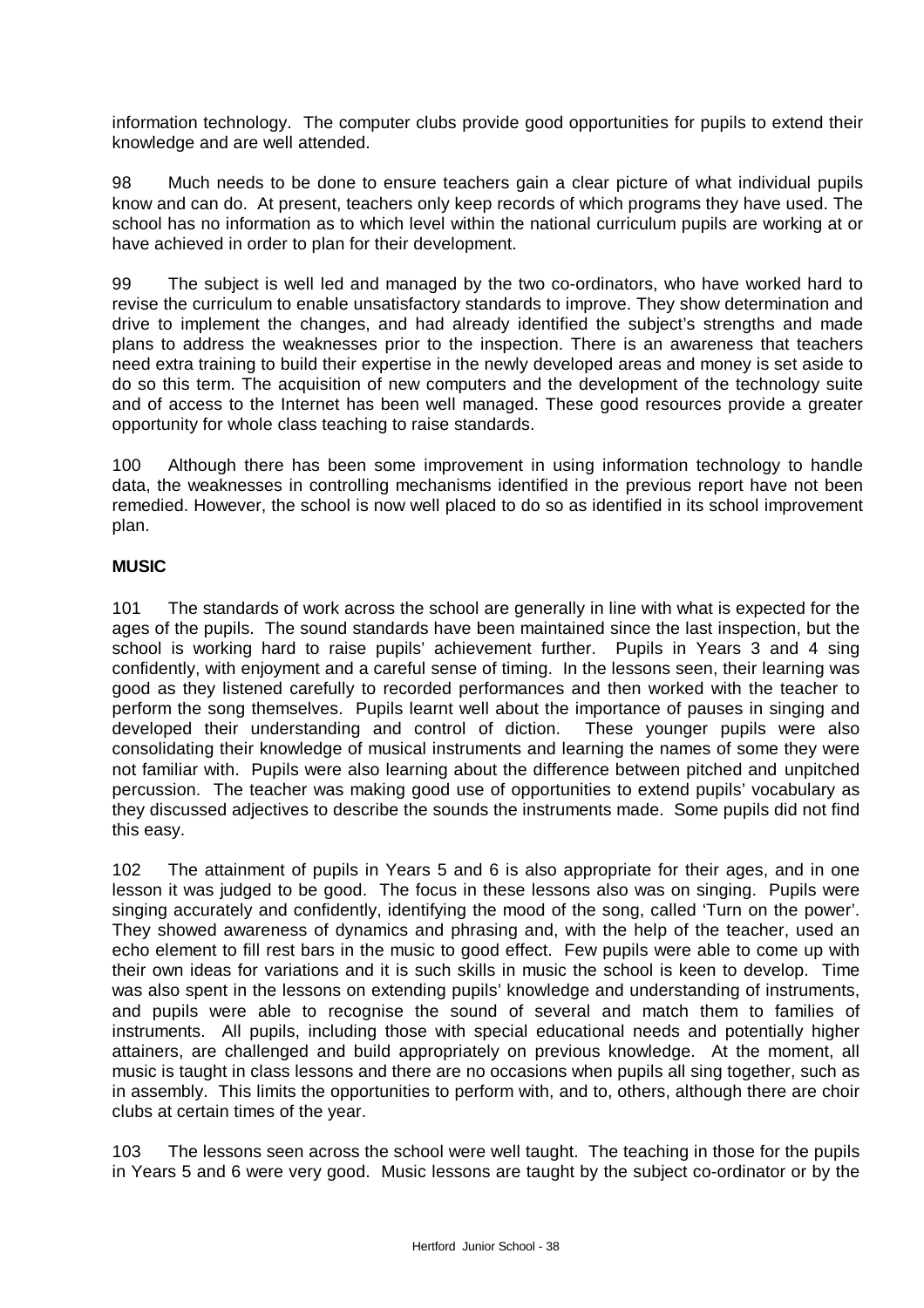headteacher. The good subject knowledge of these teachers helps ensure that all lessons have a very wide range of activities which interest and stimulate the pupils. The organisation of lessons is good, and recorded music, instruments and music sheets are used well to maintain interest and a good pace to the work. Some very good teaching of singing skills was seen, which led towards an effective performance by the class. The minor weaknesses in teaching in lessons that were otherwise satisfactory related to the lack of sufficient coaching for singing in some cases, while pupils were nevertheless enjoying the music-making experience, and to insufficient evaluation of their performance. Pupils were praised in some lessons, but there was a need for more opportunity for pupils to reflect on their own performances or that of others. Instrumental tuition on the violin is provided for those who wish to take it up but no instrumental teaching was observed.

104 The good attitudes of pupils contribute positively to the quality of the learning experiences. Pupils are well behaved, keen to offer ideas and are mainly enthusiastic and attentive. The subject is well led by the co-ordinator and headteacher working together. The teaching of music is now based on a recently developed sequence of skills which has a positive effect on the quality of teaching and to pupils' learning. As yet, this is not having an impact on overall standards but there is evidence of higher achievement in the lessons seen. A checklist of attainments has been drawn up to track pupils' progress and to inform the teaching of the subject; this has the potential to contribute to the higher attainments the school is seeking. Teaching is supported well by access to a good range of musical instruments.

# **PHYSICAL EDUCATION**

105 Throughout the school, all pupils, including those with special educational needs, develop positive attitudes to physical activity and build satisfactorily on previous learning. They learn the importance of physical exercise to health and complete appropriate "warm-up" and "cool-down" routines before and after exercise.

106 Dance and games lessons were observed during the week of the inspection and evidence is also based on observations of pupils at play, at clubs and from curriculum plans and discussions with pupils and staff. These show that the pupils experience a full range of activities and acquire appropriate skills in dance, gymnastics and games as they move through the school. Standards have generally been maintained since the previous inspection. Due to a lack of facilities, the school has not been able to provide regular swimming in the recent past, but plans are in place to re-introduce swimming next term now that a local facility has been found. Most pupils develop expected skills in catching and throwing during games activities and many use space well and show improving skills in quick reaction and tactics during group sessions. Year 5 and 6 pupils often work well in small-sided team games and test their skills effectively against pace and competition. A wide range of extra-curricular activities, led by a few dedicated teachers, has been well supported by good numbers of boys and girls. Over the past twelve months these have included football, athletics and dance.

107 Pupils enjoy lessons and generally behave well. Occasionally younger pupils become too excited and are slow to concentrate or follow instructions. When this happens learning is disrupted. Most pupils show good attitudes, however, and good relationships underpin the learning in most lessons. Pupils in Years 5 and 6 co-operate well and compete fairly in small groups and learn well from each other. Extra-curricular clubs enrich the pupils' learning and physical activity generally helps to maintain the strong ethos of care evident in the school.

108 The quality of teaching is satisfactory overall and on occasions it is good. The quality of teaching has been maintained since the previous inspection. Although the co-ordinator is encouraging a stronger emphasis on the teaching of skills, this is not consistently in place across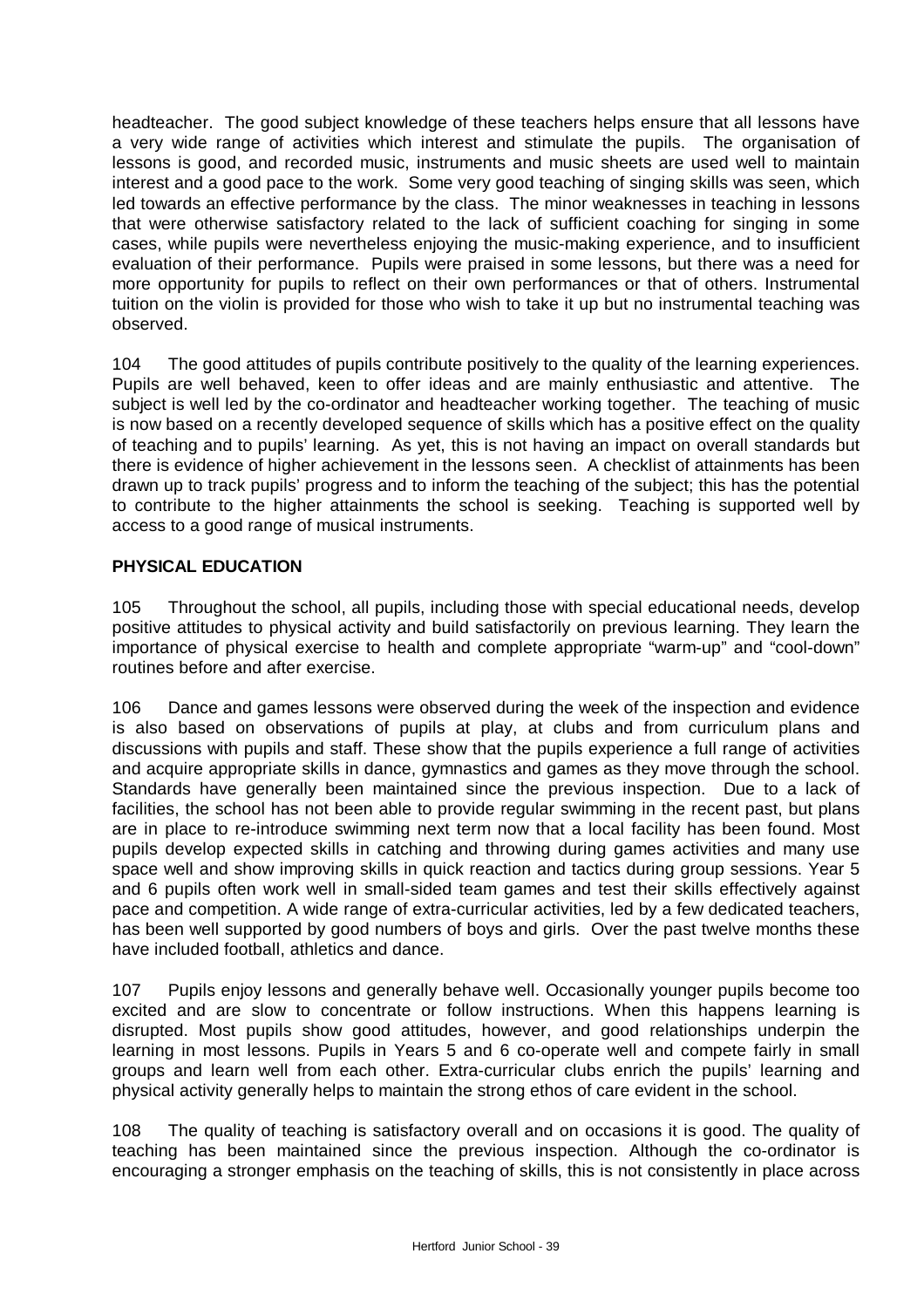the school. A few of the teachers lack confidence in teaching the skills of throwing and catching, for example, in a step by step way and this is restricting the quality of learning and the pupils' acquisition of skills. Other teachers do this well and also promote a good pace and high expectations. A few teachers demonstrate expectations to pupils very clearly and also use other pupils to show how activities can be continued. Where this is the case the pupils have a clearer awareness of the standards to be reached and learning is more effective. All teachers are careful to prepare the pupils effectively through well-planned "warm-up" sessions. Teachers and pupils enjoy good relationships which promotes good learning. Resources are used well to support teaching and learning. Occasionally the pace slows as teachers spend too long introducing activities and the time left for aerobic activity or for developing skills is reduced.

109 The curriculum is planned effectively to ensure appropriate balance and breadth and there is an increasing emphasis on the teaching of skills using particular schemes of work, in games, for example. The co-ordinator is promoting this aspect supportively and provides effective guidance. The co-ordinator and headteacher play key roles in promoting extracurricular activities and this is much appreciated by parents and pupils and significantly enriches the curriculum provided. Assessments, in athletics, for example are useful in monitoring pupils' achievements, but opportunities to assess the pupils' skills within lessons are not consistently identified within teachers' plans. Resources are good and are supplemented well by good links with "Top Sport". The accommodation is very good and teachers generally use the space well.

# **RELIGIOUS EDUCATION**

110 The standards of work across the school are generally in line with the expectations of the locally Agreed Syllabus. The appropriate standards of attainment have been maintained since the last inspection.

111 At the time of the inspection, pupils in Year 4 were learning well about the Islamic festival of Eid, recognising it as a celebration important to Muslims, and characterised by celebrations not unlike those at the time of the Christian Christmas. Many are able to describe how and why a festival is celebrated but some appropriate opportunities for them to go a little further and explore the significance of festival, which some pupils appeared able to do, were not taken and this limited the attainment seen in the lessons. Pupils in Years 5 and 6 were learning about the Five Pillars of Islam and showed good achievements in their ability to discuss and identify reasons for rules or beliefs to live by. Many showed understanding of how the guidelines of a religion influenced the everyday life of believers. Sample of pupils' work done at other times showed a good range of experiences across the school reflecting the required work and indicating broadly appropriate levels of attainment. Pupils have learnt about aspects of the Jewish faith, visited a Christian church and reflected on things that are important to the followers of different religions. By Year 6, pupils have explored in greater depth the significance of ceremonies, such as baptism, rituals and festivals. They have considered sources of authority such as people, for example, St John the Baptist, and the holy books of Christianity, Islam and Judaism.

112 The lessons seen across the school were well taught. Teachers have a good knowledge and understanding of the material they are teaching. They share the learning intentions for individual lessons with pupils and this helps to give them a good insight into the expectations of the teacher for their learning. There are good whole-class discussions and also, especially for the older pupils, some well-focused short group discussions that help them to work purposefully and at a good pace. Questioning is often challenging and sometimes particularly well targeted to ensure that all pupils are engaged and take part. On one occasion an important feature of Muslim greetings cards, the use of patterns instead of representations of living things, was stated but not explained. This allowed a significant point of Muslim belief to go unexplored. Generally,